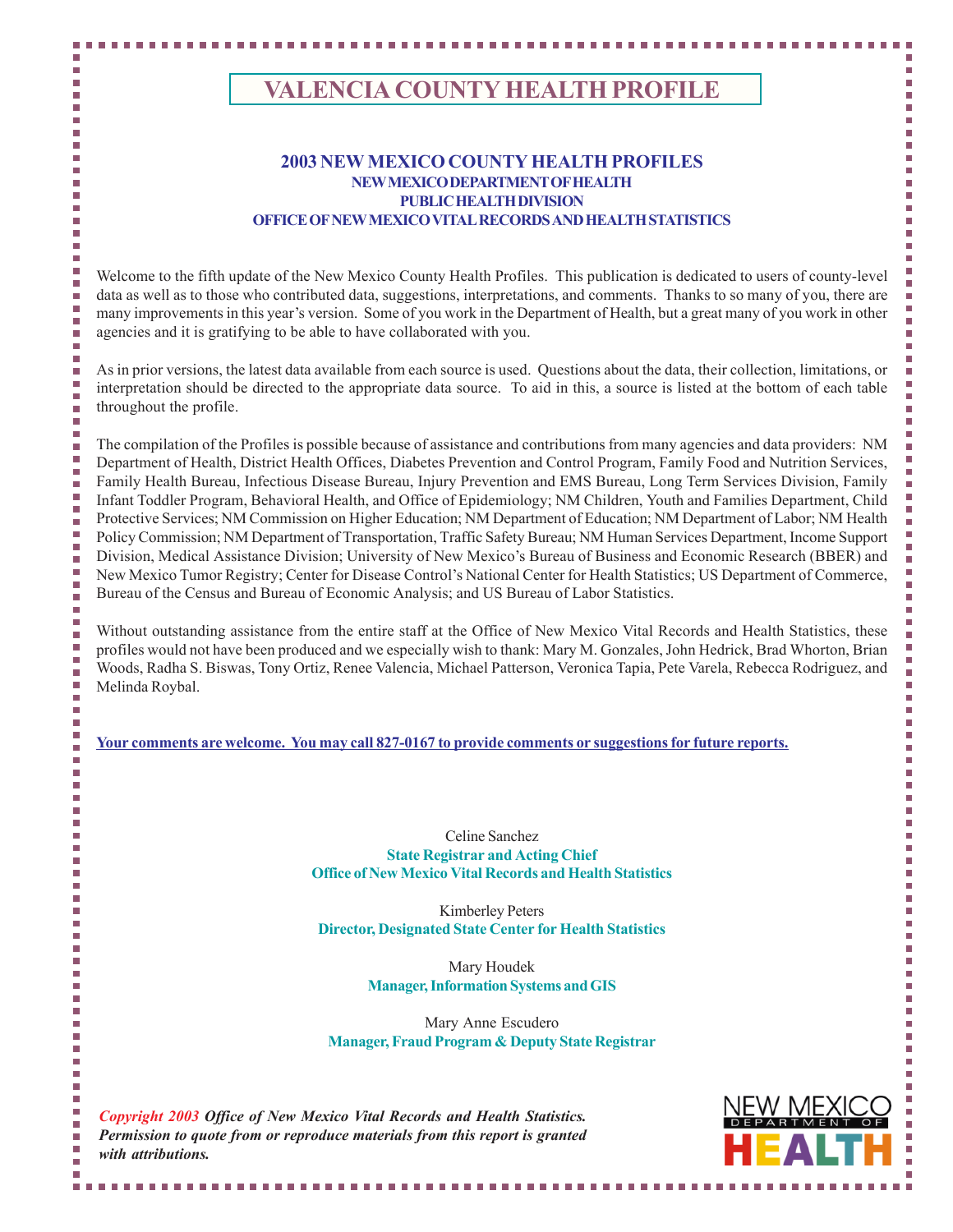# **Office of New Mexico Vital Records & Health Statistics County Health Profile Team**

Mary M. Gonzales Jonathan Hedrick Radha S. Biswas Tony Ortiz Michael Patterson Rebecca Rodriguez Melinda Roybal Veronica Tapia Renee Valencia Pete Varela Brad Whorton Brian Woods

I.

П Ĩ.

Ì.

L.

Ì.

Ė

Ė

L.

Ì.

Ē.

Ì.

Ľ.

Ĥ.

Ī.

Ľ.

L.

Ì.

l.

Ē.

I.

L.

Ì.

L.

Ē

L.

Ľ

Ė

Ė

L.

Ē

Ĥ.

Ē.

L.

Ī.

Ē,

Ì.

L.

L.

Ē,

I.

Ė

L.

Ì.

Ė

Ē.

Ì.

L.

Ė

П

П

П

I.

I.

F L

Ľ.

Ľ.

Ì.

Ē,

Ì.

Ė

Ì.

Ē,

Ì.

Ē

П

Ē.

Ì.

Ì.

L.

П H

Ì.

L.

Ì.

L.

Ė

Ė

Ì.

Ì.

Ė

Ì.

Ē.

n.

П

n.

Management Analyst & Co-editor Statistician & Co-editor Epidemiologist Epidemiologist **Statistician Statistician Statistician** Clerk Specialist Nosologist **Statistician** Epidemiologist Epidemiologist

г

i<br>I Ì,

Ì,

Ì.

Ì.

Ì,

Ė

L

Ľ

Ì.

Ì.

Ì.

Ē.

r.

E

Ì.

Ì.

Ì.

l.

i.

Ì.

L.

Ì.

Ì.

L

L

Ľ

L

Ì.

L

ř.

r.

ř.

L.

ř.

Ì.

Ì.

Ì.

L.

Ì.

T.

Ė

Ľ

l.

l.

Ì,

F

Ì.

Ì.

r.

F

r

I. Ē.

Ì,

E

Ì.

Ì.

Ì.

Ľ

Ì.

L

Ė

Ì.

L.

Ė

r

r.

L.

Ē.

L Ì.

L.

Ì,

L.

Ì.

Ì.

Ė

Ė

Ì,

Ì,

Ė

Ì.

Ľ

г

F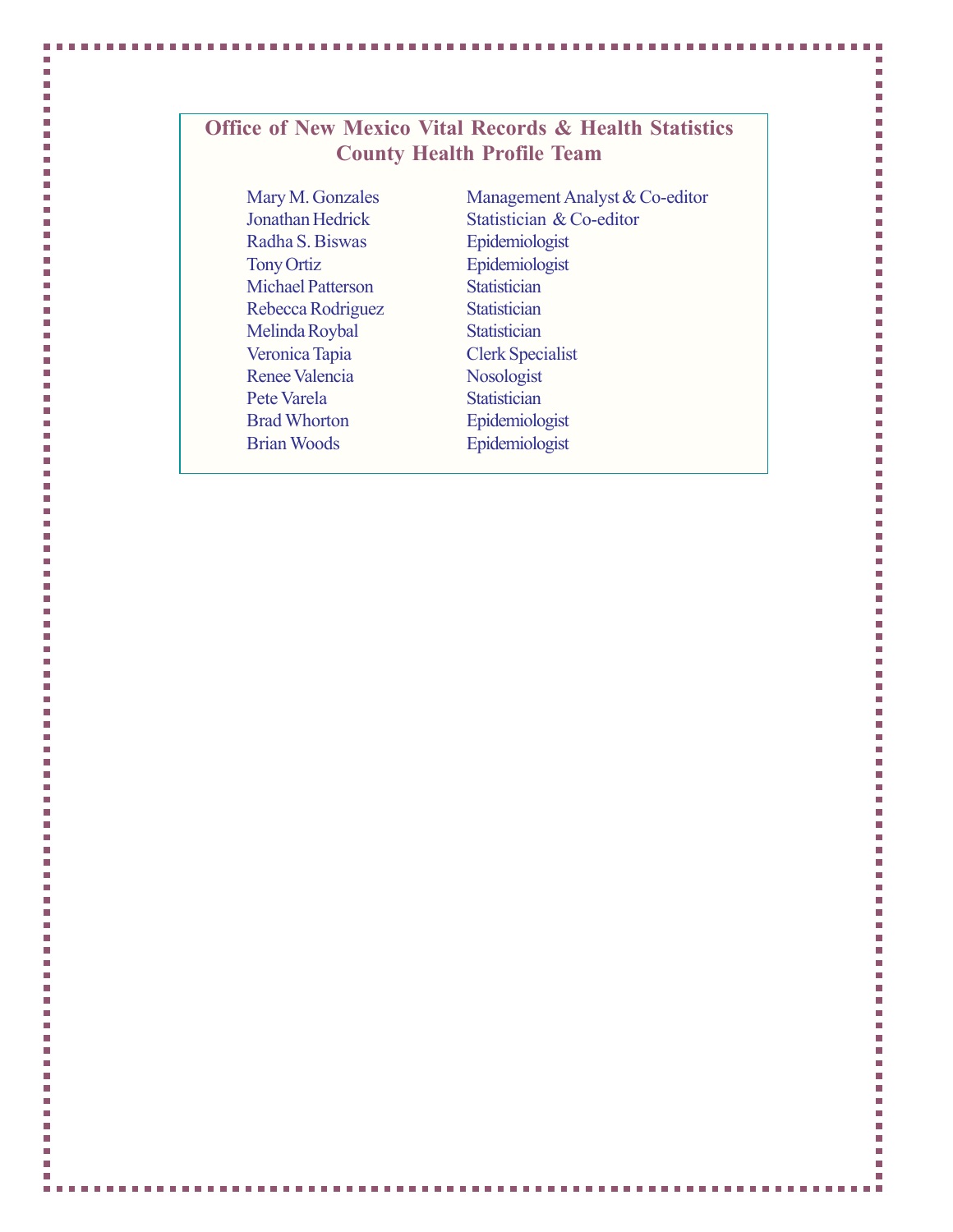### **TABLE OF CONTENTS**

m.

 $\mathcal{L}_{\mathcal{A}}$ 

T,  $\overline{\phantom{a}}$ 

 $\overline{\phantom{a}}$ Ľ. Ì. Ì. Ì. Ē. Ì.  $\overline{\phantom{a}}$ i<br>D l.  $\Box$ L.  $\blacksquare$  $\overline{\phantom{a}}$ T. L. Ì. L. Ì.  $\overline{\phantom{a}}$  $\overline{\phantom{a}}$  $\overline{\phantom{a}}$ à. Ī I. I. T. L. ×  $\overline{\phantom{a}}$ L. Ľ. L. Ī Ì. Ì. Ī, Ī L.  $\overline{\phantom{a}}$ L. T, L.  $\overline{\phantom{a}}$ Ľ. Ì. Ē. Ľ.  $\overline{\phantom{a}}$ Ì. Ì. i<br>I T, I. I.  $\overline{\phantom{a}}$  $\overline{\phantom{a}}$  $\overline{\phantom{a}}$ L. Ľ. Ì. Ì.  $\overline{\phantom{a}}$  $\overline{\phantom{a}}$  $\overline{\phantom{a}}$ Ì. I. L. L. T, I.  $\overline{\phantom{a}}$  $\overline{\phantom{a}}$ ×.

L.  $\overline{\phantom{a}}$ 

H.

F.

|                                                                | <b>TABLE OF CONTENTS</b>                                                                       |    |
|----------------------------------------------------------------|------------------------------------------------------------------------------------------------|----|
|                                                                |                                                                                                |    |
| Ī.                                                             |                                                                                                |    |
| Growth and Change                                              |                                                                                                |    |
| Distribution by Age and Gender                                 |                                                                                                |    |
| Distribution by Race/Ethnicity                                 |                                                                                                |    |
| Distribution by Hispanic Ethnicity                             |                                                                                                |    |
| <b>Special Populations</b>                                     |                                                                                                |    |
| F.<br>Socio-Economic.<br>Ì.                                    |                                                                                                |    |
|                                                                | Per Capita Income / Average Wages / Total Personal Income                                      |    |
|                                                                | Unemployment / TANF & Food Stamps / Medicaid / Poverty                                         |    |
| Ш<br>П                                                         |                                                                                                |    |
| Live Births / Crude Birth Rates / Fertility Rates              |                                                                                                |    |
| Number of Births and Birth Rates by Age of Mother              |                                                                                                |    |
| Percent of Total Births to Teen Mothers / Single Mothers       |                                                                                                |    |
|                                                                | Percent of Births to Mothers with < 12 Years Education / First Trimester Prenatal Care         |    |
| Prenatal Care – Modified Kessner Index                         |                                                                                                |    |
| Adequacy of Prenatal Care Utilization - Kotelchuck Index       |                                                                                                |    |
| Live Births by Type of Attendant                               |                                                                                                |    |
|                                                                | Low Birth Weight Births / Very Low Birth Weight Births / High Birth Weight                     |    |
|                                                                | Supplemental Programs / Births Paid by Medicaid / Female Population Age 15-44                  |    |
|                                                                | Number Infant, Neonatal and Postneonatal Deaths / Infant Mortality - SIDS Deaths/Birth Defects |    |
| Child Health (1-14) Years of Age<br>L.                         |                                                                                                | 20 |
| П<br>Children's Chronic Conditions Registry Data / Child Abuse |                                                                                                |    |
| Family Infant Toddler (FIT) Data                               |                                                                                                |    |
| School Enrollment                                              |                                                                                                |    |
|                                                                | Mortality - Deaths / Death Rates / Childhood Leading Causes                                    |    |
| Ш<br>Adolescent / Youth (15-19) Years of Age<br>Ĥ.             |                                                                                                | 24 |
|                                                                | High School Enrollment / Drop-out Rate / College Enrollment                                    |    |
| <b>Motor Vehicle Crashes</b>                                   |                                                                                                |    |
|                                                                | Natality and Mortality - Teen Birth Rates / Deaths / Leading Causes                            |    |
| П                                                              |                                                                                                | 27 |
| <b>Gastrointestinal Disease</b>                                |                                                                                                |    |
|                                                                | Hepatitis A/Campylobacter Infection/Salmonellosis/Shigellosis                                  |    |
| <b>Bloodborne Diseases</b>                                     |                                                                                                |    |
| Hepatitis B/HIV/AIDS                                           |                                                                                                |    |
| <b>Respiratory Diseases</b>                                    |                                                                                                |    |
| Pertussis / Tuberculosis                                       |                                                                                                |    |
| <b>Sexually Transmitted Diseases</b>                           |                                                                                                |    |
| Chlamydia / Gonorrhea / Syphilis                               |                                                                                                |    |
|                                                                |                                                                                                |    |
|                                                                |                                                                                                |    |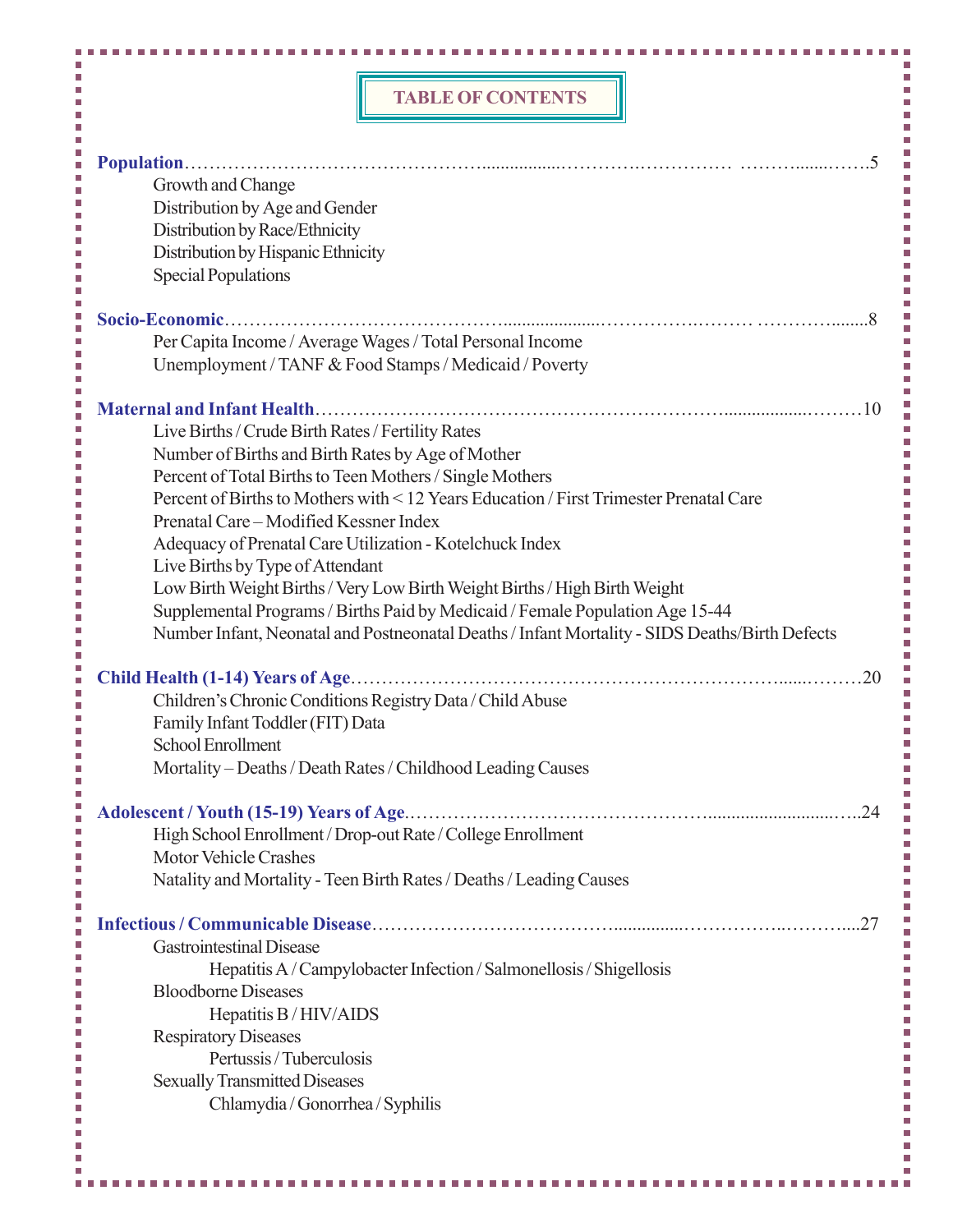### **TABLE OF CONTENTS cont'd**

T,  $\overline{\phantom{a}}$ i<br>I l.<br>L I<br>I Ī

l.<br>L l.<br>D  $\overline{\phantom{a}}$ I. l. Ī Ī

l. Ī

l.<br>D Ē Ē

L.  $\overline{\phantom{a}}$ i<br>I l. Ē Ī Ī

,,,,,,,,,,,,,

Ì.

 $\overline{\phantom{a}}$ 

 $\overline{\phantom{a}}$ l. Ì.

Ì.

| <b>Motor Vehicle Crashes</b><br>Injuries by Category                                                                                                                                    |
|-----------------------------------------------------------------------------------------------------------------------------------------------------------------------------------------|
| Cancer Incidence - Male<br>Cancer Incidence - Female<br><b>Inpatient Hospitalization</b><br>Hospital Discharge by Payer / Asthma<br><b>Diabetes</b>                                     |
| <b>Inpatient Hospitalization / Discharge Status</b><br>Adult Abuse / Deaths / Death Rates / Leading Causes of Death                                                                     |
| Deaths / Death Rates / Leading Causes of Death                                                                                                                                          |
| Lead Poisoning                                                                                                                                                                          |
| Hospitals and Primary Care Facilities / Health Care Clinics<br>Selected Community Partners to Public Health / Licensed Health Professionals<br><b>Active Emergency Medical Services</b> |
| 44                                                                                                                                                                                      |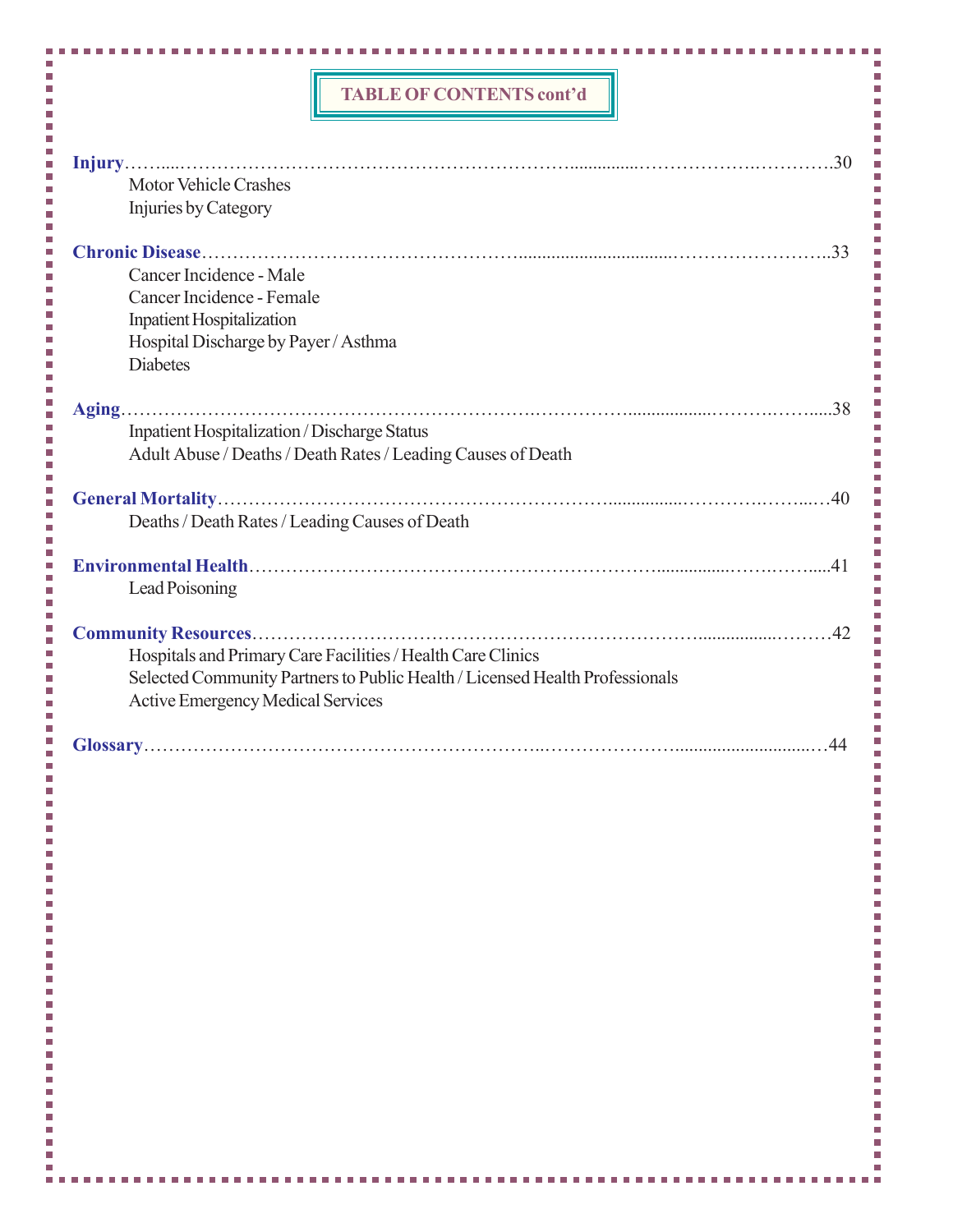## **VALENCIA COUNTY POPULATION /** *AGE AND GENDER*



|                   |             |                        | <b>2002 POPULATION ESTIMATES</b><br><b>BY AGE AND GENDER</b> |             |                   |             |
|-------------------|-------------|------------------------|--------------------------------------------------------------|-------------|-------------------|-------------|
| <b>Age Groups</b> |             | <b>Valencia County</b> |                                                              |             | <b>New Mexico</b> |             |
|                   | <b>Male</b> | <b>Female</b>          | <b>Both</b>                                                  | <b>Male</b> | <b>Female</b>     | <b>Both</b> |
| Less than 1 yr    | 436         | 481                    | 917                                                          | 13,746      | 13,361            | 27,107      |
| 1 to 4 years      | 1,964       | 1,943                  | 3,907                                                        | 53,236      | 51,780            | 105,016     |
| 5 to 9 years      | 2,648       | 2,563                  | 5,211                                                        | 67,768      | 65,647            | 133,415     |
| 10 to 14 years    | 3,049       | 2,896                  | 5,945                                                        | 74,247      | 71,746            | 145,993     |
| 15 to 19 years    | 2,850       | 2,736                  | 5,586                                                        | 76,356      | 72,288            | 148,644     |
| 20 to 24 years    | 2,177       | 2,005                  | 4,182                                                        | 67,182      | 64,847            | 132,029     |
| 25 to 29 years    | 1,884       | 1,806                  | 3,690                                                        | 56,796      | 56,273            | 113,069     |
| 30 to 34 years    | 2,270       | 2,241                  | 4,511                                                        | 59,596      | 59,961            | 119,557     |
| 35 to 39 years    | 2,640       | 2,612                  | 5,252                                                        | 64,222      | 65,623            | 129,845     |
| 40 to 44 years    | 2,808       | 2,783                  | 5,591                                                        | 70,951      | 73,496            | 144,447     |
| 45 to 49 years    | 2,480       | 2,464                  | 4,944                                                        | 66,325      | 70,011            | 136,336     |
| 50 to 54 years    | 2,161       | 2,200                  | 4,361                                                        | 60,317      | 63,383            | 123,700     |
| 55 to 59 years    | 1,746       | 1,763                  | 3,509                                                        | 47,075      | 50,411            | 97,486      |
| 60 to 64 years    | 1,342       | 1,431                  | 2,773                                                        | 36,530      | 40,431            | 76,961      |
| 65 to 69 years    | 1,117       | 1,171                  | 2,288                                                        | 30,979      | 34,231            | 65,210      |
| 70 to 74 years    | 819         | 987                    | 1,806                                                        | 26,175      | 29,427            | 55,602      |
| 75 to 79 years    | 615         | 803                    | 1,418                                                        | 19,298      | 25,786            | 45,084      |
| 80 to 84 years    | 430         | 485                    | 915                                                          | 12,434      | 17,304            | 29,738      |
| 85 and over       | 272         | 500                    | 772                                                          | 8,926       | 16,894            | 25,820      |
| All Ages          | 33,708      | 33,870                 | 67,578                                                       | 912,159     | 942,900           | 1,855,059   |
|                   |             |                        | <b>Source: U.S. Bureau of the Census</b>                     |             |                   |             |

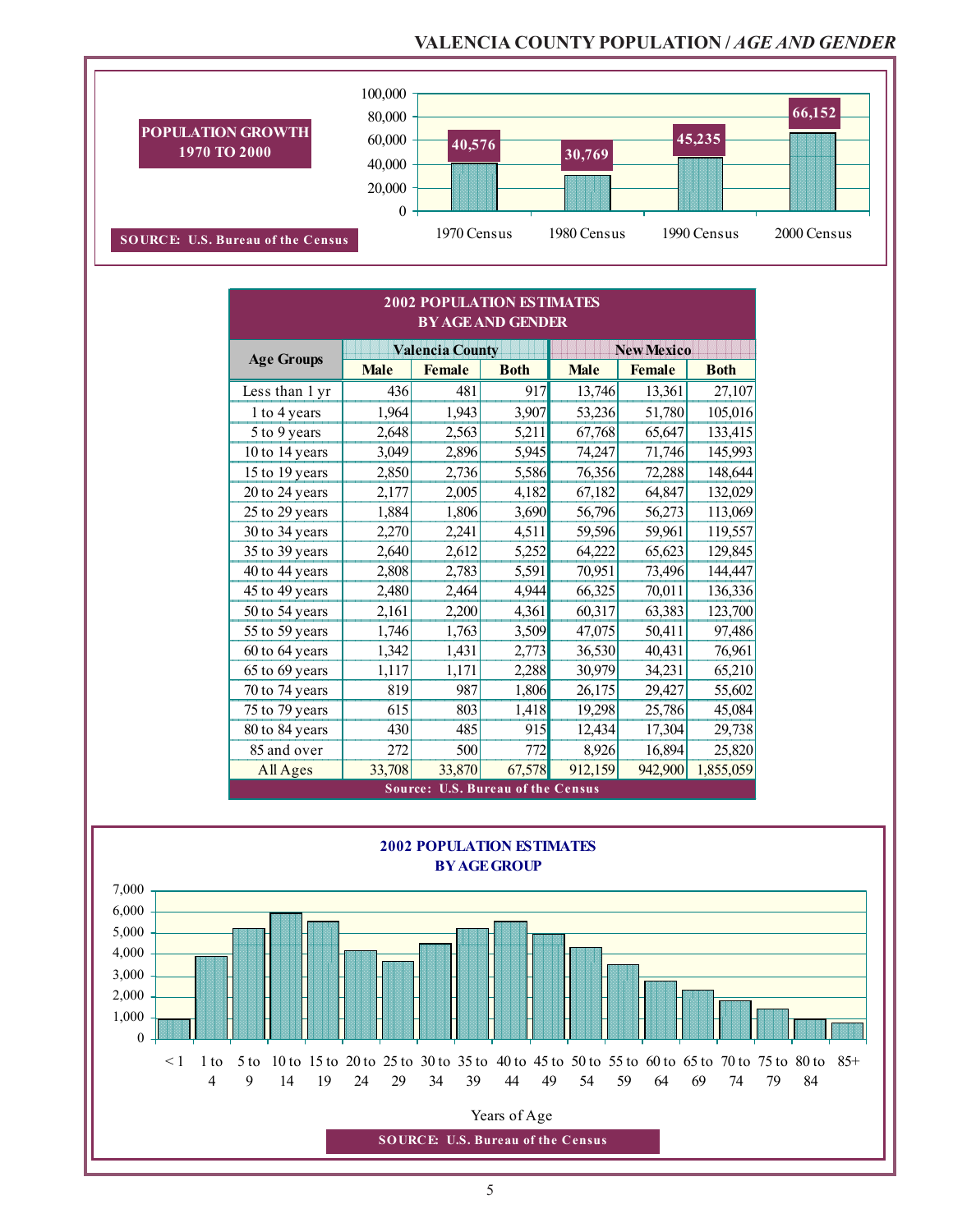|                                                                                                                                                                  |        |                | <b>2002 POPULATION ESTIMATES</b><br><b>BY AGE AND RACE/ETHNICITY</b> |                                               |                                       |                                            |                                                  |  |  |
|------------------------------------------------------------------------------------------------------------------------------------------------------------------|--------|----------------|----------------------------------------------------------------------|-----------------------------------------------|---------------------------------------|--------------------------------------------|--------------------------------------------------|--|--|
|                                                                                                                                                                  |        | <b>ONERACE</b> |                                                                      |                                               |                                       |                                            |                                                  |  |  |
| <b>Age Groups</b>                                                                                                                                                | White  | <b>Black</b>   | <b>American</b><br>Indian/<br><b>Alaska</b><br><b>Native</b>         | $\text{Asian}/$<br>Pacific<br><b>Islander</b> | Two or<br><b>More</b><br><b>Races</b> | <b>Total</b><br><b>Population</b> Any Race | <b>Hispanic</b> or<br>Latino<br><b>Ethnicity</b> |  |  |
| Under 5 years                                                                                                                                                    | 4,461  | 64             | 166                                                                  | 35                                            | 98                                    | 4,824                                      | 3,078                                            |  |  |
| 5 to 9 years                                                                                                                                                     | 4,774  | 76             | 212                                                                  | 43                                            | 106                                   | 5,211                                      | 3,466                                            |  |  |
| 10 to 14 years                                                                                                                                                   | 5,392  | 93             | 294                                                                  | 41                                            | 125                                   | 5,945                                      | 3,795                                            |  |  |
| 15 to 19 years                                                                                                                                                   | 5,119  | 93             | 228                                                                  | 48                                            | 98                                    | 5,586                                      | 3,545                                            |  |  |
| 20 to 24 years                                                                                                                                                   | 3,834  | 66             | 175                                                                  | 47                                            | 60                                    | 4,182                                      | 2,657                                            |  |  |
| 25 to 29 years                                                                                                                                                   | 3,426  | 63             | 128                                                                  | 36                                            | 37                                    | 3,690                                      | 2,308                                            |  |  |
| 30 to 34 years                                                                                                                                                   | 4,148  | 85             | 201                                                                  | 31                                            | 46                                    | 4,511                                      | 2,612                                            |  |  |
| 35 to 39 years                                                                                                                                                   | 4,873  | 84             | 203                                                                  | 39                                            | 53                                    | 5,252                                      | 3,097                                            |  |  |
| 40 to 44 years                                                                                                                                                   | 5,174  | 85             | 235                                                                  | 42                                            | 55                                    | 5,591                                      | 2,900                                            |  |  |
| 45 to 49 years                                                                                                                                                   | 4,621  | 76             | 176                                                                  | 29                                            | 42                                    | 4,944                                      | 2,359                                            |  |  |
| 50 to 54 years                                                                                                                                                   | 4,091  | 65             | 133                                                                  | 37                                            | 35                                    | 4,361                                      | 1,983                                            |  |  |
| 55 to 59 years                                                                                                                                                   | 3,303  | 50             | 106                                                                  | 22                                            | 28                                    | 3,509                                      | 1,569                                            |  |  |
| 60 to 64 years                                                                                                                                                   | 2,638  | 23             | 77                                                                   | 11                                            | 24                                    | 2,773                                      | 1,215                                            |  |  |
| 65 to 69 years                                                                                                                                                   | 2,169  | 27             | 60                                                                   | 13                                            | 19                                    | 2,288                                      | 982                                              |  |  |
| 70 to 74 years                                                                                                                                                   | 1,730  | 14             | 31                                                                   | 19                                            | 12                                    | 1,806                                      | 711                                              |  |  |
| 75 to 79 years                                                                                                                                                   | 1,362  | 23             | 17                                                                   | $\overline{7}$                                | 9                                     | 1,418                                      | 526                                              |  |  |
| 80 to 84 years                                                                                                                                                   | 871    | 18             | 17                                                                   | 4                                             | 5                                     | 915                                        | 309                                              |  |  |
| 85 and over                                                                                                                                                      | 746    | 5              | 12                                                                   | 4                                             | 5                                     | 772                                        | 267                                              |  |  |
| All Ages                                                                                                                                                         | 62,732 | 1,010          | 2,471                                                                | 508                                           | 857                                   | 67,578                                     | 37,379                                           |  |  |
| $\prime$ 1<br>Hispanic or Latino origin may be of any race. Adding the Hispanic or Latino population to the racial categories<br>will result in double counting. |        |                |                                                                      |                                               |                                       |                                            |                                                  |  |  |

**SOURCE: U.S. Bureau of the Census** 

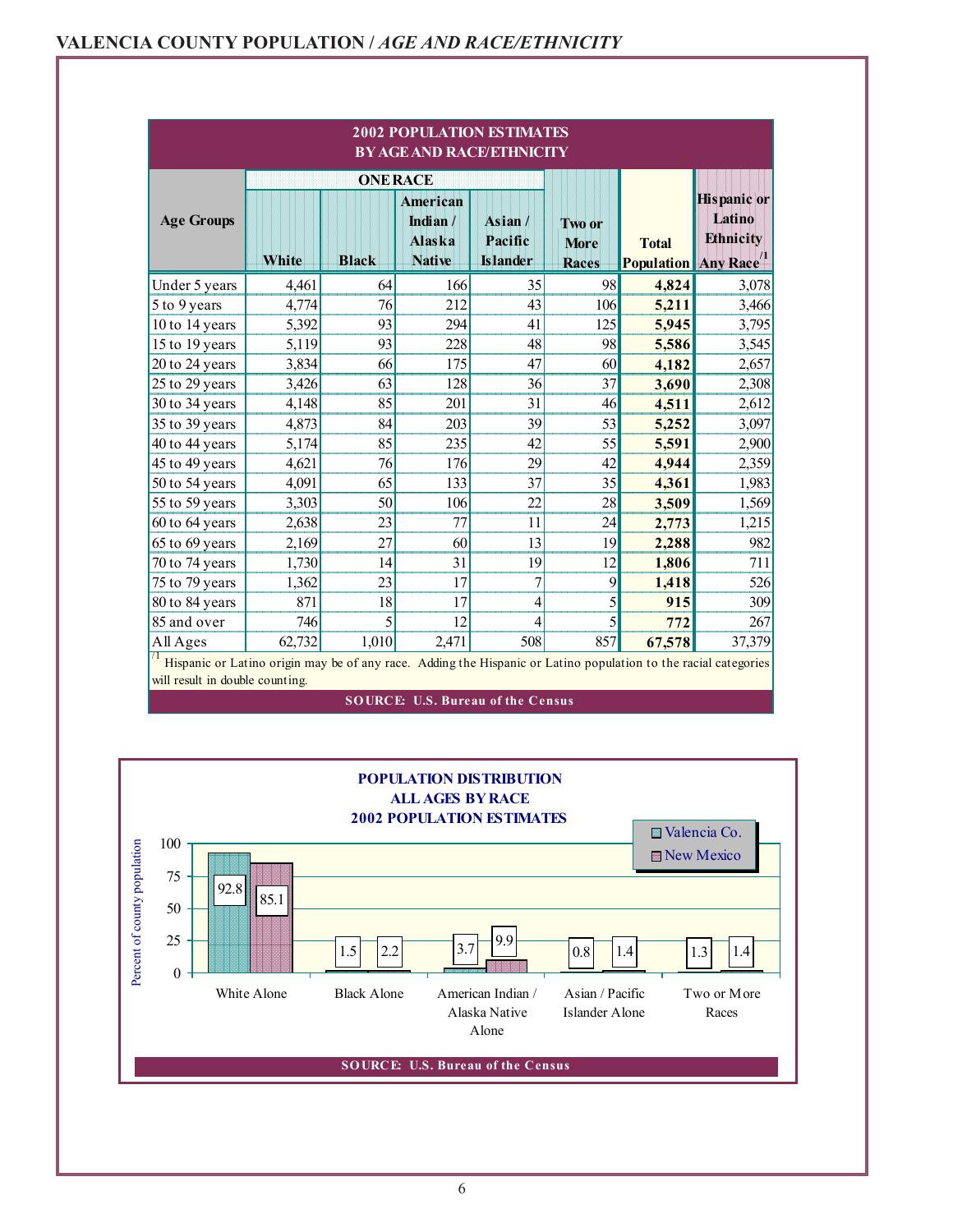|                                          | <b>UNDER 20 POPULATION</b><br>$2000, 2001$ and $2002$ |        |        |  |  |  |  |  |
|------------------------------------------|-------------------------------------------------------|--------|--------|--|--|--|--|--|
| <b>Age Groups</b>                        | 2000                                                  | 2001   | 2002   |  |  |  |  |  |
| Under 5 years                            | 5,050                                                 | 4,914  | 4,824  |  |  |  |  |  |
| 5 to 9 years                             | 5,608                                                 | 5,407  | 5,211  |  |  |  |  |  |
| 10 to 14 years                           | 5,936                                                 | 5,972  | 5,945  |  |  |  |  |  |
| 15 to 19 years                           | 5,151                                                 | 5,410  | 5,586  |  |  |  |  |  |
| Under 20 years                           | 21,745                                                | 21,703 | 21,566 |  |  |  |  |  |
| <b>County Population</b>                 | 66,152                                                | 66,851 | 67,578 |  |  |  |  |  |
| <b>Source: U.S. Bureau of the Census</b> |                                                       |        |        |  |  |  |  |  |



|      |        |                   |          |                     | <b>20 TO 64 AS PERCENT</b><br>OF COUNTY POPULATION |      |
|------|--------|-------------------|----------|---------------------|----------------------------------------------------|------|
|      | 2002   |                   |          | 2000, 2001 and 2002 |                                                    |      |
| 20   | 4,182  |                   | 59       |                     |                                                    |      |
| 64   | 3,690  |                   |          |                     |                                                    |      |
| 48   | 4,511  |                   |          |                     |                                                    |      |
| 08   | 5,252  |                   | 58       |                     |                                                    |      |
| 73   | 5,591  | Percent of        |          |                     |                                                    |      |
| 41   | 4,944  |                   | 57       |                     |                                                    |      |
| 68   | 4,361  | county population |          |                     |                                                    |      |
| 61   | 3,509  |                   | 56       |                     |                                                    |      |
| 75   | 2,773  |                   |          | 2000                | 2001                                               | 2002 |
| 58   | 38,813 |                   | 20 to 64 | 57.0                | 57.1                                               | 57.4 |
| 51   | 67,578 |                   |          |                     |                                                    |      |
| isus |        |                   |          |                     | <b>SOURCE: U.S. Bureau of the Census</b>           |      |



**2002** 

| <b>20 TO 64 POPULATION</b><br>2000, 2001 and 2002 |                                  |        |        |  |  |  |  |  |  |  |
|---------------------------------------------------|----------------------------------|--------|--------|--|--|--|--|--|--|--|
| <b>Age Groups</b>                                 | 2000                             | 2001   | 2002   |  |  |  |  |  |  |  |
| 20 to 24 years                                    | 3,719                            | 3,920  | 4,182  |  |  |  |  |  |  |  |
| 25 to 29 years                                    | 3,993                            | 3,764  | 3,690  |  |  |  |  |  |  |  |
| 30 to 34 years                                    | 4,781                            | 4,648  | 4,511  |  |  |  |  |  |  |  |
| 35 to 39 years                                    | 5,472                            | 5,308  | 5,252  |  |  |  |  |  |  |  |
| 40 to 44 years                                    | 5,352                            | 5,473  | 5,591  |  |  |  |  |  |  |  |
| 45 to 49 years                                    | 4,599                            | 4,841  | 4,944  |  |  |  |  |  |  |  |
| 50 to 54 years                                    | 4,100                            | 4,268  | 4,361  |  |  |  |  |  |  |  |
| 55 to 59 years                                    | 3,110                            | 3,261  | 3,509  |  |  |  |  |  |  |  |
| 60 to 64 years                                    | 2,558                            | 2,675  | 2,773  |  |  |  |  |  |  |  |
| 20 to 64 years                                    | 37,684                           | 38,158 | 38,813 |  |  |  |  |  |  |  |
| <b>County Population</b>                          | 66,152                           | 66,851 | 67,578 |  |  |  |  |  |  |  |
| Source:                                           | <b>U.S. Bureau of the Census</b> |        |        |  |  |  |  |  |  |  |

| <b>65 AND OLDER POPULATION</b><br>2000, 2001 and 2002 |                                          |        |        |  |  |  |  |  |
|-------------------------------------------------------|------------------------------------------|--------|--------|--|--|--|--|--|
| <b>Age Groups</b>                                     | 2000                                     | 2001   | 2002   |  |  |  |  |  |
| 65 to 69 years                                        | 2,195                                    | 2,258  | 2,288  |  |  |  |  |  |
| 70 to 74 years                                        | 1,731                                    | 1,778  | 1,806  |  |  |  |  |  |
| 75 to 79 years                                        | 1,322                                    | 1,369  | 1,418  |  |  |  |  |  |
| 80 to 84 years                                        | 838                                      | 873    | 915    |  |  |  |  |  |
| 85 and over                                           | 637                                      | 712    | 772    |  |  |  |  |  |
| 65 years and older                                    | 6,723                                    | 6,990  | 7,199  |  |  |  |  |  |
| <b>County Population</b>                              | 66,152                                   | 66,851 | 67,578 |  |  |  |  |  |
|                                                       | <b>Source: U.S. Bureau of the Census</b> |        |        |  |  |  |  |  |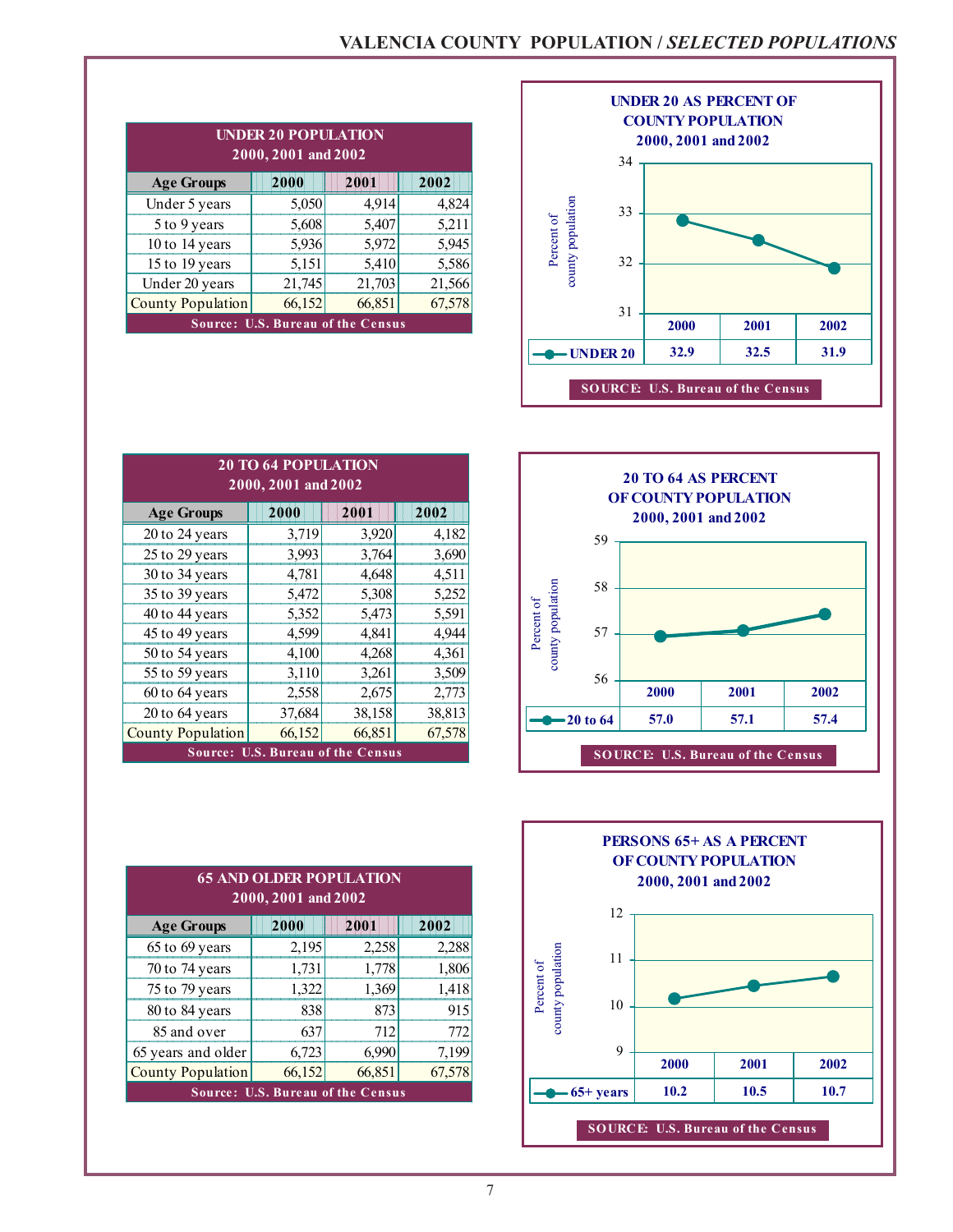### **SOCIO-ECONOMIC -** *INCOME*





 $r/R$ evised  $p/$  Preliminary

 $1/$  The employment estimates used to compute the average wage are a job, not person, count.

**SOURCE: U.S. Dept of Commerce, Bureau of Economic Analysis, released December 2002.**



**SOURCE: U.S. Dept of Commerce, Bureau of Economic Analysis, released May 2003.**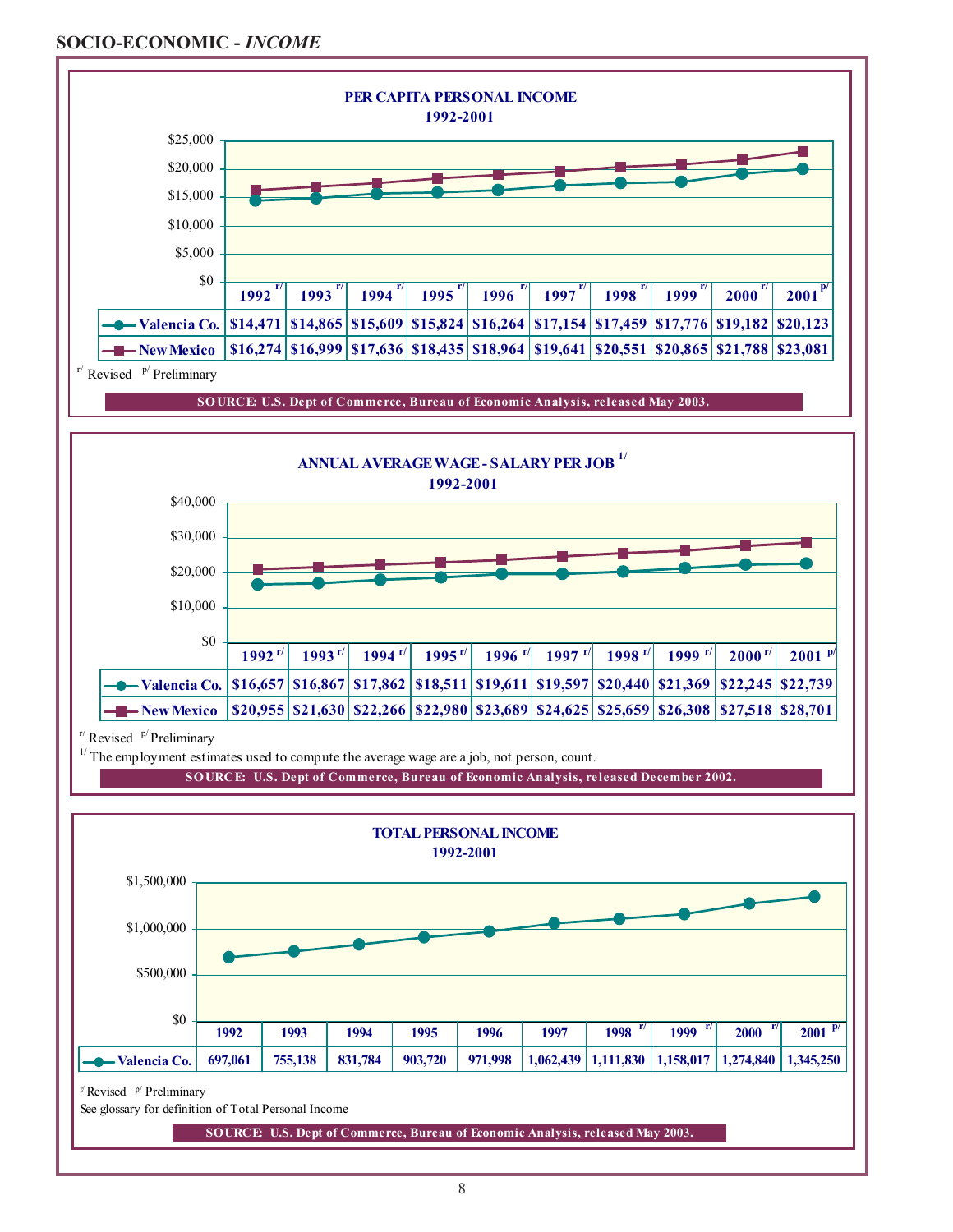### **SOCIO-ECONOMIC -** *UNEMPLOYMENT / TANF / FOOD STAMPS / MEDICAID / POVERTY*



#### **(7/02 - 6/03) Valencia Co.** New Mexico ,我们也不会有什么。""我们,我们也不会有什么?""我们,我们也不会有什么?""我们,我们也不会有什么?""我们,我们也不会有什么?""我们,我们也不会有什么? **AVERAGE MONTHYLY TANF AND FOOD STAMPS CASES FISCAL YEAR 2003**

|             |               | <u>Maria di Labia di Labia di Labia di Labia di Labia di Labia di Labia di Labia di Labia di Labia di Labia di La</u> | ,,,,,,,,,,,,,,,,,,,, |          |  |  |
|-------------|---------------|-----------------------------------------------------------------------------------------------------------------------|----------------------|----------|--|--|
| Supplement  | <b>Number</b> | Percent*                                                                                                              | <b>Number</b>        | Percent* |  |  |
| <b>TANE</b> |               |                                                                                                                       |                      |          |  |  |
| Food Stamps |               |                                                                                                                       |                      |          |  |  |
|             |               |                                                                                                                       |                      |          |  |  |

\*Percent of county's estimated 2002 population.

**SOURCE: NM Human Services Department, Income Support Division.** NOTE: Starting July 1, 1999, changes were made in the methodology for counting TANF (Temporary Assistance for Needy Families) caseloads. Caution should be used when comparing data to previous fiscal years.



\*Medicaid eligible counts do not include retroactive and late reported eligibility. Figures subject to change.

**SOURCE: NM Human Sevices Department Income Support Division**

#### **AVERAGE MONTHLY PERCENT TANF AND FOOD STAMP CASES FISCAL YEAR 2003**



**SOURCE: NM Human Services Department Income Support Division.**

#### **1999 这个人都是在这个人的时候,我们也不能在这个人的时候,我们也不能**是我们的人,我们也不能是我们的人,我们也不能是我们的人,我们也不能是我们的人,我们也不能是我们的人 **ESTIMATED NUMBER AND PERCENT OF PEOPLE IN POVERTY**

|                                                                          |        | Valencia Co.    |         | <b>New Mexico</b>           |
|--------------------------------------------------------------------------|--------|-----------------|---------|-----------------------------|
| Age                                                                      |        | Number Percent* |         | Number Percent <sup>*</sup> |
| All Ages in Poverty                                                      | 11,220 | 17.3            | 326,223 | 18.2                        |
| ----Children age $\leq$ 18 years                                         | 5,028  | 25.5            | 133,194 | 26.4                        |
| ----Related children ages<br>5-17 years                                  | 3,341  | 23.1            | 92,333  | 25.0                        |
| See glossary for definition of poverty. *Percent of Specified Age Group. |        |                 |         |                             |

**SOURCE: U.S. Census Bureau, "Estimates Model 1999."**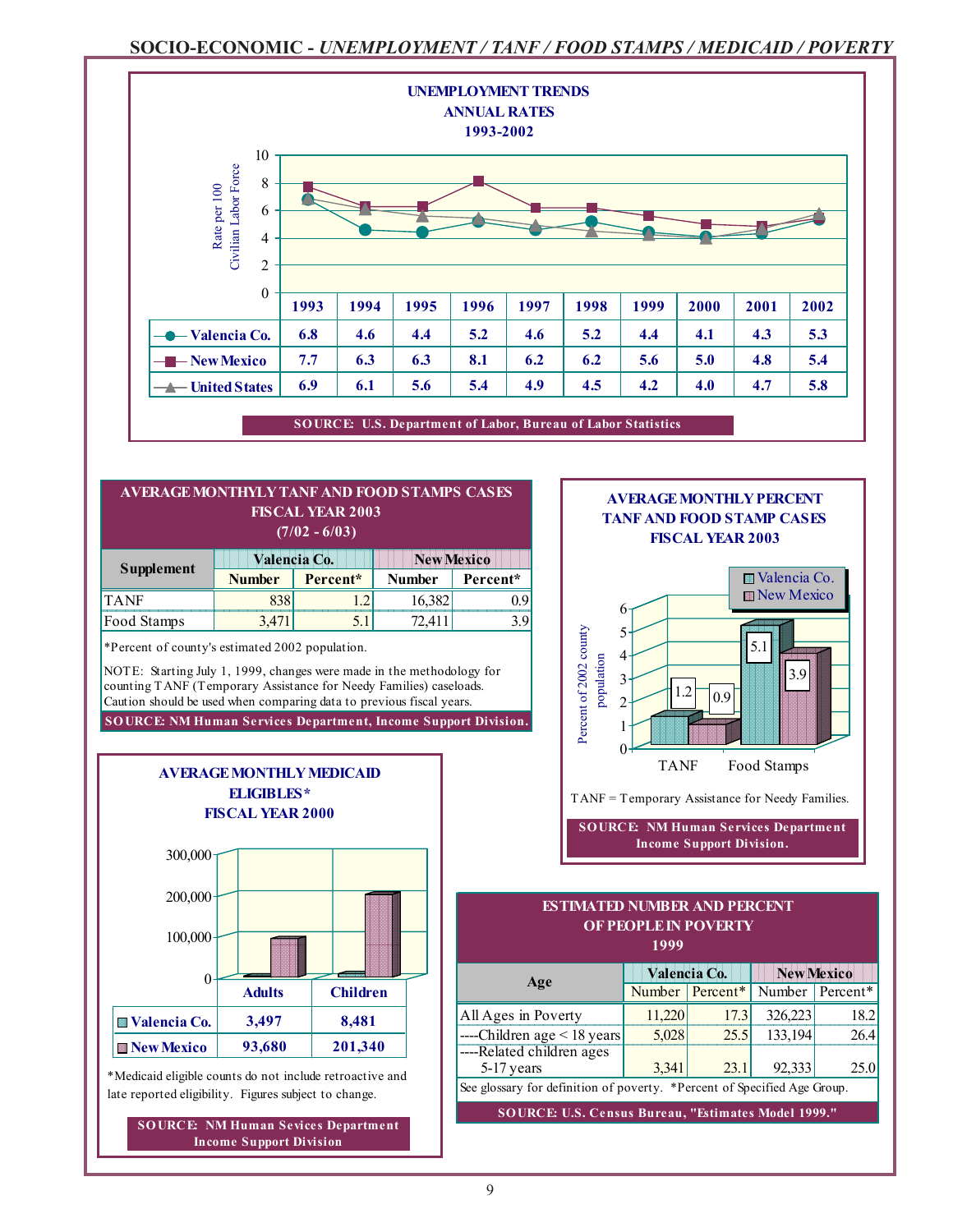### **MATERNAL AND INFANT HEALTH -***LIVE BIRTHS*

|                                                                                                  |                            |        | <b>BY COUNTY OF RESIDENCE AND STATE</b> |        | <b>RESIDENT LIVE BIRTHS</b><br>1992-2002 |        |                  |        |        |        |         |
|--------------------------------------------------------------------------------------------------|----------------------------|--------|-----------------------------------------|--------|------------------------------------------|--------|------------------|--------|--------|--------|---------|
|                                                                                                  | 1992                       | 1993   | 1994                                    | 1995   | 1996                                     | 1997   | 1998             | 1999   | 2000   | 2001   | $2002*$ |
| Valencia Co.                                                                                     | 788                        | 769    | 818                                     | 857    | 965                                      | 969    | 964 <sub>1</sub> | 1.000  | 992    | 1.000  | 952     |
| New Mexico                                                                                       | 27,910                     | 27,831 | 27,585                                  | 26,914 | 27,216                                   | 26,844 | 27,294           | 27,133 | 27,206 | 27,101 | 27,708  |
|                                                                                                  | *2002 data are provisional |        |                                         |        |                                          |        |                  |        |        |        |         |
| <b>SOURCE: NM Department of Health, Office of New Mexico Vital Records and Health Statistics</b> |                            |        |                                         |        |                                          |        |                  |        |        |        |         |



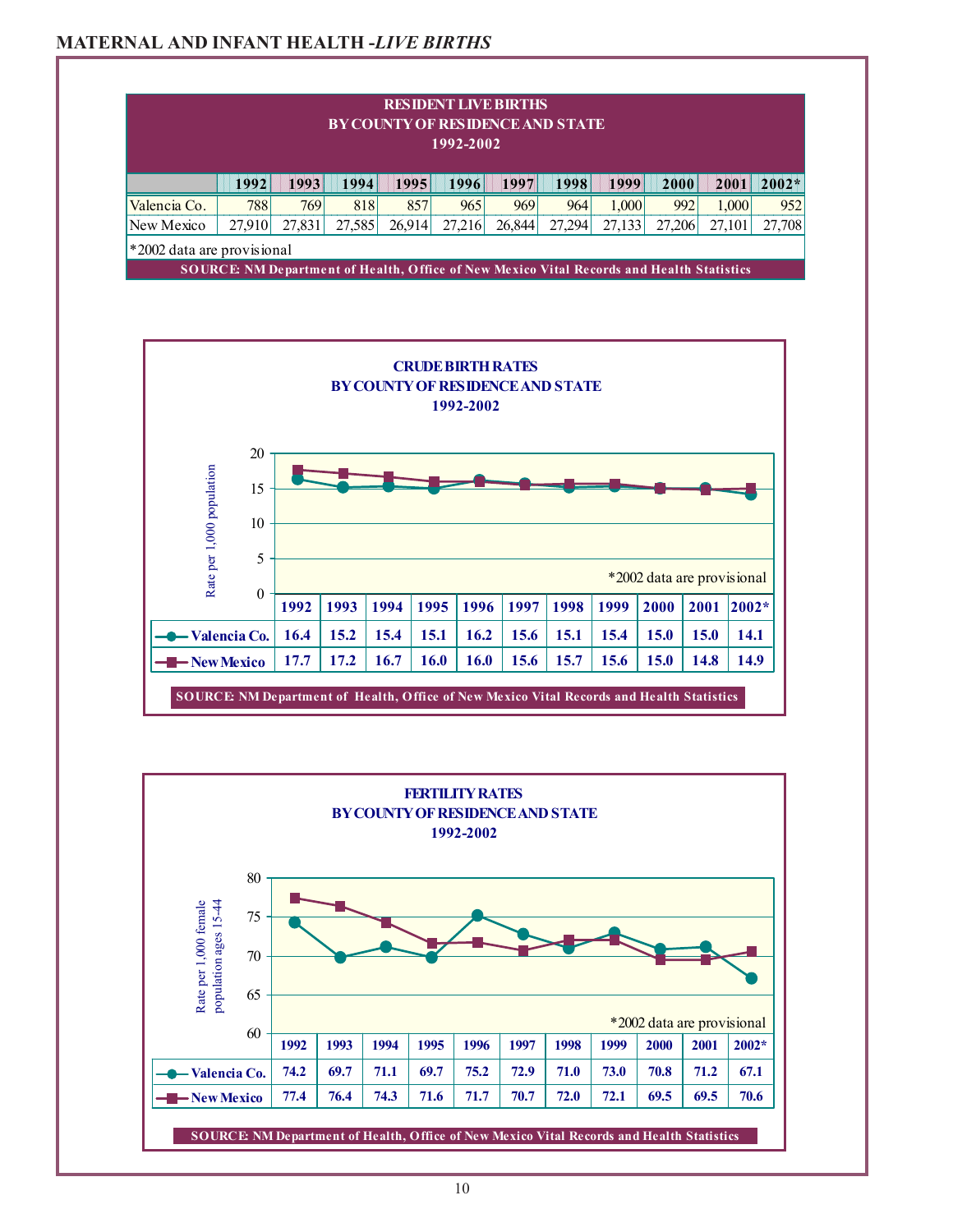### **MATERNAL AND INFANT HEALTH -***LIVE BIRTHS*

|                                                                                       |                                                                                                                                                               |                |                |                | 1992-2002      | <b>VALENCIA COUNTY RESIDENT LIVE BIRTHS</b><br><b>BY AGE OF MOTHER</b>                                                                                    |                |                |                |                |                |  |
|---------------------------------------------------------------------------------------|---------------------------------------------------------------------------------------------------------------------------------------------------------------|----------------|----------------|----------------|----------------|-----------------------------------------------------------------------------------------------------------------------------------------------------------|----------------|----------------|----------------|----------------|----------------|--|
| <b>AGE</b>                                                                            | 1992                                                                                                                                                          | 1993           | 1994           | 1995           | 1996           | 1997                                                                                                                                                      | 1998           | 1999           | 2000           | 2001           | 2002*          |  |
| $15-19$                                                                               | 149                                                                                                                                                           | 138            | 164            | 170            | 207            | 176                                                                                                                                                       | 174            | 207            | 184            | 181            | 174            |  |
| 20-24                                                                                 | 227                                                                                                                                                           | 229            | 233            | 254            | 242            | 291                                                                                                                                                       | 295            | 291            | 296            | 321            | 281            |  |
| 25-29                                                                                 | 219                                                                                                                                                           | 186            | 206            | 215            | 250            | 252                                                                                                                                                       | 250            | 239            | 246            | 255            | 251            |  |
| 30-34                                                                                 | 126                                                                                                                                                           | 140            | 145            | 144            | 179            | 165                                                                                                                                                       | 147            | 172            | 173            | 153            | 143            |  |
| 35-39                                                                                 | 59                                                                                                                                                            | 54             | 55             | 64             | 70             | 66                                                                                                                                                        | 76             | 66             | 63             | 71             | 77             |  |
| 40-44                                                                                 | 5                                                                                                                                                             | 14             | 10             | 4              | 14             | 10                                                                                                                                                        | 18             | 14             | 26             | 13             | 21             |  |
|                                                                                       | *2002 data are provisional                                                                                                                                    |                |                |                |                |                                                                                                                                                           |                |                |                |                |                |  |
|                                                                                       |                                                                                                                                                               |                |                |                |                | SOURCE: NM Department of Health, Office of New Mexico Vital Records and Health Statistics                                                                 |                |                |                |                |                |  |
| <b>VALENCIA COUNTY RESIDENT BIRTH RATES**</b><br><b>BY AGE OF MOTHER</b><br>1992-2002 |                                                                                                                                                               |                |                |                |                |                                                                                                                                                           |                |                |                |                |                |  |
| <b>AGE</b>                                                                            | 1992                                                                                                                                                          | 1993           | 1994           | 1995           | 1996           | 1997                                                                                                                                                      | 1998           | 1999           | 2000           | 2001           | $2002*$        |  |
| 15-19                                                                                 | 84.2                                                                                                                                                          | 73.3           | 81.6           | 77.0           | 87.6           | 70.3                                                                                                                                                      | 66.9           | 78.3           | 73.6           | 68.5           | 63.6           |  |
| 20-24                                                                                 | 172.9                                                                                                                                                         | 166.7          | 160.8          | 162.2          | 147.1          | 167.7                                                                                                                                                     | 164.8          | 159.1          | 163.2          | 167.6          | 140.1          |  |
| 25-29                                                                                 | 136.4                                                                                                                                                         | 118.7          | 132.7          | 134.7          | 151.9          | 148.9                                                                                                                                                     | 143.3          | 134.1          | 125.1          | 139.9          | 139.0          |  |
| 30-34                                                                                 | 59.4                                                                                                                                                          | 64.3           | 65.1           | 62.7           | 78.4           | 73.4                                                                                                                                                      | 67.6           | 81.5           | 73.0           | 66.5           | 63.8           |  |
| 35-39                                                                                 | 29.6                                                                                                                                                          | 25.7           | 24.9           | 26.8           | 27.9           | 25.4                                                                                                                                                      | 28.8           | 24.9           | 23.4           | 27.5           | 29.5           |  |
|                                                                                       | 40-44<br>2.8<br>7.3<br>4.9<br>1.8<br>5.9<br>6.9<br>5.2<br>9.8<br>4.7<br>7.5<br>4.0<br>**Rate per 1,000 women in specified group<br>*2002 data are provisional |                |                |                |                |                                                                                                                                                           |                |                |                |                |                |  |
|                                                                                       |                                                                                                                                                               |                |                |                |                | SOURCE: NM Department of Health, Office of New Mexico Vital Records and Health Statistics                                                                 |                |                |                |                |                |  |
|                                                                                       |                                                                                                                                                               |                |                |                |                |                                                                                                                                                           |                |                |                |                |                |  |
|                                                                                       |                                                                                                                                                               |                |                |                | 1992-2002      | <b>NEW MEXICO RESIDENT BIRTH RATES**</b><br><b>BY AGE OF MOTHER</b>                                                                                       |                |                |                |                |                |  |
|                                                                                       |                                                                                                                                                               |                |                |                |                |                                                                                                                                                           |                |                |                |                |                |  |
| <b>AGE</b>                                                                            | 1992                                                                                                                                                          | 1993           | 1994           | 1995           | 1996           | 1997                                                                                                                                                      | 1998           | 1999           | 2000           | 2001           | $2002*$        |  |
| 15-19                                                                                 | 79.8                                                                                                                                                          | 80.7           | 77.2           | 74.3           | 70.8           | 68.0                                                                                                                                                      | 69.1           | 67.2           | 65.5           | 63.1           | 62.3           |  |
| 20-24                                                                                 | 153.9                                                                                                                                                         | 150.4          | 142.2          | 134.0          | 135.0          | 133.6                                                                                                                                                     | 135.8          | 137.6          | 136.1          | 134.2          | 132.1          |  |
| 25-29                                                                                 | 129.0                                                                                                                                                         | 131.7          | 129.7          | 125.5          | 131.8          | 129.8                                                                                                                                                     | 132.1          | 128.0          | 117.0          | 119.3          | 123.3          |  |
| 30-34                                                                                 | 75.8                                                                                                                                                          | 74.7           | 76.5           | 77.2           | 76.6           | 79.1                                                                                                                                                      | 79.6           | 82.7           | 77.2           | 77.2           | 79.1           |  |
| 35-39                                                                                 | 31.3                                                                                                                                                          | 30.8           | 31.3           | 31.3           | 32.5           | 31.5                                                                                                                                                      | 33.8           | 34.1           | 33.3           | 33.5           | 35.0           |  |
| 40-44                                                                                 | 6.9                                                                                                                                                           | 5.9            | 7.0            | 6.6            | 7.4            | 7.0                                                                                                                                                       | 6.8            | 7.1            | 7.6            | 7.5            | 7.1            |  |
|                                                                                       | *2002 data are provisional                                                                                                                                    |                |                |                |                | **Rate per 1,000 women in specified group                                                                                                                 |                |                |                |                |                |  |
|                                                                                       |                                                                                                                                                               |                |                |                | 1992-2002      | SOURCE: NM Department of Health, Office of New Mexico Vital Records and Health Statistics<br><b>UNITED STATES BIRTH RATES*</b><br><b>BY AGE OF MOTHER</b> |                |                |                |                |                |  |
|                                                                                       |                                                                                                                                                               |                |                |                |                |                                                                                                                                                           |                |                |                |                |                |  |
| AGE                                                                                   | 1992                                                                                                                                                          | 1993           | 1994           | 1995           | 1996           | 1997                                                                                                                                                      | 1998           | 1999           | 2000           | 2001           | 2002           |  |
| 15-19                                                                                 | 60.7                                                                                                                                                          | 59.6           | 58.9           | 56.8           | 54.4           | 52.3                                                                                                                                                      | 51.1           | 49.6           | 47.7           | 45.3           | 43.0           |  |
| $20 - 24$<br>25-29                                                                    | 114.6<br>117.4                                                                                                                                                | 112.6<br>115.5 | 111.1<br>113.9 | 109.8<br>112.2 | 110.4<br>113.1 | 110.4<br>113.8                                                                                                                                            | 111.2<br>115.9 | 111.0<br>117.8 | 109.7<br>113.5 | 106.2<br>113.4 | 103.6<br>113.6 |  |
| 30-34                                                                                 | 80.2                                                                                                                                                          | 80.8           | 81.5           | 82.5           | 83.9           | 85.3                                                                                                                                                      | 87.4           | 89.6           | 91.2           | 91.9           | 91.5           |  |
| 35-39                                                                                 | 32.5                                                                                                                                                          | 32.9           | 33.7           | 34.3           | 35.3           | 36.1                                                                                                                                                      | 37.4           | 38.3           | 39.7           | 40.6           | 41.4           |  |
| 40-44                                                                                 | 5.9                                                                                                                                                           | 6.1            | 6.4            | 6.6            | 6.8            | 7.1                                                                                                                                                       | 7.3            | 7.4            | 8.0            | 8.1            | 8.3            |  |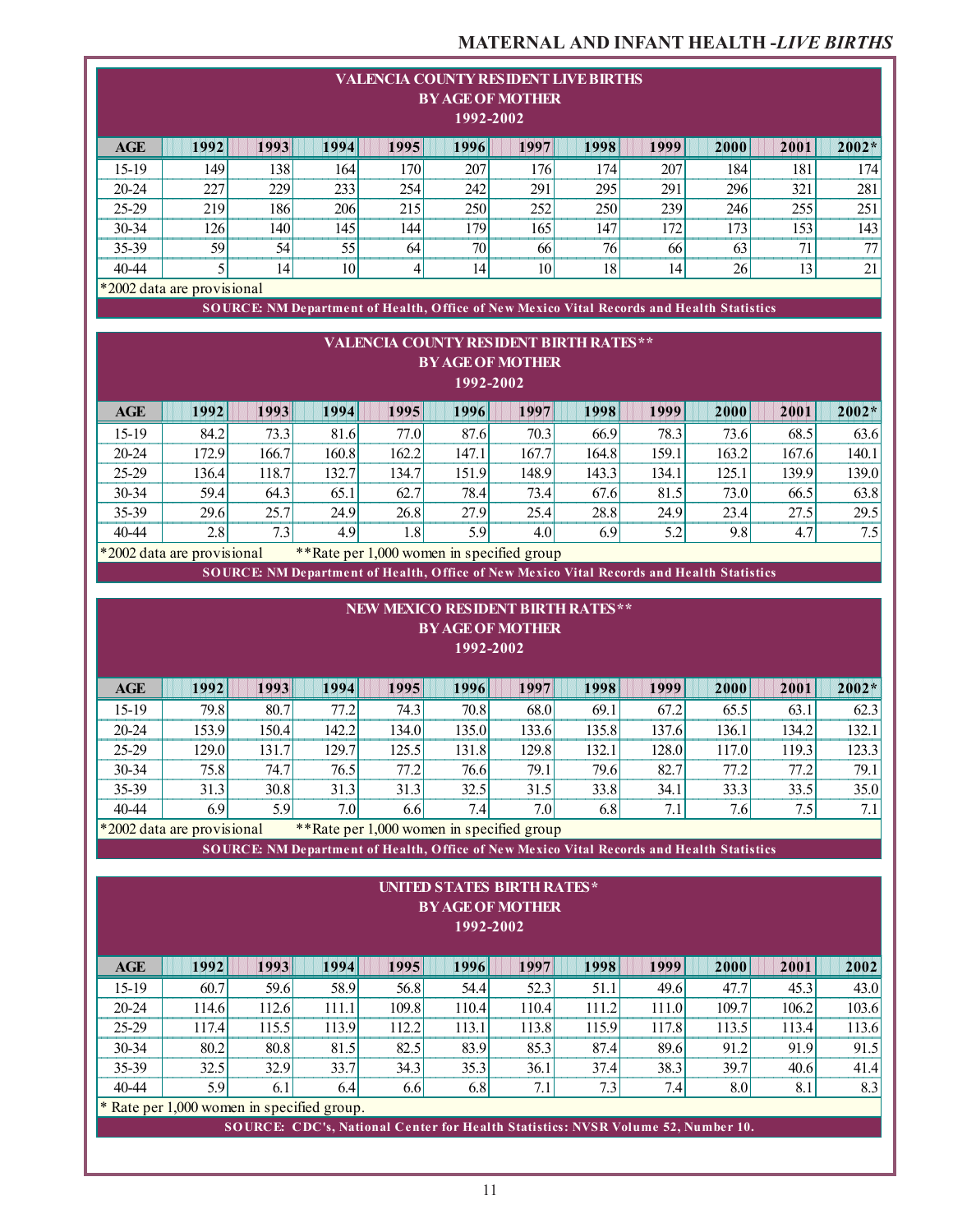## **MATERNAL AND INFANT HEALTH -** *LIVE BIRTHS*

| TO MOTHERS UNDER 20 YEARS OF AGE<br>1992-2002 |          |                                                                                           |       |                                                 |      |                                          |       |       |       |       |       |                                       |
|-----------------------------------------------|----------|-------------------------------------------------------------------------------------------|-------|-------------------------------------------------|------|------------------------------------------|-------|-------|-------|-------|-------|---------------------------------------|
|                                               | 1992     | 1993                                                                                      | 1994  | 1995                                            |      | 1996                                     | 1997  | 1998  | 1999  | 2000  | 2001  | $2002*$                               |
| Valencia Co.                                  | 152      | 145                                                                                       | 168   |                                                 | 176  | 209                                      | 181   | 177   | 214   | 186   |       | 185<br>177                            |
| New Mexico                                    | 4,749    | 4.965                                                                                     | 4,964 | 4,950                                           |      | 4,850                                    | 4,789 | 4,964 | 4,841 | 4,728 | 4,603 | 4,592                                 |
| *2002 data are provisional                    |          |                                                                                           |       |                                                 |      |                                          |       |       |       |       |       |                                       |
|                                               |          | SOURCE: NM Department of Health, Office of New Mexico Vital Records and Health Statistics |       |                                                 |      |                                          |       |       |       |       |       |                                       |
|                                               |          |                                                                                           |       | <b>PERCENT TO MOTHERS UNDER 20 YEARS OF AGE</b> |      | <b>RESIDENT LIVE BIRTHS</b><br>1992-2002 |       |       |       |       |       |                                       |
|                                               | 60<br>40 |                                                                                           |       |                                                 |      |                                          |       |       |       |       |       |                                       |
|                                               | 20       |                                                                                           |       |                                                 |      |                                          |       |       |       |       |       |                                       |
| Percent of Live Births                        | $\theta$ | 1992                                                                                      | 1993  | 1994                                            | 1995 | 1996                                     | 1997  | 1998  | 1999  | 2000  | 2001  | *2002 data are provisional<br>$2002*$ |
| $\blacktriangleright$ Valencia Co.            |          | 19.3                                                                                      | 18.9  | 20.5                                            | 20.5 | 21.7                                     | 18.7  | 18.4  | 21.4  | 18.8  | 18.5  | 18.6                                  |

#### **RESIDENT LIVE BIRTHS TO SINGLE MOTHERS 1992-2002**

|                                   | 19921  | 1993   | 1994   | 1995   | 1996   | 1997   | 1998   | <b>1999</b> | 2000   | 2001   | $2002*$ |
|-----------------------------------|--------|--------|--------|--------|--------|--------|--------|-------------|--------|--------|---------|
| Valencia Co.                      | 288    | 298    | 328    | 371    | 391    | 395    | 382    | 431         | 408    | 438    | 419     |
| New Mexico                        | 1.0211 | 11.522 | 11,408 | 11.388 | 11,347 | 11,590 | 12,021 | 12,236      | 12,400 | 12.549 | 12,984  |
| $\mid$ *2002 data are provisional |        |        |        |        |        |        |        |             |        |        |         |

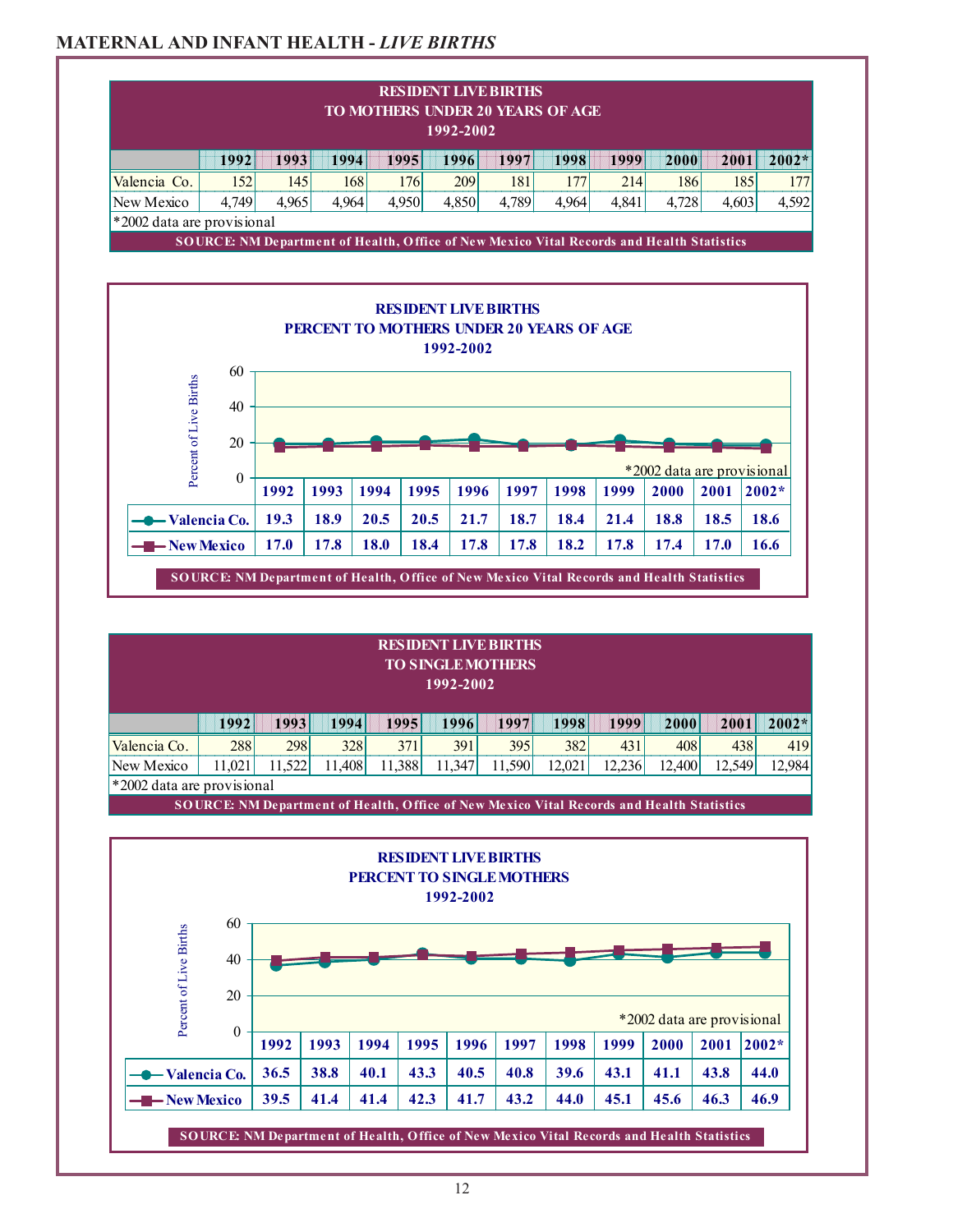### **MATERNAL AND INFANT HEALTH -** *LIVE BIRTHS*

| <b>RESIDENT LIVE BIRTHS</b><br>TO MOTHERS WITH LESS THAN 12 YEARS OF EDUCATION<br>1992-2002          |                                                                                                 |       |       |            |       |       |       |       |            |       |       |
|------------------------------------------------------------------------------------------------------|-------------------------------------------------------------------------------------------------|-------|-------|------------|-------|-------|-------|-------|------------|-------|-------|
|                                                                                                      | 1993<br>1994<br>1995<br>1997<br>1998<br>1999<br>2000<br>1992<br>1996<br>2001                    |       |       |            |       |       |       |       | $2002*$    |       |       |
| Valencia Co.                                                                                         | <b>207</b>                                                                                      | 1931  | 229   | <b>250</b> | 255   | 236   | 250   | 280   | <b>280</b> | 293   | 275   |
| New Mexico                                                                                           | 7,898                                                                                           | 1,806 | 7,545 | 7.269      | 7,415 | 6,961 | 7,309 | 7,342 | 7,408      | 7,459 | 7,679 |
| *2002 data are provisional<br>NOTE: Births to mothers of all ages. Some mothers are still in school. |                                                                                                 |       |       |            |       |       |       |       |            |       |       |
|                                                                                                      | <b>SOURCE NM Department of Health, Office of New Mexico Vital Records and Health Statistics</b> |       |       |            |       |       |       |       |            |       |       |



| <b>NEW MEXICO RESIDENT LIVE BIRTHS</b><br>WITH FIRST TRIMESTER PRENATAL CARE<br>1992-2002 |                                                                                                            |      |      |      |      |      |      |      |      |      |         |
|-------------------------------------------------------------------------------------------|------------------------------------------------------------------------------------------------------------|------|------|------|------|------|------|------|------|------|---------|
|                                                                                           | 1992                                                                                                       | 1993 | 1994 | 1995 | 1996 | 1997 | 1998 | 1999 | 2000 | 2001 | $2002*$ |
| Valencia Co.                                                                              | 440                                                                                                        | 490  | 563  | 583  | 622  | 628  | 544  | 503  | 598  | 650  | 643     |
| New Mexico                                                                                | 18,293<br>17.893<br>17.932<br>16.790<br>18.264<br>16.656<br>17.344<br>18.011<br>17.741<br>17.411<br>17.757 |      |      |      |      |      |      |      |      |      |         |
| $*2002$ data are provisional                                                              |                                                                                                            |      |      |      |      |      |      |      |      |      |         |

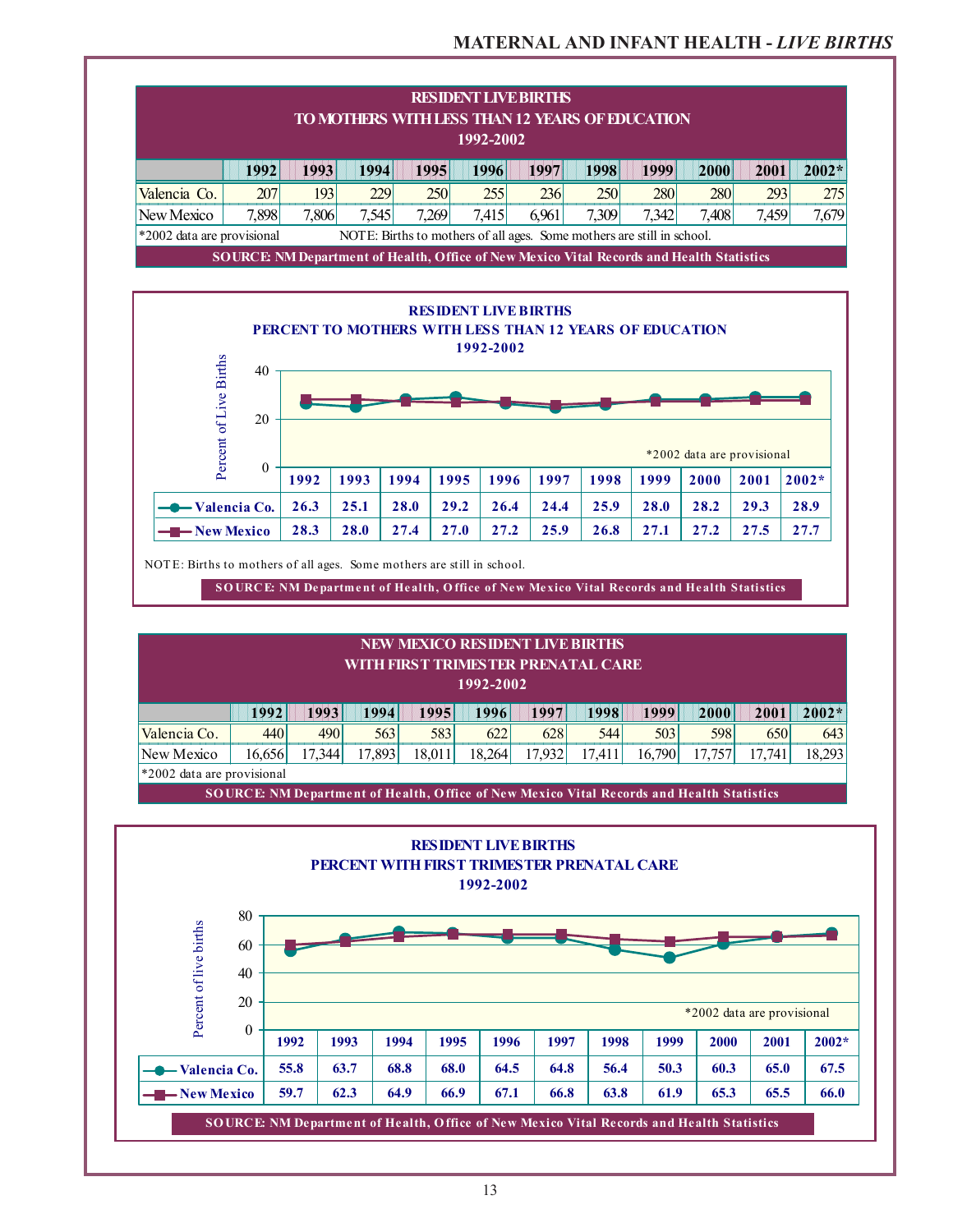### **KESSNER INDEX VERSUS KOTELCHUCK INDEX**

Both the Kessner Index and the Kotelchuck Index utilize the month of pregnancy in which prenatal care began and the number of prenatal visits. The Kessner Index relies very heavily on the timing of the initiation of prenatal care. For example, inadequate prenatal care is defined as no prenatal care or care beginning in the third trimester. The Kessner Index has been modified by most states to allow for insufficient visits even when care was initiated early. The exact combination varies from state to state so that there is no standard modified Kessner.

The Kotelchuck Index is more sophisticated and uses two dimensions, the timing of the initiation of care and the adequacy of services received (ratio of observed visits to expected visits), which are combined into a single summary index.



| ADEQUACY OF PRENATAL CARE UTILIZATION<br>(Kotelchuck Index)<br>1996-2002 |                                                 |                                               |       |                          |       |                 |       |  |  |
|--------------------------------------------------------------------------|-------------------------------------------------|-----------------------------------------------|-------|--------------------------|-------|-----------------|-------|--|--|
|                                                                          | 1996                                            | 1997                                          | 1998  | 1999                     |       | 2000 2001 2002* |       |  |  |
|                                                                          |                                                 |                                               |       | <b>Inadequate Care</b>   |       |                 |       |  |  |
| Valencia Co.                                                             | 218                                             | <b>190</b><br>199<br>263<br>287<br>209<br>269 |       |                          |       |                 |       |  |  |
| New Mexico                                                               | 5,811                                           | 5,541                                         | 6,284 | 6,499                    | 6,333 | 5,854           | 6,321 |  |  |
|                                                                          |                                                 |                                               |       | <b>Intermediate Care</b> |       |                 |       |  |  |
| Valencia Co.                                                             | 197                                             | 151<br>176<br>147<br>135<br>133<br>174        |       |                          |       |                 |       |  |  |
| New Mexico                                                               | 4,943                                           | 4,845                                         | 4,660 | 4,331                    | 4,122 | 4,187           | 4,663 |  |  |
|                                                                          |                                                 |                                               |       | <b>Adequate Care</b>     |       |                 |       |  |  |
| Valencia Co.                                                             | 267                                             | 295                                           | 230   | 244                      | 252   | 269             | 258   |  |  |
| New Mexico                                                               | 8,826                                           | 8,417                                         | 8,239 | 8,052                    | 7,915 | 8,165           | 8,498 |  |  |
|                                                                          |                                                 |                                               |       | <b>Intensive Care</b>    |       |                 |       |  |  |
| Valencia Co.                                                             | 199                                             | 216                                           | 172   | 175                      | 264   | 315             | 265   |  |  |
| New Mexico                                                               | 6,182                                           | 6,341                                         | 6,109 | 5,885                    | 7,097 | 7,090           | 6,526 |  |  |
| * 2002 data are provisional                                              |                                                 |                                               |       |                          |       |                 |       |  |  |
|                                                                          | <b>SOURCE: NM Department of Health; ONMVRHS</b> |                                               |       |                          |       |                 |       |  |  |

**RESIDENT LIVE BIRTHS**

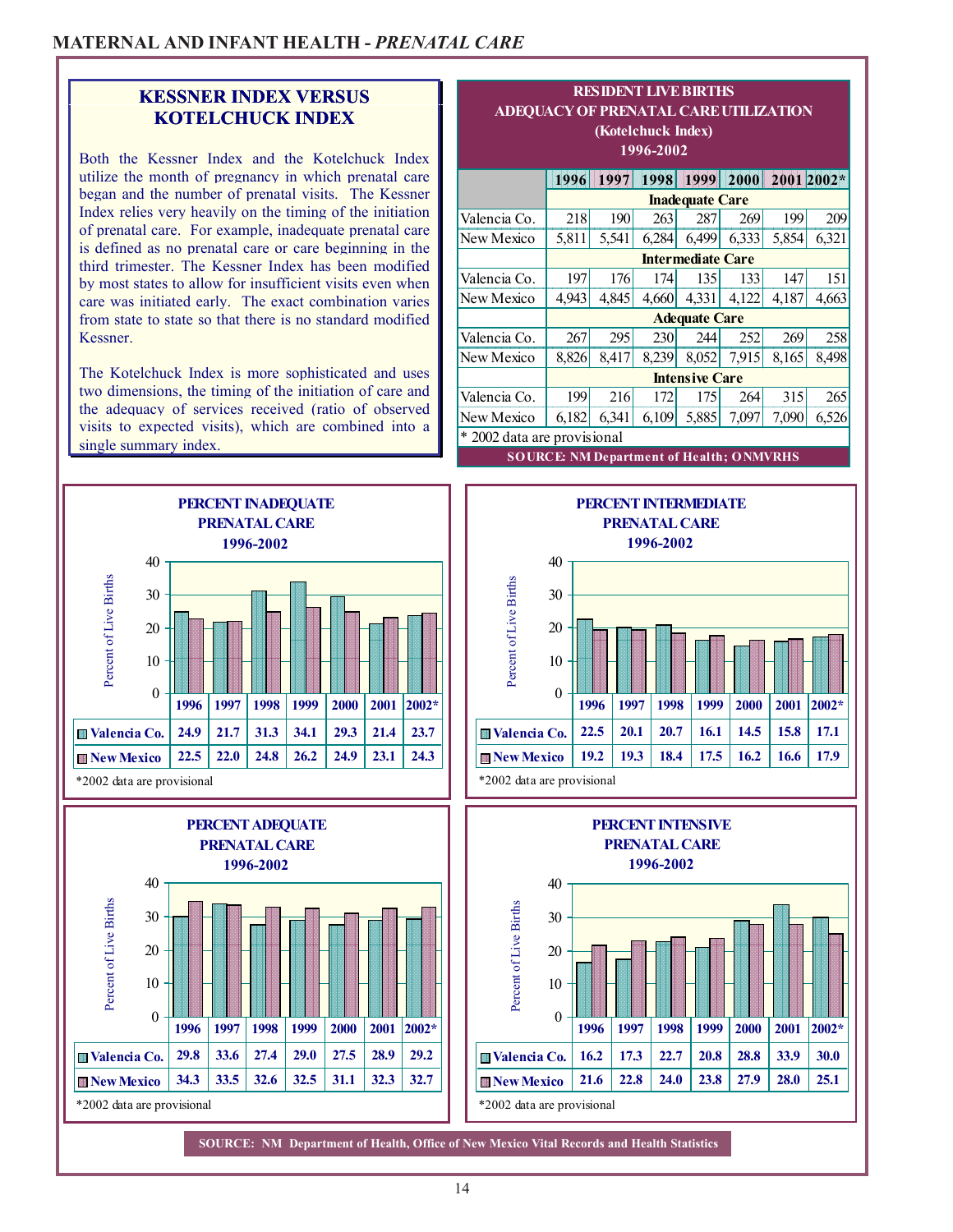### **MATERNAL AND INFANT HEALTH -** *PRENATAL CARE*

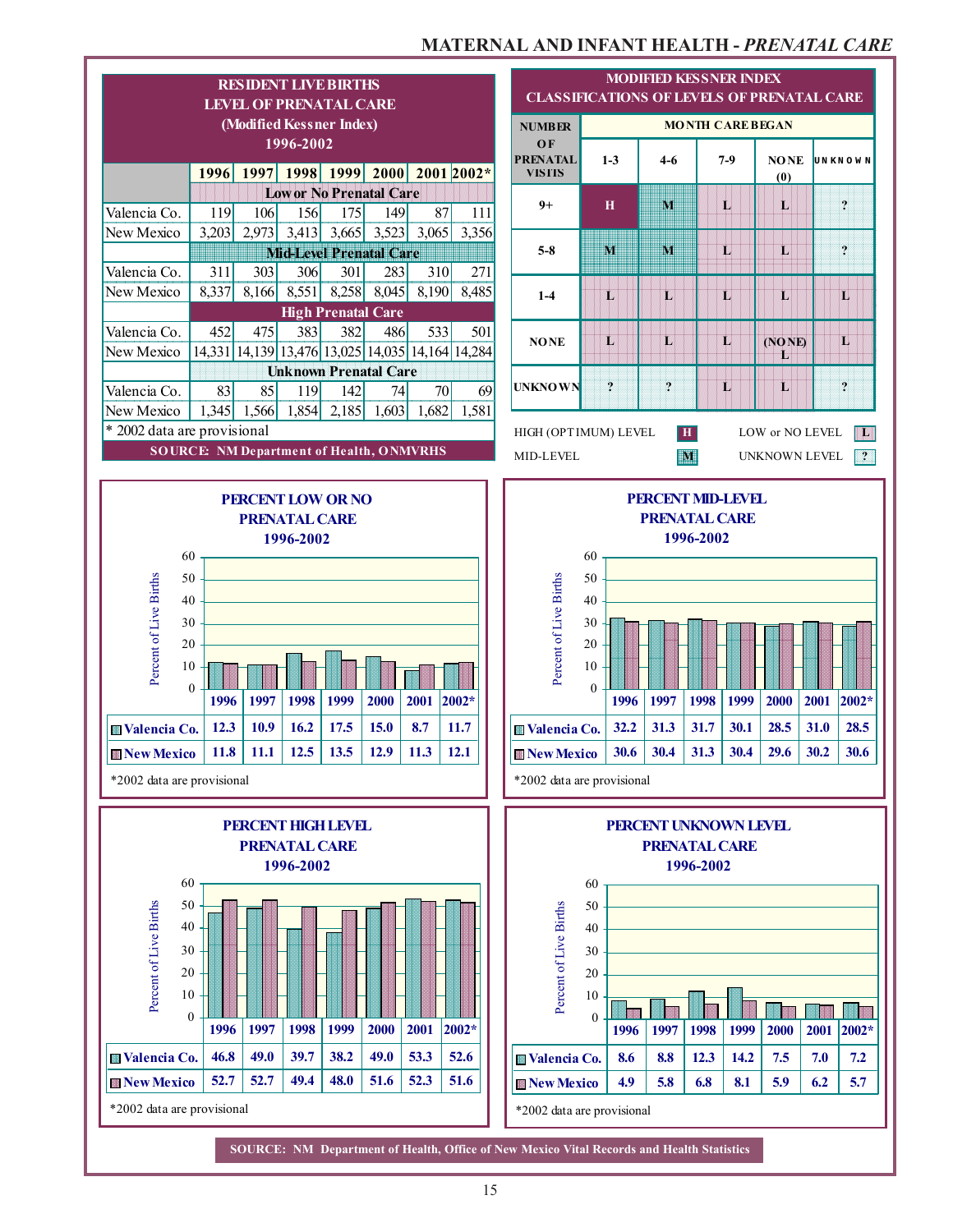# **MATERNAL AND INFANT HEALTH -** *TYPE OF ATTENDANT*

|                              |          |                                                                                           |                       |              |           | <b>RESIDENT LIVE BIRTHS</b>                                 |                            |          |          |                        |                       |
|------------------------------|----------|-------------------------------------------------------------------------------------------|-----------------------|--------------|-----------|-------------------------------------------------------------|----------------------------|----------|----------|------------------------|-----------------------|
|                              |          |                                                                                           |                       |              | 1992-2002 | <b>BY TYPE OF ATTENDANT</b>                                 |                            |          |          |                        |                       |
|                              |          |                                                                                           |                       |              |           | Physician                                                   |                            |          |          |                        |                       |
|                              | 1992     | 1993                                                                                      | 1994                  | 1995         | 1996      | 1997                                                        | 1998                       | 1999     | 2000     | 2001                   | 2002*                 |
| Valencia Co.                 | 586      | 569                                                                                       | 638                   | 669          | 735       | 693                                                         | 643                        | 579      | 560      | 544                    | 512                   |
| New Mexico                   | 23,454   | 22,492                                                                                    | 22,309                | 21,965       | 22,101    | 21,387                                                      | 20,932                     | 19,696   | 19,407   | 19,063                 | 19,231                |
|                              |          |                                                                                           |                       |              |           | <b>Certified Nurse Midwife</b>                              |                            |          |          |                        |                       |
| Valencia Co.                 | 189      | 184                                                                                       | 171                   | 173          | 217       | 264                                                         | 305                        | 409      | 420      | 444                    | 431                   |
| New Mexico                   | 3,977    | 4,756                                                                                     | 4,738                 | 4,474        | 4,622     | 5,040                                                       | 5,912                      | 7,011    | 7,338    | 7,619                  | 7,937                 |
|                              |          |                                                                                           |                       |              |           | <b>Lay Midwife</b>                                          |                            |          |          |                        |                       |
| Valencia Co.<br>New Mexico   | 6<br>286 | $\overline{c}$<br>293                                                                     | $\overline{c}$<br>292 | 5<br>272     | 254       | 4<br>240                                                    | 6<br>248                   | 6<br>269 | 8<br>290 | 7<br>268               | $\overline{2}$<br>336 |
|                              |          |                                                                                           |                       |              |           | <b>Other</b>                                                |                            |          |          |                        |                       |
| Valencia Co.                 | 7        | 14                                                                                        | $\tau$                | 10           | 12        | 8                                                           | 10                         | 6        | 4        | $\vert 5 \vert$        | $\overline{7}$        |
| New Mexico                   | 193      | 290                                                                                       | 246                   | 203          | 239       | 177                                                         | 202                        | 157      | 171      | 151                    | 204                   |
| *2002 data are provisional   |          |                                                                                           |                       |              |           |                                                             |                            |          |          |                        |                       |
|                              |          | SOURCE: NM Department of Health, Office of New Mexico Vital Records and Health Statistics |                       |              |           |                                                             |                            |          |          |                        |                       |
|                              |          |                                                                                           |                       |              |           | PERCENT OF RESIDENT LIVE BIRTHS                             |                            |          |          |                        |                       |
|                              |          |                                                                                           |                       |              |           | <b>BY TYPE OF ATTENDANT</b>                                 |                            |          |          |                        |                       |
|                              |          |                                                                                           |                       |              | 1992-2002 |                                                             |                            |          |          |                        |                       |
|                              |          |                                                                                           |                       |              |           |                                                             |                            |          |          |                        |                       |
|                              |          |                                                                                           |                       |              |           | Physician                                                   |                            |          |          |                        |                       |
|                              | 1992     | 1993                                                                                      | 1994                  | 1995         | 1996      | 1997                                                        | 1998                       | 1999     | 2000     | 2001                   | $2002*$               |
| Valencia Co.                 | 74.4     | 74.0                                                                                      | 78.0                  | 78.1         | 76.2      | 71.5                                                        | 66.7                       | 57.9     | 56.5     | 54.4                   | 53.8                  |
| New Mexico                   | 84.0     | 80.8                                                                                      | 80.9                  | 81.6         | 81.2      | 79.7                                                        | 76.7                       | 72.6     | 71.3     | 70.3                   | 69.4                  |
|                              |          |                                                                                           |                       |              |           | <b>Certified Nurse Midwife</b>                              |                            |          |          |                        |                       |
| Valencia Co.                 | 24.0     | 23.9                                                                                      | 20.9                  | 20.2         | 22.5      | 27.2                                                        | 31.6                       | 40.9     | 42.3     | 44.4                   | 45.3                  |
| New Mexico                   | 14.2     | 17.1                                                                                      | 17.2                  | 16.6         | 17.0      | 18.8                                                        | 21.7                       | 25.8     | 27.0     | 28.1                   | 28.6                  |
|                              |          |                                                                                           |                       |              |           | <b>Lay Midwife</b>                                          |                            |          |          |                        |                       |
| Valencia Co.                 | 0.8      | 0.3                                                                                       | 0.2                   | 0.6          | 0.1       | 0.4                                                         | 0.6                        | 0.6      | 0.8      | 0.7                    | 0.2                   |
| New Mexico                   | 1.0      | 1.1                                                                                       | 1.1                   | 1.0          | 0.9       | 0.9<br><b>Other</b>                                         | 0.9                        | 1.0      | 1.1      | 1.0                    | 1.2                   |
| Valencia Co.                 | 0.9      | 1.8                                                                                       | 0.9                   | 1.2          | 1.2       | 0.8                                                         | 1.0                        | 0.6      | 0.4      | 0.5                    | 0.7                   |
| New Mexico                   | 0.7      | 1.0                                                                                       | 0.9                   | 0.8          | 0.9       | 0.7                                                         | 0.7                        | 0.6      | 0.6      | 0.6                    | 0.7                   |
| *2002 data are provisional   |          |                                                                                           |                       |              |           |                                                             |                            |          |          |                        |                       |
|                              |          | SOURCE: NM Department of Health, Office of New Mexico Vital Records and Health Statistics |                       |              |           |                                                             |                            |          |          |                        |                       |
|                              |          |                                                                                           |                       |              |           |                                                             |                            |          |          |                        |                       |
|                              |          |                                                                                           |                       |              |           | PERCENT OF RESIDENT LIVE BIRTHS                             |                            |          |          |                        |                       |
|                              |          |                                                                                           |                       |              |           | <b>DELIVERED BY PHYSICIANS AND CERTIFIED NURSE MIDWIVES</b> |                            |          |          |                        |                       |
|                              |          |                                                                                           |                       |              |           | <b>VALENCIA COUNTY 1992-2002</b>                            |                            |          |          |                        |                       |
|                              |          |                                                                                           |                       |              |           |                                                             |                            |          |          |                        |                       |
| 80                           |          |                                                                                           |                       |              |           |                                                             |                            |          |          |                        |                       |
|                              |          |                                                                                           |                       |              |           |                                                             |                            |          |          |                        |                       |
| 60                           |          |                                                                                           |                       |              |           |                                                             |                            |          |          | -Physicians            |                       |
| 40                           |          |                                                                                           |                       |              |           |                                                             |                            |          |          | <b>Certified Nurse</b> |                       |
| Percent of live births<br>20 |          |                                                                                           |                       |              |           |                                                             |                            |          |          | Midwives               |                       |
|                              |          |                                                                                           |                       |              |           |                                                             | *2002 data are provisional |          |          |                        |                       |
| $\mathbf{0}$                 |          |                                                                                           |                       |              |           |                                                             |                            |          |          |                        |                       |
|                              | 1992     | 1993<br>1994                                                                              | 1995                  | 1996<br>1997 | 1998      | 1999<br>2000                                                | 2001                       | $2002*$  |          |                        |                       |
|                              |          | SOURCE: NM Department of Health, Office of New Mexico Vital Records and Health Statistics |                       |              |           |                                                             |                            |          |          |                        |                       |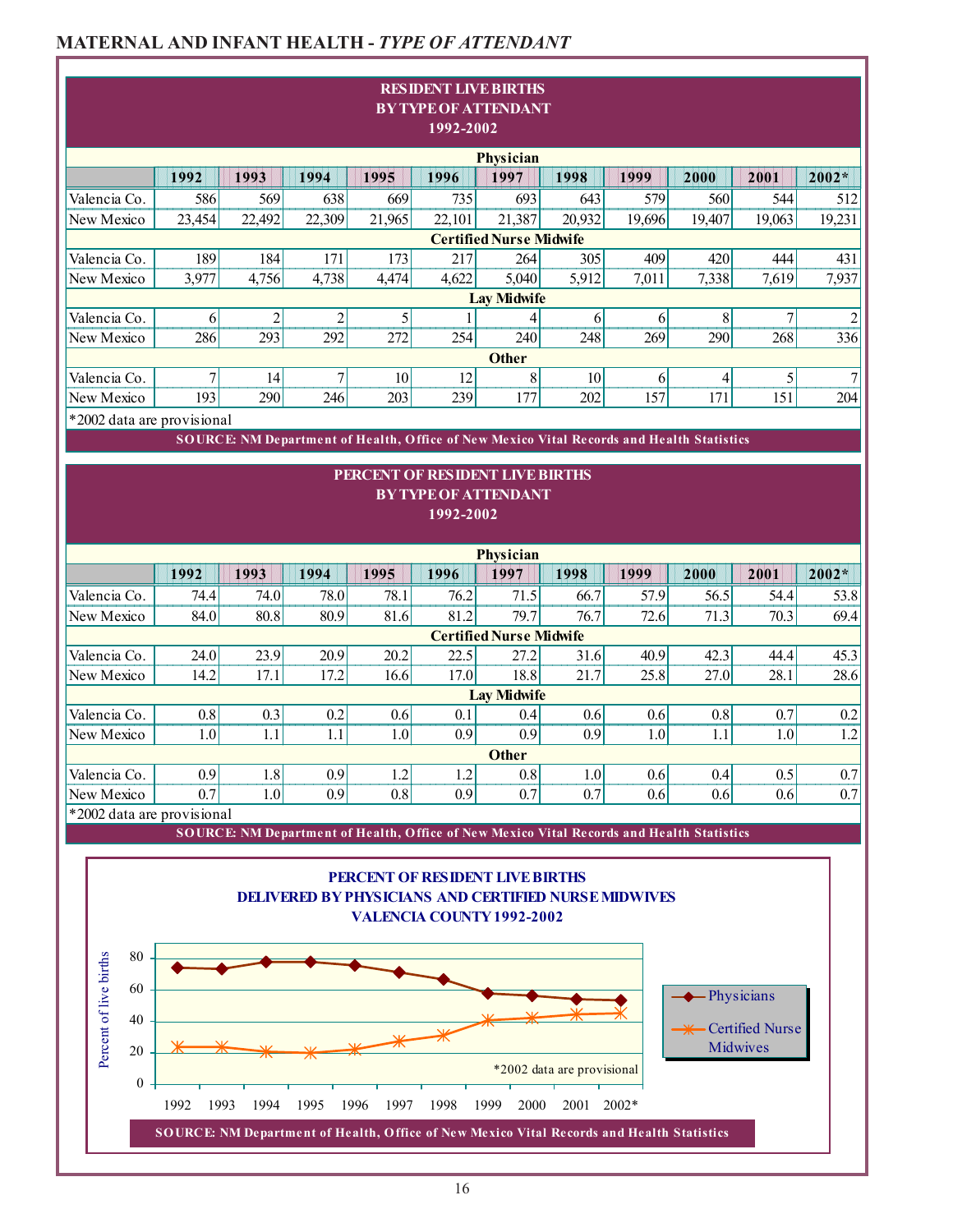# **MATERNAL AND INFANT HEALTH -** *BIRTH WEIGHT*



#### **Low Birth Weight**

Low birth weight (LBW) is defined as an infant weight of less than 2,500 grams (5 1/2 lbs) at the time of delivery. Birth weight is one of the most important factors in determining the survival and health of an infant. Low birth weight is a public health problem since infants born LBW have increased infant mortality, morbidity, incidence of learning disabilities, and medical costs. Nationally, the risk factors for LBW include maternal age of less than seventeen and greater than 34 years, Black race/ethnicity, low socioeconomic status, single marital status, lower levels of maternal education, smoking, inadequate weight gain, low pre-pregnancy weight, and a variety of medical risk factors (Source: Data to Action).

Smoking, which retards fetal growth, is the single largest modifiable risk factor for LBW and infant mortality. It is estimated to account for 20 to 30% of all LBW births.

### **RESIDENT LIVE BIRTHS HIGH BIRTH WEIGHT BIRTHS (4090+ grams, 9 pounds) 1994-2002**

|                                                 |       | 1994-1996 | 1997-1999                                    |     | 2000-2002* |     |  |
|-------------------------------------------------|-------|-----------|----------------------------------------------|-----|------------|-----|--|
|                                                 |       |           | Number Percent Number Percent Number Percent |     |            |     |  |
| Valencia Co.                                    | 108   | 41        | 135                                          | 4.6 | <b>147</b> | 5.0 |  |
| New Mexico                                      | 4,010 | 5.2       | 3,810                                        | 4.9 | 3,674      | 4.7 |  |
| *2002 Data are provisional                      |       |           |                                              |     |            |     |  |
| <b>SOURCE: NM Department of Health, ONMVRHS</b> |       |           |                                              |     |            |     |  |

#### **RESIDENT LIVE BIRTHS VERY LOW BIRTH WEIGHT BIRTHS (< 1500 grams) 1994-2002**

|                            | 1994-1996                                    |  | 1997-1999 |  | $2000 - 2002*$ |  |  |
|----------------------------|----------------------------------------------|--|-----------|--|----------------|--|--|
|                            | Number Percent Number Percent Number Percent |  |           |  |                |  |  |
| Valencia Co.               | 29                                           |  | 37        |  |                |  |  |
| New Mexico                 | 894                                          |  | 880       |  | 1,005          |  |  |
| *2002 data are provisional |                                              |  |           |  |                |  |  |

**SOURCE: NM Department of Health, ONMVRHS**

### **High Birth Weight**

A woman with a history of gestational diabetes or delivery of a baby weighing >9 pounds is at risk of developing type 2 diabetes. In addition, if the baby has macrosomia (generally defined as a weight of 4000 g or more), he or she is at risk for obesity and also for developing type 2 diabetes later on in life. It should be noted that there is no widely agreed-upon weight definition. Any evaluation of fetal weight must be considered in the context of gestational age.

Sources: *"Diabetes in the Life Cycle and Research,"* Vol. 4. 2003*.* Editor M. Franz. Published by the American Association of Diabetes Educators, Chicago Illinois. *Diabetes Care Journal*, Supplement 1, January 2003 Vol. (26).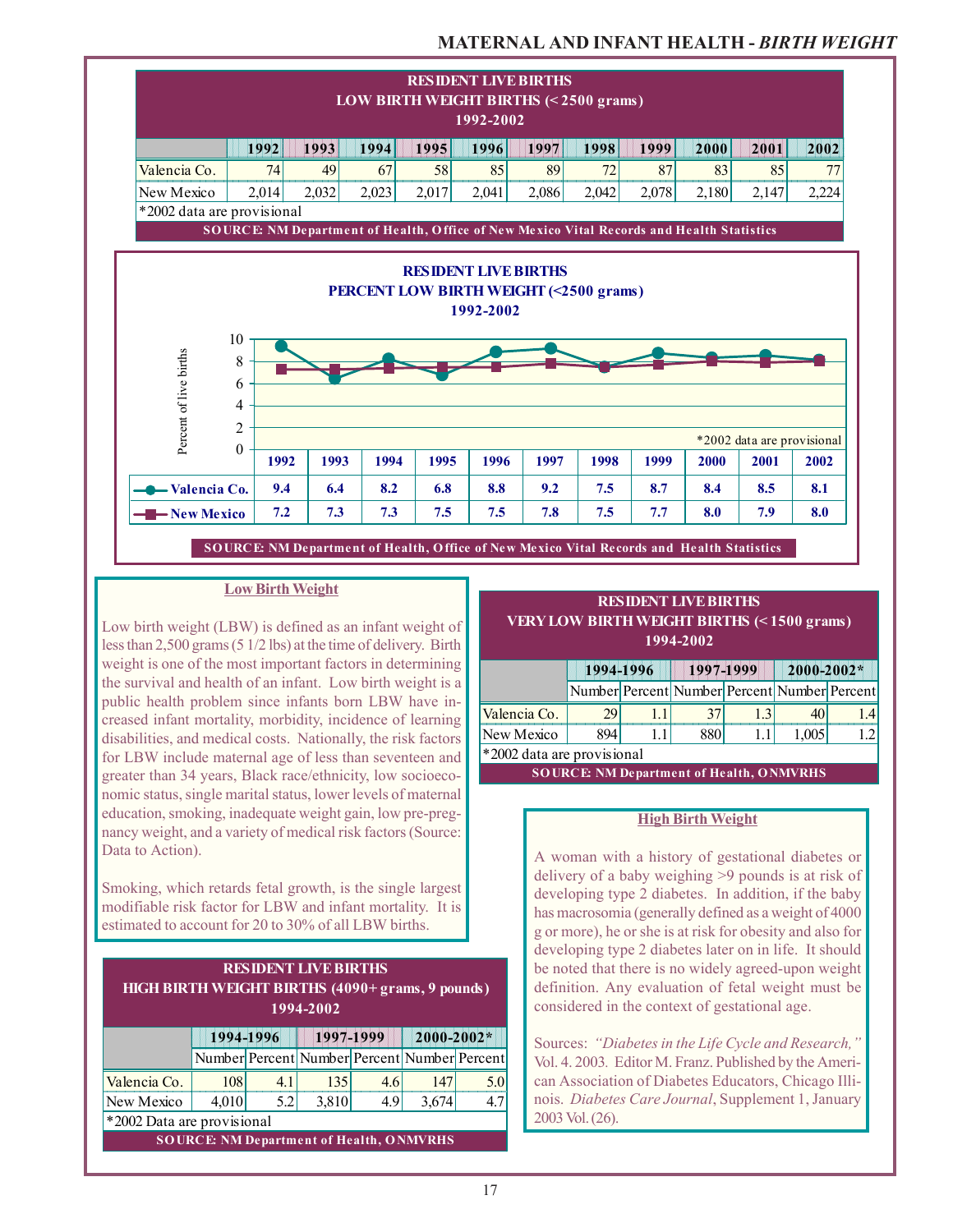### **MATERNAL AND INFANT HEALTH -** *MEDICAID BIRTHS / SUPPLEMENTAL PROGRAMS / FEMALE POPULATION*



| <b>Age Groups</b>                        | 2000   | 2001  | 2002  | <b>Age Groups</b>  | 2000   | 2001   | 2002   |  |
|------------------------------------------|--------|-------|-------|--------------------|--------|--------|--------|--|
| 15 to 19 years                           | 2.500  | 2.644 | 2,736 | $35$ to 39 years   | 2.693  | 2.583  | 2.612  |  |
| 20 to 24 years                           | 1.8141 | 1.915 | 2.005 | $40$ to $44$ vears | 2.659  | 2,778  | 2,783  |  |
| 25 to 29 years                           | .967'  | 1,823 | 1.806 | 15 to 44 years     | 14.002 | 14.045 | 14,183 |  |
| $30$ to 34 years                         | 2.369  | 2.302 | 2.241 |                    |        |        |        |  |
| <b>Source: U.S. Bureau of the Census</b> |        |       |       |                    |        |        |        |  |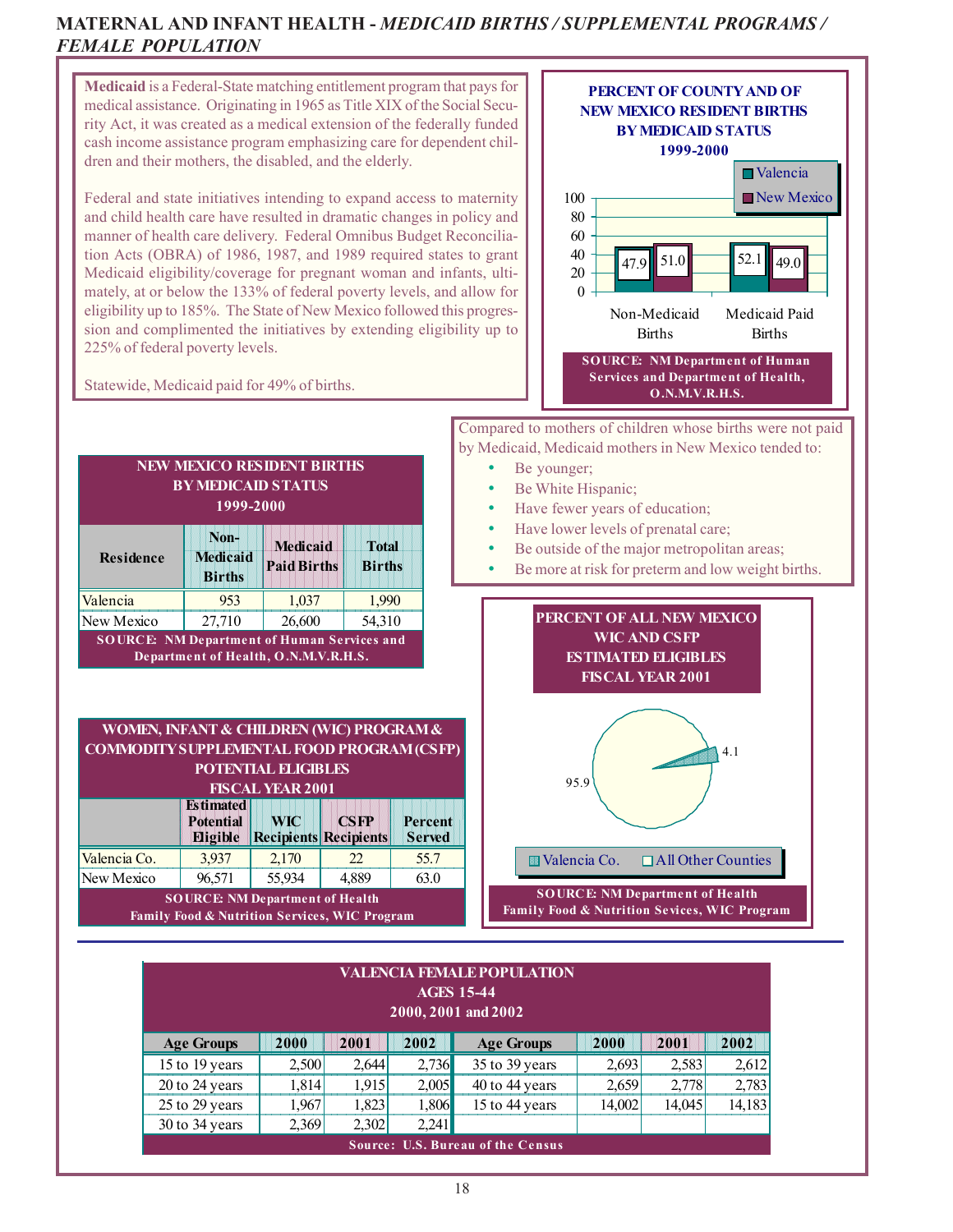### **MATERNAL AND INFANT HEALTH -** *INFANT DEATH*

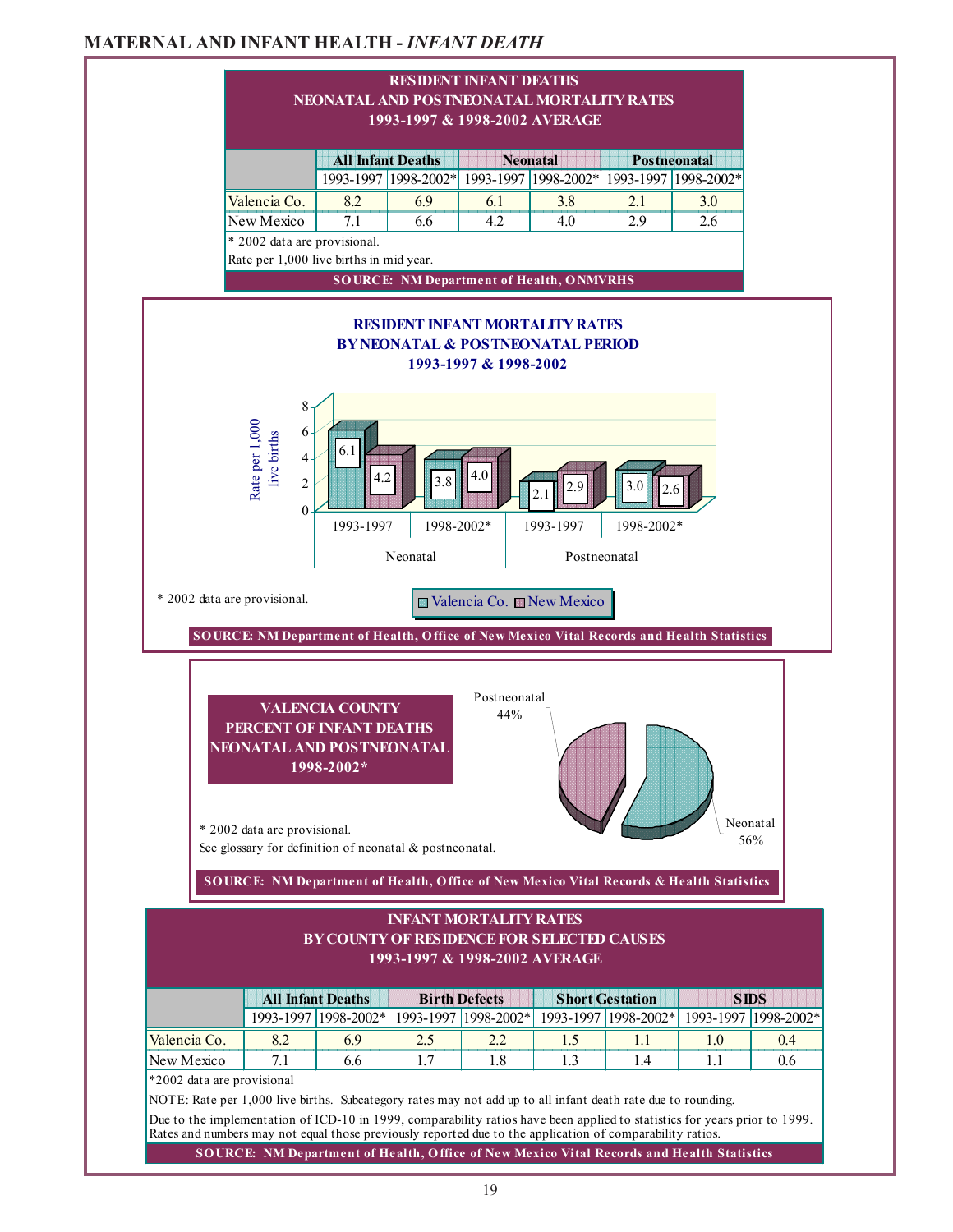### **CHILD HEALTH -** *CHRONIC CONDITIONS & CHILD ABUSE*

#### **2000** and the state of the state of the state of the state of the state of the state of the state of the state of th Number Rate Number Rate **NEW MEXICO RESIDENTS AGES 20 AND YOUNGER SELECTED DIAGNOSES REPORTED TO CHILDRENS CHRONIC CONDITIONS REGISTRY Diagnoses Valencia Co. New Mexico**

|                            | Number | Rate   | Number | Rate   |
|----------------------------|--------|--------|--------|--------|
| Children in Registry       | 2,891  | 1282.0 | 90,763 | 1534.5 |
| Congenital Anomalies - All | 775    | 343.7  | 22,241 | 376.0  |
| ---Neural Tube Defects     | 33     | 14.6   | 870    | 14.7   |
| ---Cleft Lip/Cleft Palate  | 78     | 34.6   | 2,946  | 49.8   |
| ---Down Syndrome           | 33     | 14.6   | 997    | 16.9   |
| ---All Other Anomalies     | 631    | 279.8  | 17,428 | 294.6  |
| Asthma                     | 628    | 278.5  | 20,904 | 353.4  |
| $* = 1 - 3$<br>$***=0$     |        |        |        |        |

Rates per 10,000 population ages 20 years and younger

not listed above. NOTE: Children in registry totals include all other conditions

#### **Children's Medical Services SOURCE: NM Department of Health**

|                                          | <b>CHILD ABUSE CASES</b> |  |  |  |  |  |  |
|------------------------------------------|--------------------------|--|--|--|--|--|--|
| <b>NUMBER AND TYPE OF INVESTIGATIONS</b> |                          |  |  |  |  |  |  |
|                                          | 2002                     |  |  |  |  |  |  |
| Substantiated Unsubstantiated<br>Total   |                          |  |  |  |  |  |  |
| Valencis Co                              |                          |  |  |  |  |  |  |

| Valencia Co. | 34     |                                                            | 504    |
|--------------|--------|------------------------------------------------------------|--------|
| New Mexico   | 4.0891 | 10,067                                                     | 14,156 |
|              |        | Carl according at more and that the said the common of the |        |

*Substantiated* means that through the course of the

investigation, the social worker determined that the child(ren) who is the subject of the report has been determined to have been the victim of abuse and/or neglect. In other words the allegations are true.

An *unsubstantiated* investigation indicates that the investigator was unable to determine that the allegation(s) was, true.

> **SOURCE: NM Children, Youth and Families Department, Child Protective Services**





**SO URCE: Children, Youth and Families Department Child Protective Services**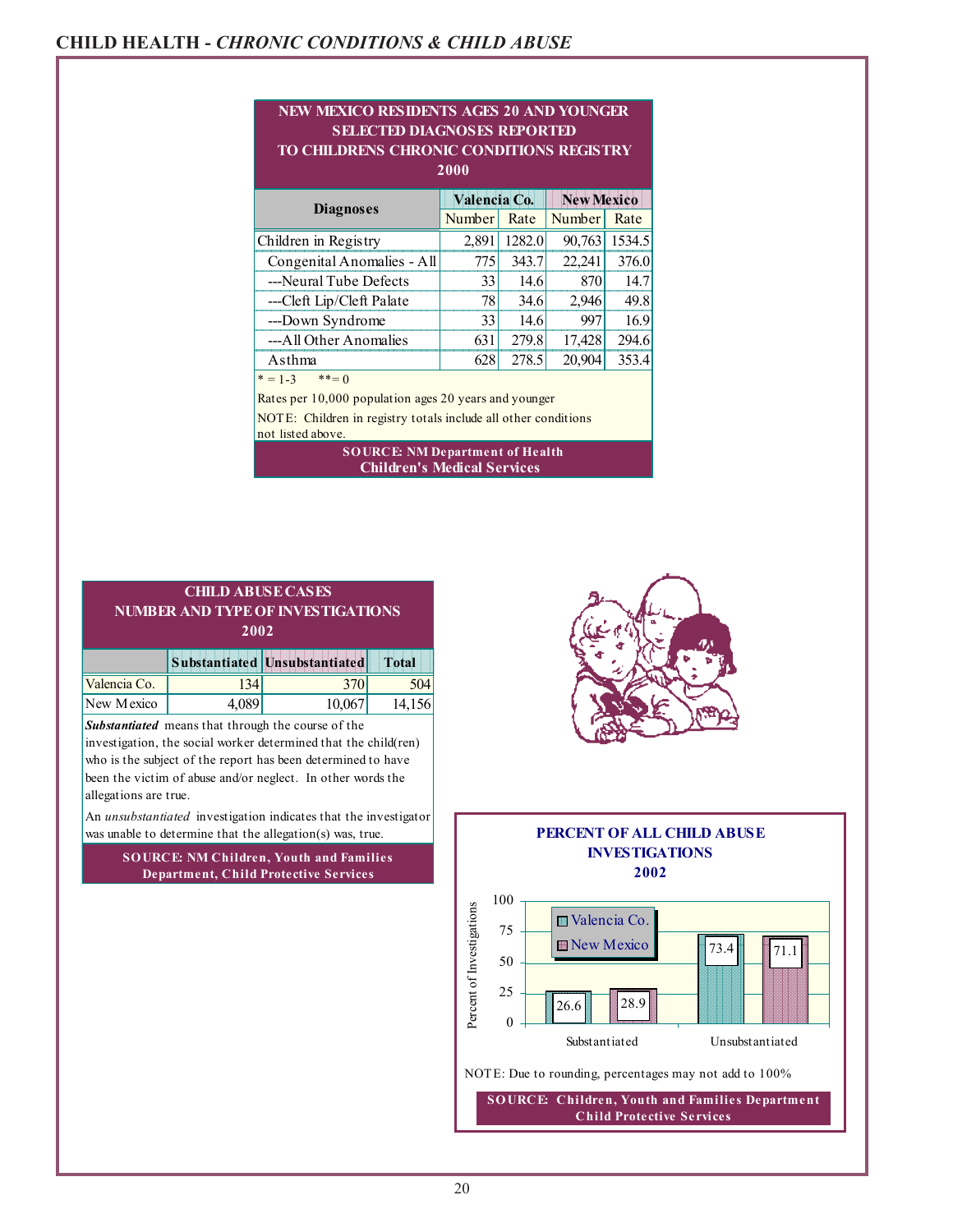

**Sometimes children have special developmental needs or health concerns that may put them at risk for or cause a developmental delay.**

**Through the Department of Health's Family Infant Toddler (FIT) Program early intervention services are available to help families who have concerns about the development of their young child (birth to three).**

| <b>ELIGIBILITY STATUS</b><br><b>FOR FY03</b>                                                                                                                                                                                                                                                                                                                                                                                                               |               |                   |  |  |  |  |  |
|------------------------------------------------------------------------------------------------------------------------------------------------------------------------------------------------------------------------------------------------------------------------------------------------------------------------------------------------------------------------------------------------------------------------------------------------------------|---------------|-------------------|--|--|--|--|--|
| <b>ELIGIBILITY</b>                                                                                                                                                                                                                                                                                                                                                                                                                                         | Valencia      | <b>New Mexico</b> |  |  |  |  |  |
|                                                                                                                                                                                                                                                                                                                                                                                                                                                            | <b>NUMBER</b> | <b>NUMBER</b>     |  |  |  |  |  |
| At Risk, Environmental                                                                                                                                                                                                                                                                                                                                                                                                                                     | 27            | 665               |  |  |  |  |  |
| At Risk, Medical/Biological                                                                                                                                                                                                                                                                                                                                                                                                                                | 40            | 1,150             |  |  |  |  |  |
| Developmental Delay                                                                                                                                                                                                                                                                                                                                                                                                                                        | 98            | 2,937             |  |  |  |  |  |
| <b>Established Condition</b>                                                                                                                                                                                                                                                                                                                                                                                                                               | 13            | 470               |  |  |  |  |  |
| The eligibility category of children with an active IFSP during<br>FY 2003 is reported. Children are eligible for FIT Program<br>service through one of four eligibility categories: a developmental<br>delay of 25% or more in one of five developmental areas, an<br>established condition (such as Down's Syndrome) that usually leads<br>to a development delay, or a medical / biological risk or an<br>environmental risk for a developmental delay. |               |                   |  |  |  |  |  |
| <b>SOURCE: DOH Long Term Services Division</b>                                                                                                                                                                                                                                                                                                                                                                                                             |               |                   |  |  |  |  |  |
| <b>Family Infant Toddler (FIT) Program</b>                                                                                                                                                                                                                                                                                                                                                                                                                 |               |                   |  |  |  |  |  |

**INDIVIDUALIZED FAMILY SERVICE PLAN (IFSP)**

| <b>INDIVIDUALIZED FAMILY SERVICE PLAN (IFSP)</b><br><b>BY RACE/ ETHNICITY</b><br><b>FOR FY03</b> |               |               |  |  |  |  |  |
|--------------------------------------------------------------------------------------------------|---------------|---------------|--|--|--|--|--|
| <b>New Mexico</b><br>Valencia<br><b>RACE/ETHNICITY</b>                                           |               |               |  |  |  |  |  |
|                                                                                                  | <b>NUMBER</b> | <b>NUMBER</b> |  |  |  |  |  |
| American Indian or Alaskan Native                                                                | 11            | 779           |  |  |  |  |  |
| Asian or Pacific Islander                                                                        | 0             | 43            |  |  |  |  |  |
| Black or African American (not Hispanic)                                                         | $\wedge$      | 130           |  |  |  |  |  |
| Hispanic or Latino                                                                               | 121           | 2,696         |  |  |  |  |  |
| 1,574<br>White (not Hispanic)<br>45                                                              |               |               |  |  |  |  |  |
| The race / ethnicity of children with active IFSP during FY 2003 is reported                     |               |               |  |  |  |  |  |
| <i><u>Asternatives not displayed due to less than 5 cases.</u></i>                               |               |               |  |  |  |  |  |
| <b>SOURCE: DOH Long Term Services Division</b>                                                   |               |               |  |  |  |  |  |

**Family Infant Toddler (FIT) Program**

| <b>INDIVIDUALIZED FAMILY SERVICE PLAN (IFSP)</b><br><b>BY AGE OF CHILD</b><br>on 12/1/2002   |                               |                       |               |                |  |  |  |  |
|----------------------------------------------------------------------------------------------|-------------------------------|-----------------------|---------------|----------------|--|--|--|--|
| <b>AGE OF CHILD</b>                                                                          | <b>New Mexico</b><br>Valencia |                       |               |                |  |  |  |  |
|                                                                                              |                               | <b>NUMBER PERCENT</b> | <b>NUMBER</b> | <b>PERCENT</b> |  |  |  |  |
| Less Than 1 year                                                                             | 16                            | 18.4                  | 458           | 17.9           |  |  |  |  |
| 1 to 2 years                                                                                 | 26                            | 29.9                  | 707           | 27.6           |  |  |  |  |
| 2 to 3 years                                                                                 | 36                            | 41.4                  | 1048          | 41.0           |  |  |  |  |
| 3 years and older                                                                            | 9                             | 10.3                  | 345           | 13.5           |  |  |  |  |
| Total                                                                                        | 87                            | 100.0                 | 2558          | 100.0          |  |  |  |  |
| The age of child with an IFSP on December 1st as reported                                    |                               |                       |               |                |  |  |  |  |
| <b>SOURCE: DOH Long Term Services Division</b><br><b>Family Infant Toddler (FIT) Program</b> |                               |                       |               |                |  |  |  |  |

**Fiscal Year 2003 = July 01, 2002 to June 30, 2003**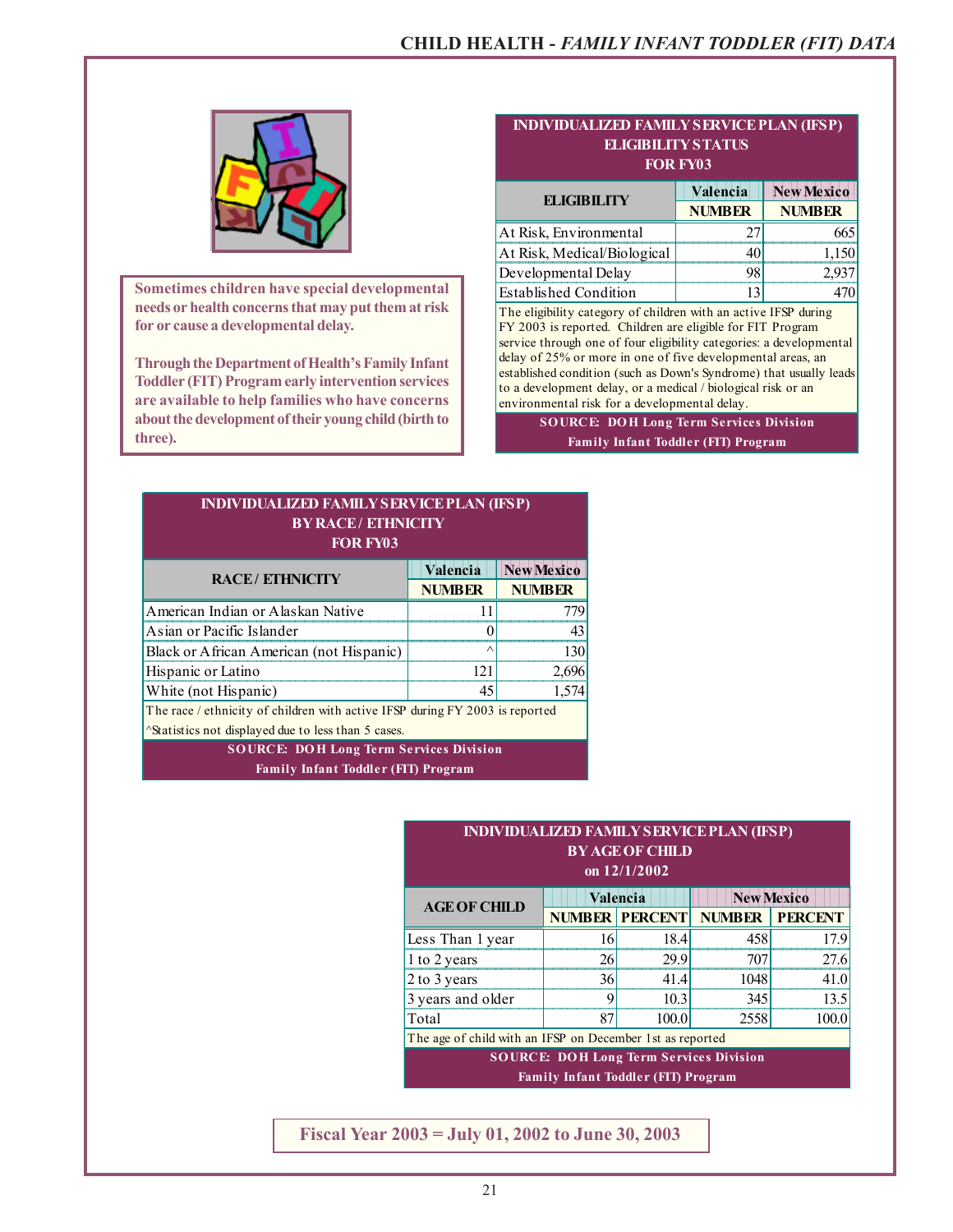|              |                                           | 2002-2003     |                   |               |                            |
|--------------|-------------------------------------------|---------------|-------------------|---------------|----------------------------|
| <b>GRADE</b> | Valencia Co.                              |               | <b>New Mexico</b> |               |                            |
|              | <b>PRIVATE</b>                            | <b>PUBLIC</b> | <b>PRIVATE</b>    | <b>PUBLIC</b> |                            |
| Kindergarten | 38                                        | 991           | 3,525             | 22,638        |                            |
| 1st Grade    | 36                                        | 954           | 2,667             | 23,706        |                            |
| 2nd Grade    | 38                                        | 957           | 2,738             | 23,550        |                            |
| 3rd Grade    | 33                                        | 959           | 2,601             | 24,012        |                            |
| 4th Grade    | 40                                        | 1,028         | 2,553             | 24,995        |                            |
| 5th Grade    | 29                                        | 1,079         | 2,554             | 25,310        |                            |
| 6th Grade    | 40                                        | 1,117         | 2,666             | 25,702        |                            |
| 7th Grade    | 34                                        | 1,116         | 2,628             | 25,425        |                            |
| 8th Grade    | 42                                        | 1,150         | 2,555             | 25,630        |                            |
| Total        | 330                                       | 9,351         | 24,487            | 220,968       | PERCENT PUBLIC AND PRIVATE |
|              | <b>SOURCE: NM Department of Education</b> |               |                   |               | <b>SCHOOL ENROLLMENT</b>   |
|              |                                           |               |                   |               | <b>K-8th GRADES</b>        |
|              |                                           |               |                   |               | 2002-2003                  |

| <b>HOMESCHOOL STUDENTS</b><br><b>ALL GRADES</b><br>1998-1999 & 1999-2000 |       |                        |       |               |  |  |
|--------------------------------------------------------------------------|-------|------------------------|-------|---------------|--|--|
|                                                                          |       | 1998-1999<br>1999-2000 |       |               |  |  |
|                                                                          | FALL  | <b>SPRING</b>          | FALL. | <b>SPRING</b> |  |  |
| Valencia Co.                                                             | 454   | 539                    | 437   | 515           |  |  |
| New Mexico                                                               | 5,796 | 5,728                  |       | 6,732         |  |  |

the New Mexico Department of Education. NOTE: These are the number of home school students reporting to

**SOURCE: NM Department of Education**



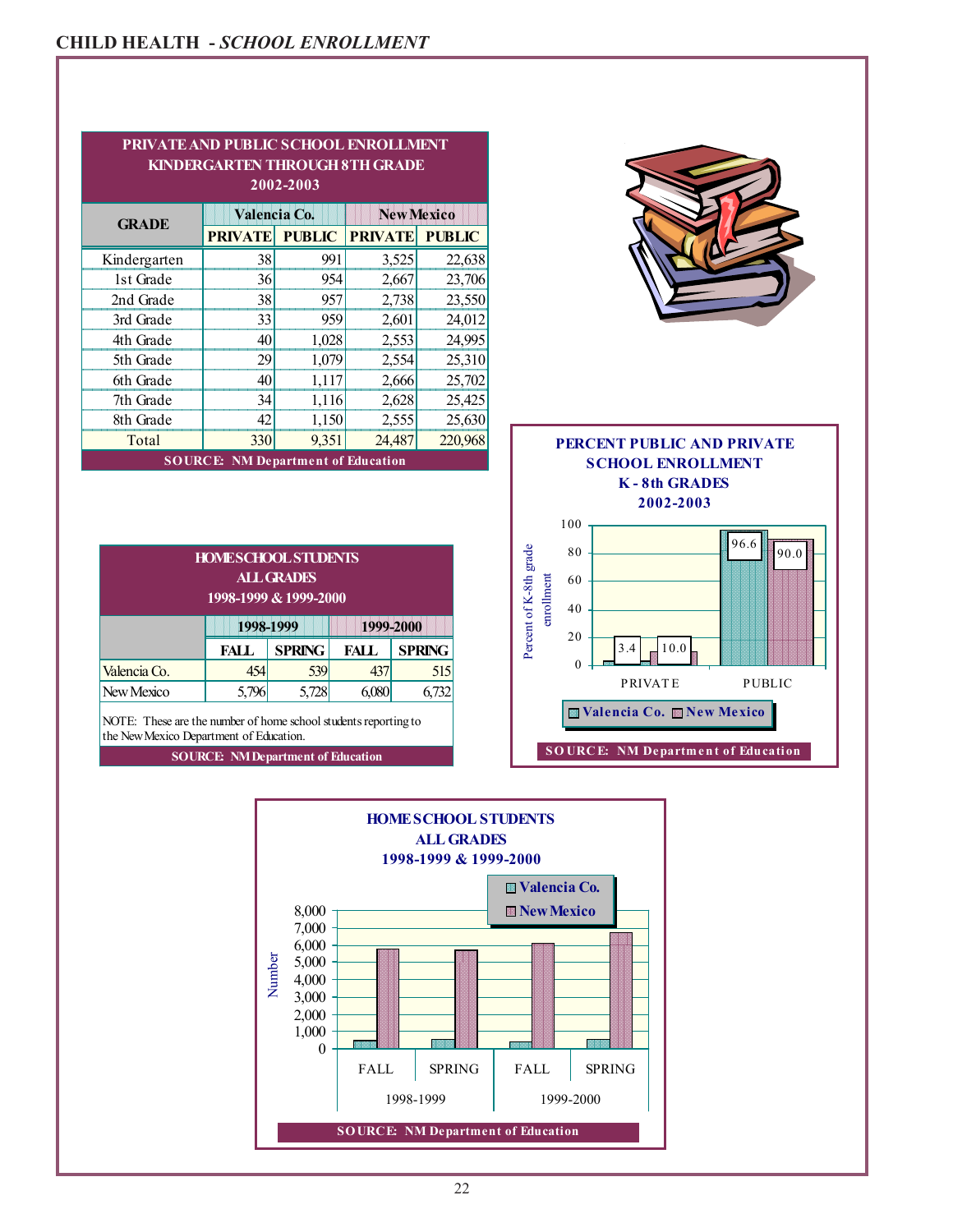### **CHILD HEALTH (1-14) YEARS -** *MORTALITY*



### **1998-2002\* AVERAGE NEW MEXICO RESIDENT DEATHS LEADING CAUSES OF DEATH - AGES 1-14 YEARS**

| <b>VALENCIA COUNTY</b>               |               |       | <b>NEW MEXICO</b>                      |               |       |
|--------------------------------------|---------------|-------|----------------------------------------|---------------|-------|
| <b>Causes</b>                        | <b>Number</b> | Ratel | <b>Causes</b>                          | <b>Number</b> | Rate  |
| All Causes                           | 12            |       | 15.4 All Causes                        | 480           | 24.4  |
| Accidents (Unintentional Injuries)   |               |       | 7.8 Accidents (Unintentional Injuries) | <b>190</b>    | 9.7   |
| ---(Motor Vehicle Accidents)         | 2)            |       | $(2.4)$ ---(Motor Vehicle Accidents)   | (128)         | (6.5) |
| Congenital Malformations             |               |       | 2.6 Congenital Malformations           |               |       |
| Conditions Orig. in Perinatal Period |               |       | 1.3 Malignant Neoplasms                | 39            | 2.0I  |

\* 2002 data are provisional

the 2000 population. Rate per 100,000 population ages 1-14 years. Rate numerator was deaths for years 1998-2002, divided by 5; denominator was

Rates and numbers may not equal those previously reported due to the application of comparability ratios. Due to the implementation of ICD-10 in 1999, comparability ratios have been applied to statistics for years prior to 1999.

**SOURCE: NM Department of Health, Office of New Mexico Vital Records and Health Statistics**



Due to the implementation of ICD-10 in 1999, comparability ratios have been applied to statistics for years prior to 1999. Rates and numbers may not be equal to those previously reported due to application of comparablility ratios.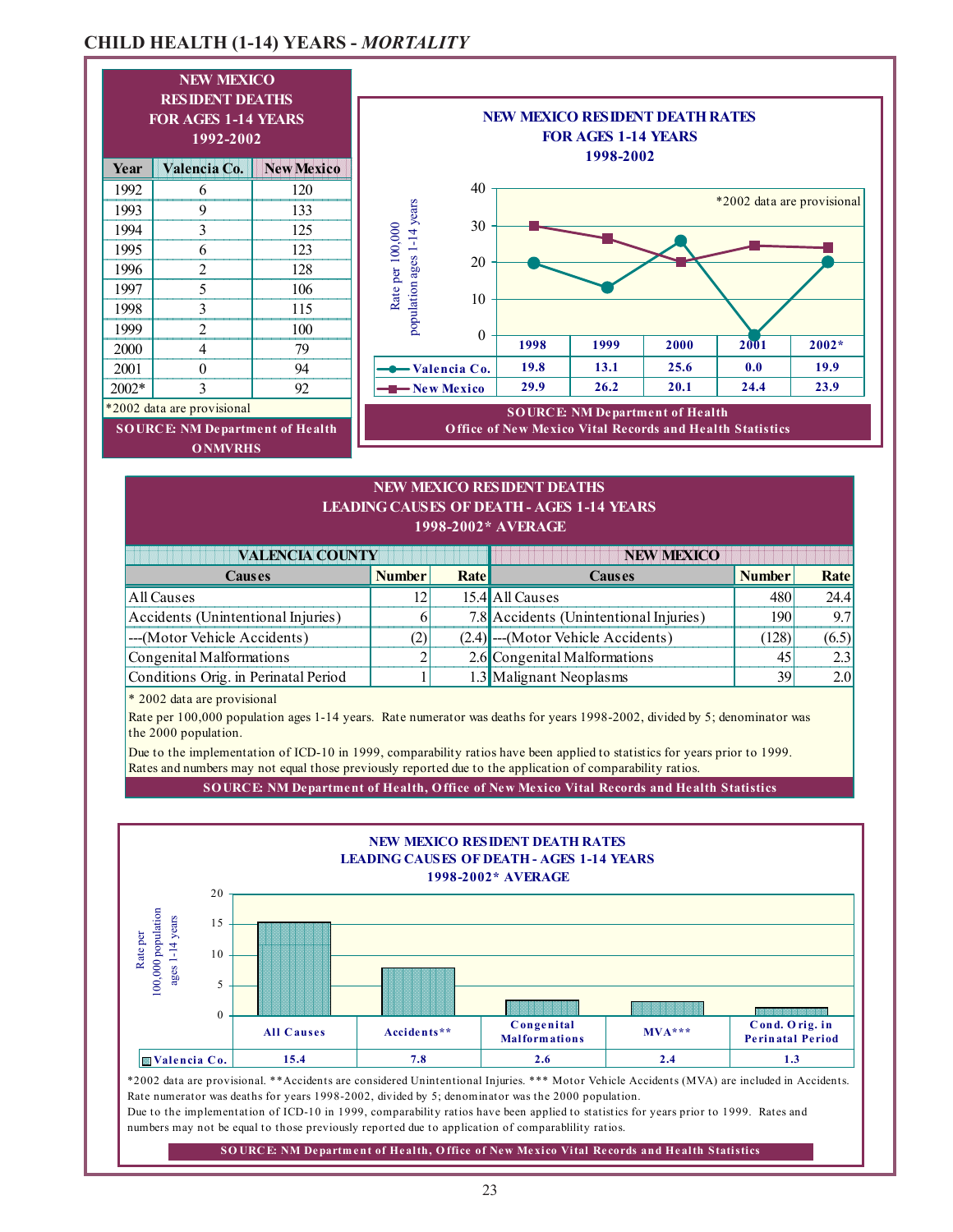### **ADOLESCENT/YOUTH (15-19) YEARS -** *SCHOOL ENROLLMENT & DROPOUT RATE*

| PUBLIC HIGH SCHOOL ENROLLMENT<br><b>GRADES 9-12</b><br><b>SCHOOL YEARS 2000-2003</b> |       |        |  |  |  |
|--------------------------------------------------------------------------------------|-------|--------|--|--|--|
| <b>SCHOOL YEAR</b><br>Valencia Co.<br><b>New Mexico</b>                              |       |        |  |  |  |
| 2000-2001                                                                            | 3,650 | 95,427 |  |  |  |
| 2001-2002                                                                            | 3,728 |        |  |  |  |
| 2002-2003<br>3,778<br>95,76                                                          |       |        |  |  |  |
| <b>SOURCE: NM Department of Education</b>                                            |       |        |  |  |  |

 97.6 **Concrete Processible**  *ENGINEERS SCHOOLS* 

  $97.6$  92.1 **A REPORT OF A RIVER STATE A REPORT OF A RIVER STATE A REPORT OF A RIVER STATE** 1012000000001201 **A REPORT OF A RIVER STATE** 

and the contract of the contract of

Pecent of 9-12th grade enrollments

Pecent of 9-12th grade enrollments

 **Contract Contract Contract Contract Contract Contract Contract Contract Contract Contract Contract Contract Contract Contract Contract Contract Contract Contract Contract Contract Contract Contract Contract Contract Contr** 

**New Mexico** Valencia Co. **New Mexico** 

**SO URCE: NM Department of Education**

PRIVATE PUBLIC

 $2.4$  7.9

**PERCENT ENROLLMENT PUBLIC & PRIVATE SCHOOLS GRADES 9-12 2000-2001**



| <b>GRADE</b>                              | Valencia Co.   |               | <b>New Mexico</b> |               |  |
|-------------------------------------------|----------------|---------------|-------------------|---------------|--|
|                                           | <b>PRIVATE</b> | <b>PUBLIC</b> | <b>PRIVATE</b>    | <b>PUBLIC</b> |  |
| 9th                                       | 24             | 1,092         | 2,454             | 28,944        |  |
| 10 <sub>th</sub>                          | 24             | 1,033         | 2,092             | 25,476        |  |
| 11th                                      | 29             | 867           | 1,901             | 21,905        |  |
| 12th                                      | 14             | 658           | 1,690             | 19,102        |  |
| Total                                     | 91             | 3,650         | 8,137             | 95,427        |  |
| <b>SOURCE: NM Department of Education</b> |                |               |                   |               |  |

**HIGH SCHOOL DROPOUT RATE GRADES 9 - 12 SCHOOL YEARS 1995-2002** 12 Rate per 100 enrollments 10 Rate per 100 enrollments 8 6 4 2  $\theta$ **95-96 96-97 97-98 98-99 99-00 00-01 01-02 Valencia Co. 5.0 6.6 10.6 5.9 6.1 4.9 3.1 New Mexico** 8.5 7.8 7.1 5.6 6.0 5.3 3.6

Rate calculated by dividing the number of dropouts by the number of students enrolled in grades 9-12 on the 40th day of enrollment. A dropout is a student who was enrolled in school the previous year, but did not enroll the following year and did not graduate or meet certain approved exclusions (e.g., transfer, illness).

**SOURCE: NM Department of Education**

#### **HIGHER EDUCATION INSTITUTIONS 2001-2002 RESIDENT FALL ENROLLMENT TO NEW MEXICO**

| <b>INSTITUTE</b>          |                                                  | Valencia | <b>New Mexico</b> |        |  |
|---------------------------|--------------------------------------------------|----------|-------------------|--------|--|
|                           | 2001                                             | 2002     | 2001              | 2002   |  |
| <b>UNM</b>                | 821                                              | 863      | 19,751            | 20,497 |  |
| <b>UNM</b> Gallup         |                                                  | 2        | 2,125             | 2,485  |  |
| <b>UNM</b> Los Alamos     | $\overline{2}$                                   |          | 824               | 918    |  |
| <b>UNM Medical School</b> | 11                                               | 8        | 263               | 268    |  |
| <b>UNM</b> Taos           |                                                  |          | 1,190             | 1,349  |  |
| UNM Valencia              | 1,268                                            | 1,429    | 1,563             | 1,717  |  |
| <b>NMSU</b>               | 179                                              | 187      | 10,897            | 11,330 |  |
| NMSU Alamogordo           |                                                  | $\theta$ | 1,300             | 1,380  |  |
| NMSU Carlsbad             | 3                                                | 3        | 1,028             | 1,108  |  |
| NMSU Dona Ana             | 23                                               | 25       | 4,342             | 4,744  |  |
| <b>NMSU</b> Grants        | 34                                               | 16       | 619               | 640    |  |
| <b>ENMU</b>               | 26                                               | 24       | 3,144             | 3,120  |  |
| <b>ENMU</b> Roswell       | 13                                               | 62       | 3,046             | 3,536  |  |
| <b>ENMU</b> Ruidoso       | $\theta$                                         | $\theta$ | 752               | 751    |  |
| <b>NMHU</b>               | 79                                               | 83       | 2,987             | 2,841  |  |
| <b>WNMU</b>               | 10                                               | 11       | 2,109             | 2,277  |  |
| Other NM Institutions*    | 653                                              | 812      | 38,739            | 41,773 |  |
|                           | <b>SOURCE: NM Commission on Higher Education</b> |          |                   |        |  |

NOTE: Not all resident students report their original county of origin. In addition, out of state students are not included. Resident students attending school out of state are also not included. Counts reflect all students at a specific site, including extended services enrollments.

\*Includes all other institutions of higher education not listed above, including community and technical colleges.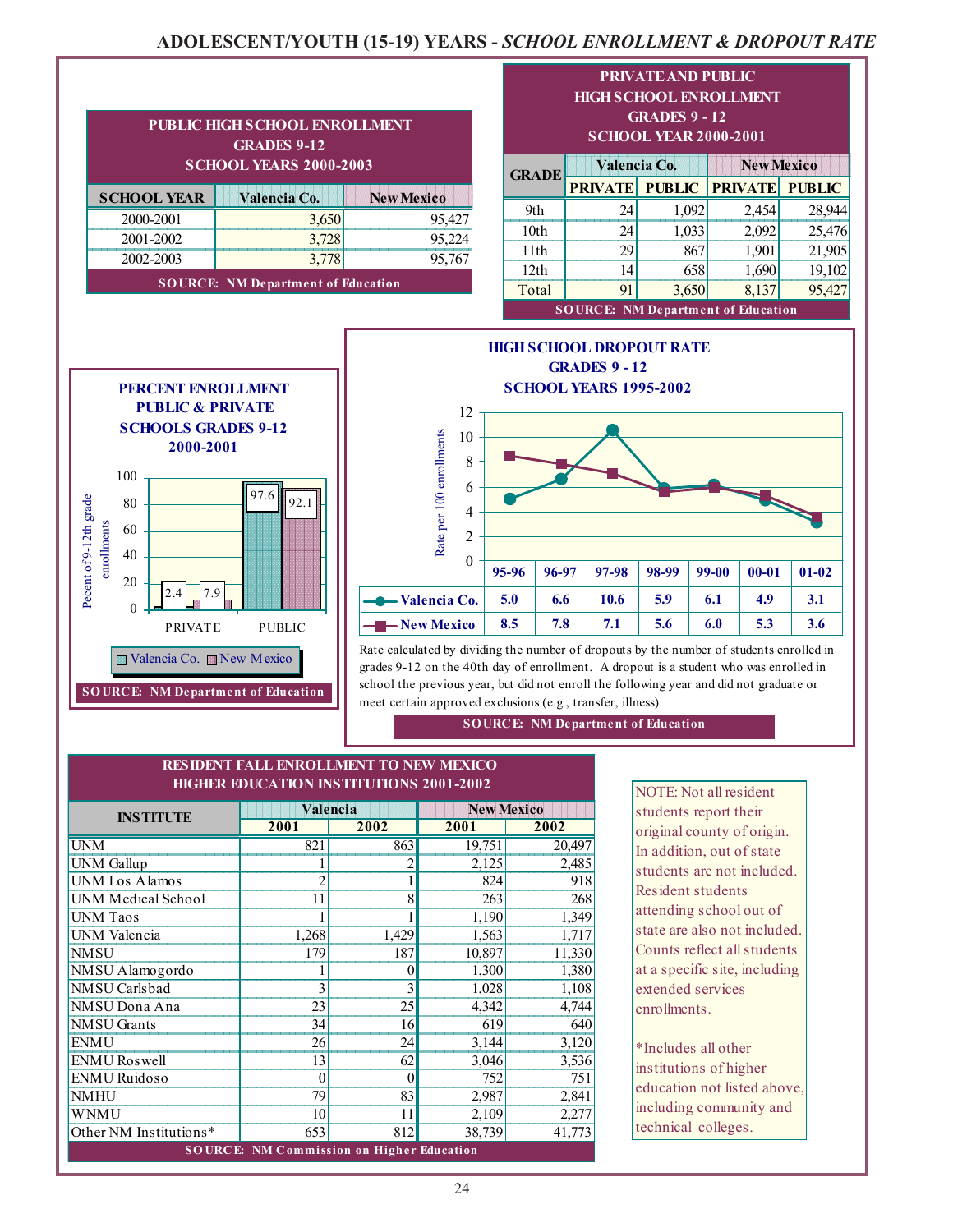### **ADOLESCENT/YOUTH -** *MOTOR VEHICLE CRASHES*

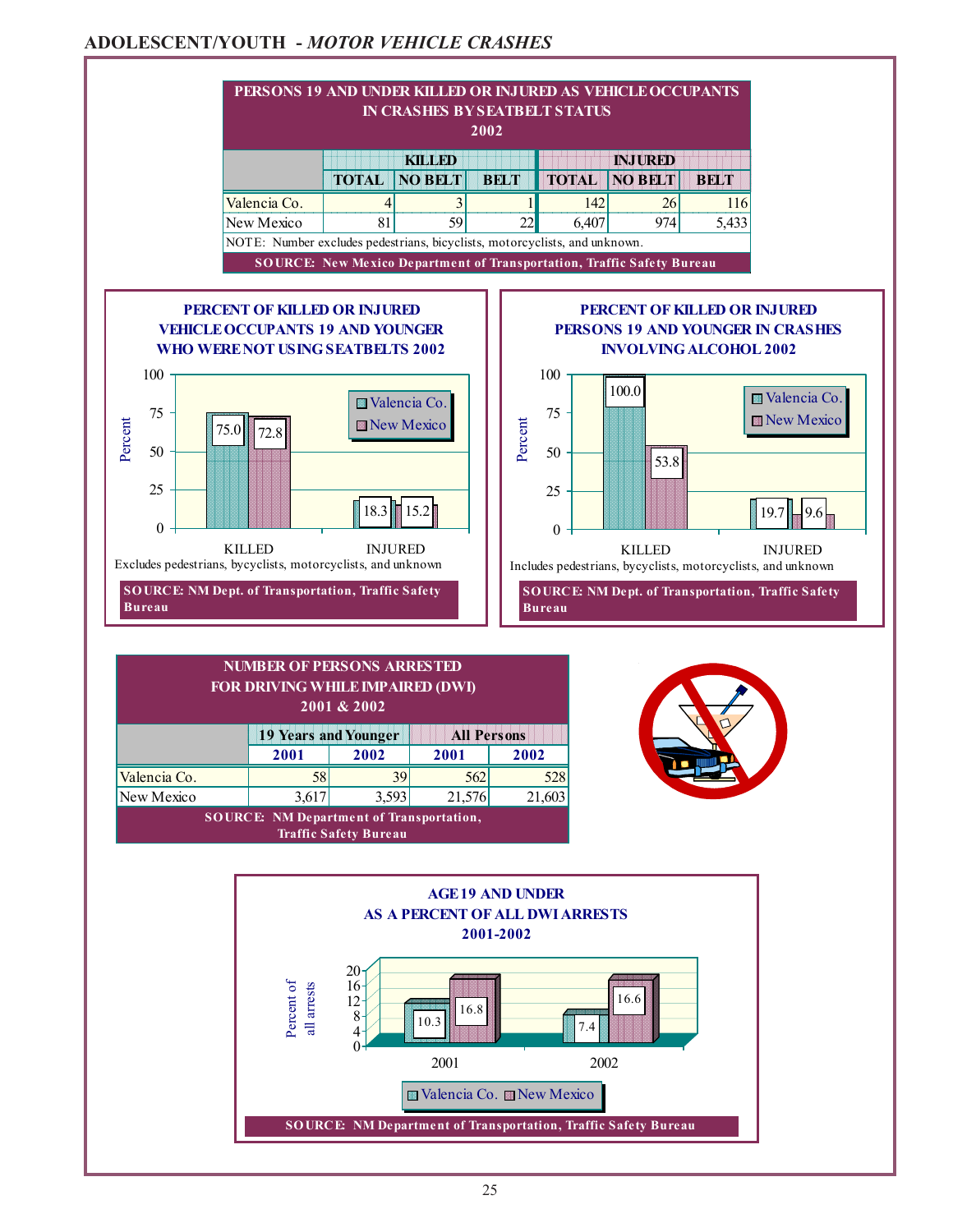## **ADOLESCENT/YOUTH (15-19) YEARS -** *NATALITY / MORTALITY*





 **Office of New Mexico Vital Records and Health Statistics**



**SOURCE: NM Department of Health O ffice of New Mexico Vital Records and Health Statistics**

,他们的人们就是一个人的人,他们的人们都是一个人的人,他们的人们都是一个人的人,他们的人们都是一个人的人,他们的人们都是一个人的人,他们的人们都是一个人的人,他们

#### **NEW MEXICO RESIDENT DEATHS LEADING CAUSES OF DEATH - AGES 15-19 YEARS 1998-2002\* AVERAGE**

| <b>VALENCIA COUNTY</b>             |               | <b>NEW MEXICO</b> |                                         |               |        |
|------------------------------------|---------------|-------------------|-----------------------------------------|---------------|--------|
| <b>Cause</b>                       | <b>Number</b> | <b>Rate</b>       | Cause                                   | <b>Number</b> | Rate   |
| All Causes                         | 28            |                   | 108.7 All Causes                        | 680           | 93.3   |
| Accidents (Unintentional Injuries) |               |                   | 42.8 Accidents (Unintentional Injuries) | 312           | 42.8   |
| ---(Motor Vehicle Accidents)       | (9)           |                   | (34.9) --- (Motor Vehicle Accidents)    | (235)         | (32.2) |
| Intentional Self-Harm (Suicide)    |               |                   | 23.3 Assault (Homicide)                 | 117           | 16.0   |
| Assault (Homicide)                 |               |                   | 23.3 Intentional Self-Harm (Suicide)    | 117           | 16.0   |
| Malignant Neoplasms                |               |                   | 3.9 Malignant Neoplasms                 | 35            | 4.8    |

\* 2002 data are provisional

Rate per 100,000 population ages 15-19 years. Rate numerator was deaths for years 1998-2002, divided by 5; denominator was the 2000 population.

Due to the implementation of ICD-10 in 1999, comparability ratios have been applied to statistics for years prior to 1999. Rates and numbers may not equal those previously reported due to the application of comparability ratios.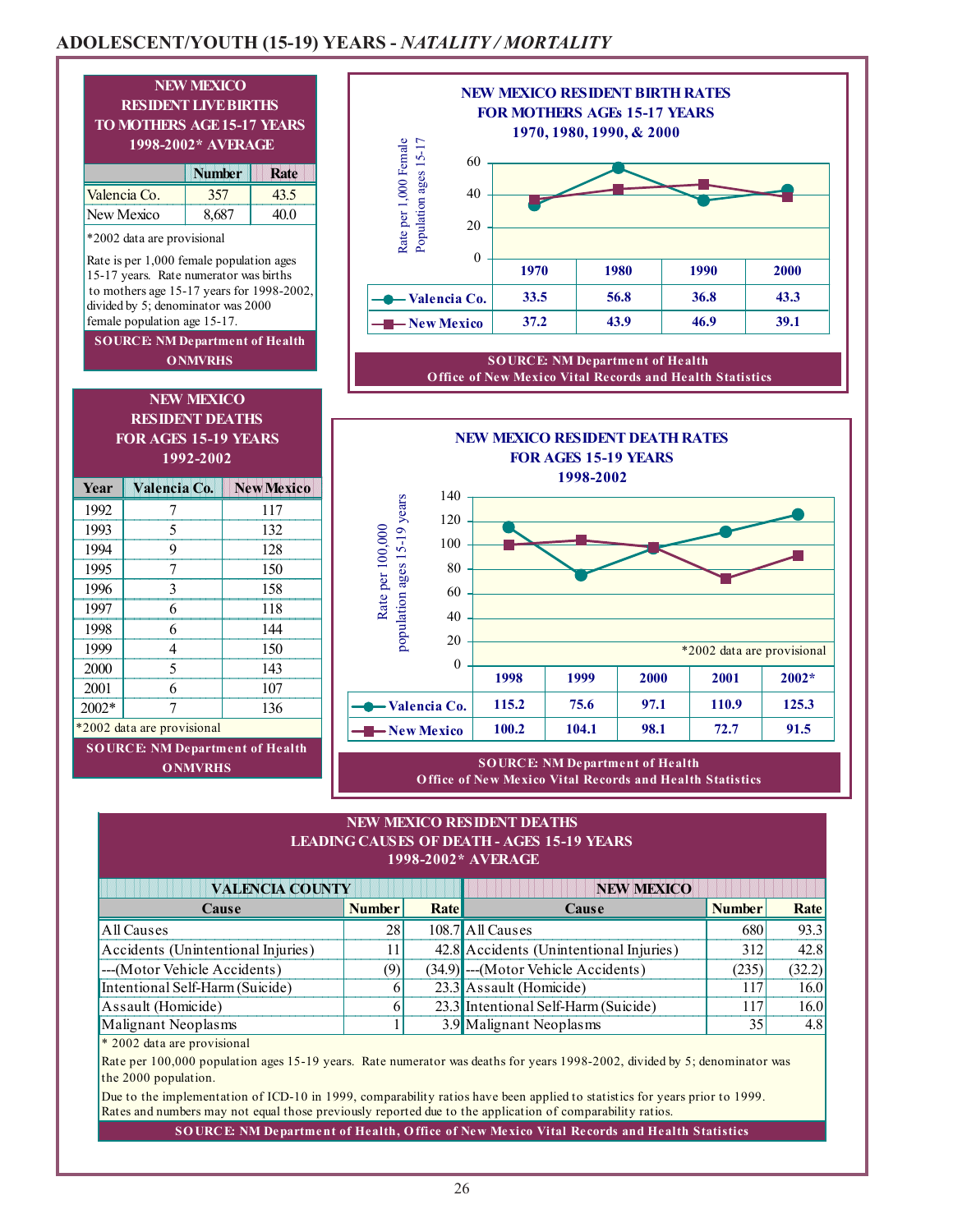### **INFECTIOUS / COMMUNICABLE DISEASE -** *GASTROINTESTINAL DISEASES*

557



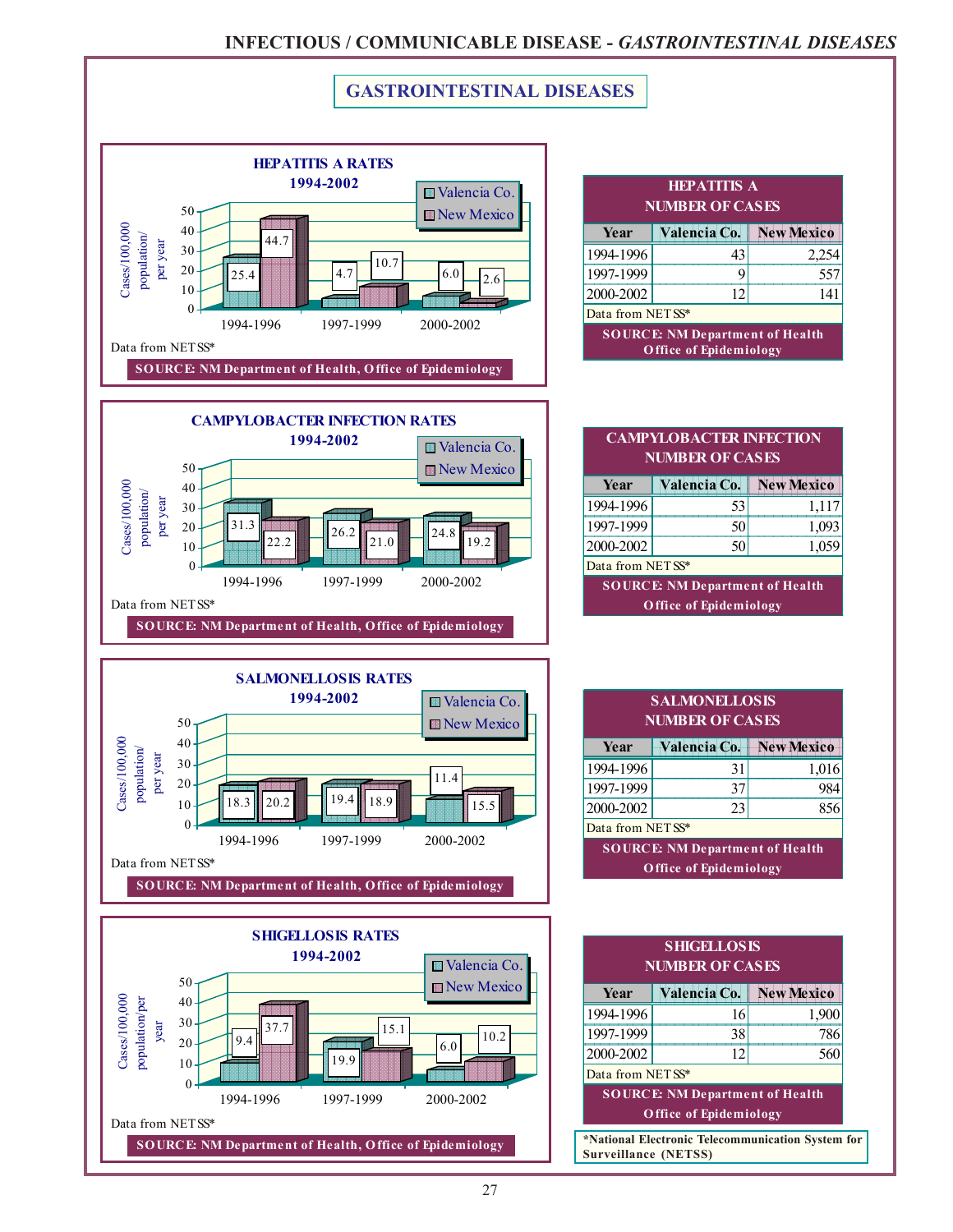### **INFECTIOUS / COMMUNICABLE DISEASE -** *BLOODBORNE & RESPIRATORY DISEASES*

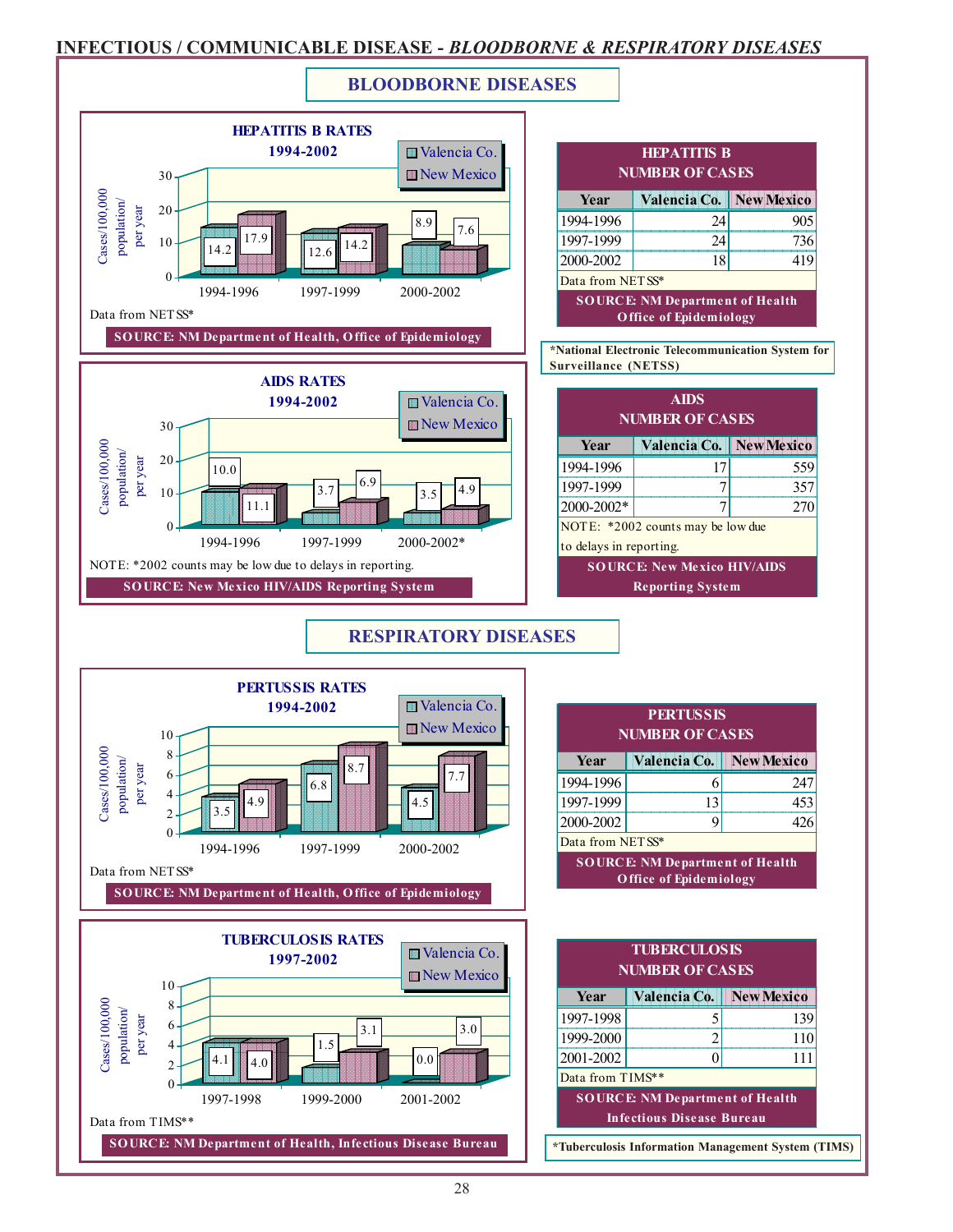### **INFECTIOUS / COMMUNICABLE DISEASE -** *SEXUALLY TRANSMITTED DISEASES*

### **SEXUALLY TRANSMITTED DISEASES**



| <b>CHLAMYDIA</b><br><b>NUMBER OF CASES</b> |                                                                            |  |  |  |  |  |
|--------------------------------------------|----------------------------------------------------------------------------|--|--|--|--|--|
| Valencia Co.   New Mexico<br>Year          |                                                                            |  |  |  |  |  |
| 2001                                       | 156                                                                        |  |  |  |  |  |
| 7,419<br>2002<br>163                       |                                                                            |  |  |  |  |  |
|                                            | Data from STD MIS*                                                         |  |  |  |  |  |
|                                            | <b>SOURCE: NM Department of Health</b><br><b>Infectious Disease Bureau</b> |  |  |  |  |  |



| <b>GONORRHEA</b><br><b>NUMBER OF CASES</b> |                                  |      |  |  |  |
|--------------------------------------------|----------------------------------|------|--|--|--|
| Valencia Co.   New Mexico<br>Year          |                                  |      |  |  |  |
| 2001                                       | 20                               | 1,09 |  |  |  |
| 1,472<br>2002<br>55                        |                                  |      |  |  |  |
| Data from STD MIS*                         |                                  |      |  |  |  |
| <b>SOURCE: NM Department of Health</b>     |                                  |      |  |  |  |
|                                            | <b>Infectious Disease Bureau</b> |      |  |  |  |



|                                   | <b>NUMBER OF CASES</b>                 |    |  |  |  |  |  |  |
|-----------------------------------|----------------------------------------|----|--|--|--|--|--|--|
| Valencia Co.   New Mexico<br>Year |                                        |    |  |  |  |  |  |  |
| 2001                              |                                        | 19 |  |  |  |  |  |  |
| 2002                              |                                        | 39 |  |  |  |  |  |  |
| Data from STD MIS*                |                                        |    |  |  |  |  |  |  |
|                                   | <b>SOURCE: NM Department of Health</b> |    |  |  |  |  |  |  |
| <b>Infectious Disease Bureau</b>  |                                        |    |  |  |  |  |  |  |

*NOTE: The scales on the above graphs are not comparable.*

**\*Sexually Transmitted Diseases Management Information Systems (STD MIS)**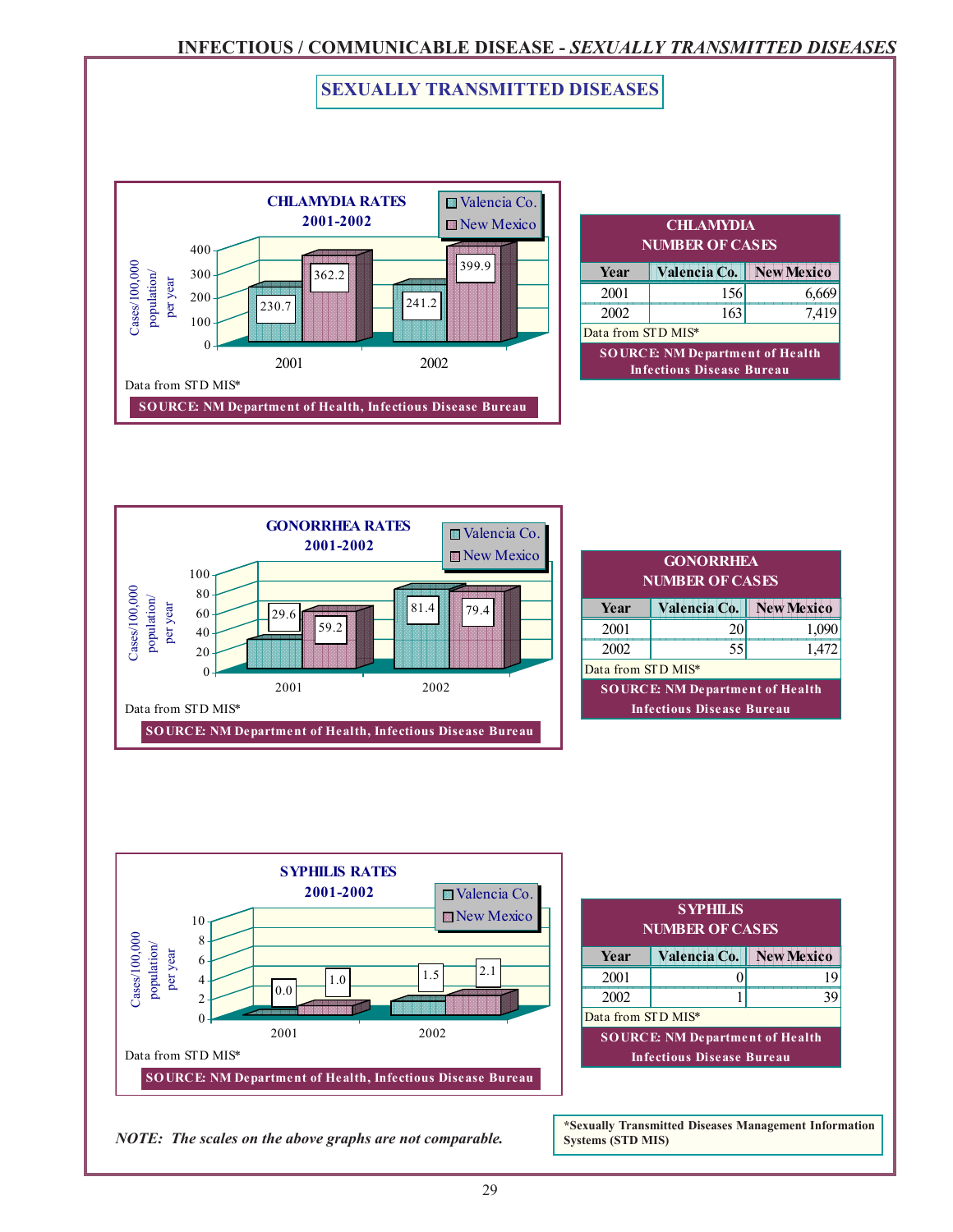### **INJURY -** *MOTOR VEHICLE CRASHES*

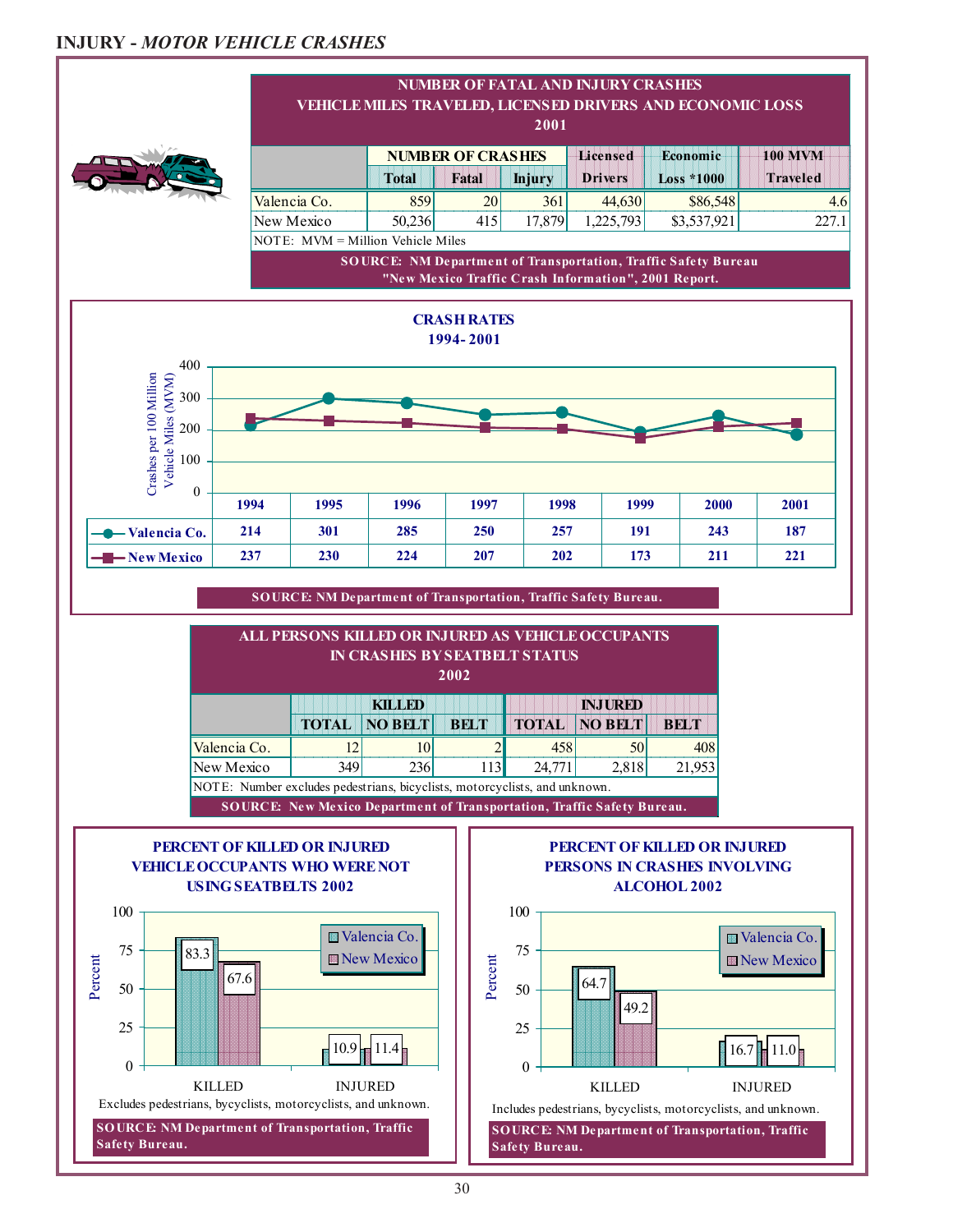

### **ALCOHOL RELATED CRASHES NEW MEXICO - 2001**

- 43 percent of all fatal crashes involved alcohol.
- A person died in an alcohol-involved crash every 44 hours.
- A person was injured in an alcohol-involved crash every 174 minutes.
- An alcohol-involved crash occurred every 147 minutes.



**SOURCE: NM Department of Transportation, Traffic Safety Bureau "Driving While Impared", 2002 Report.**



\*DWI convictions are those handed down during year listed. The citations which resulted in these convictions could have been issued prior to these years. Convictions are counted by county of driver's residence, not the county in which the citation was issued.

> **SOURCE: NM Department of Transportation, Traffic Safety Bureau "Driving While Impared", various years.**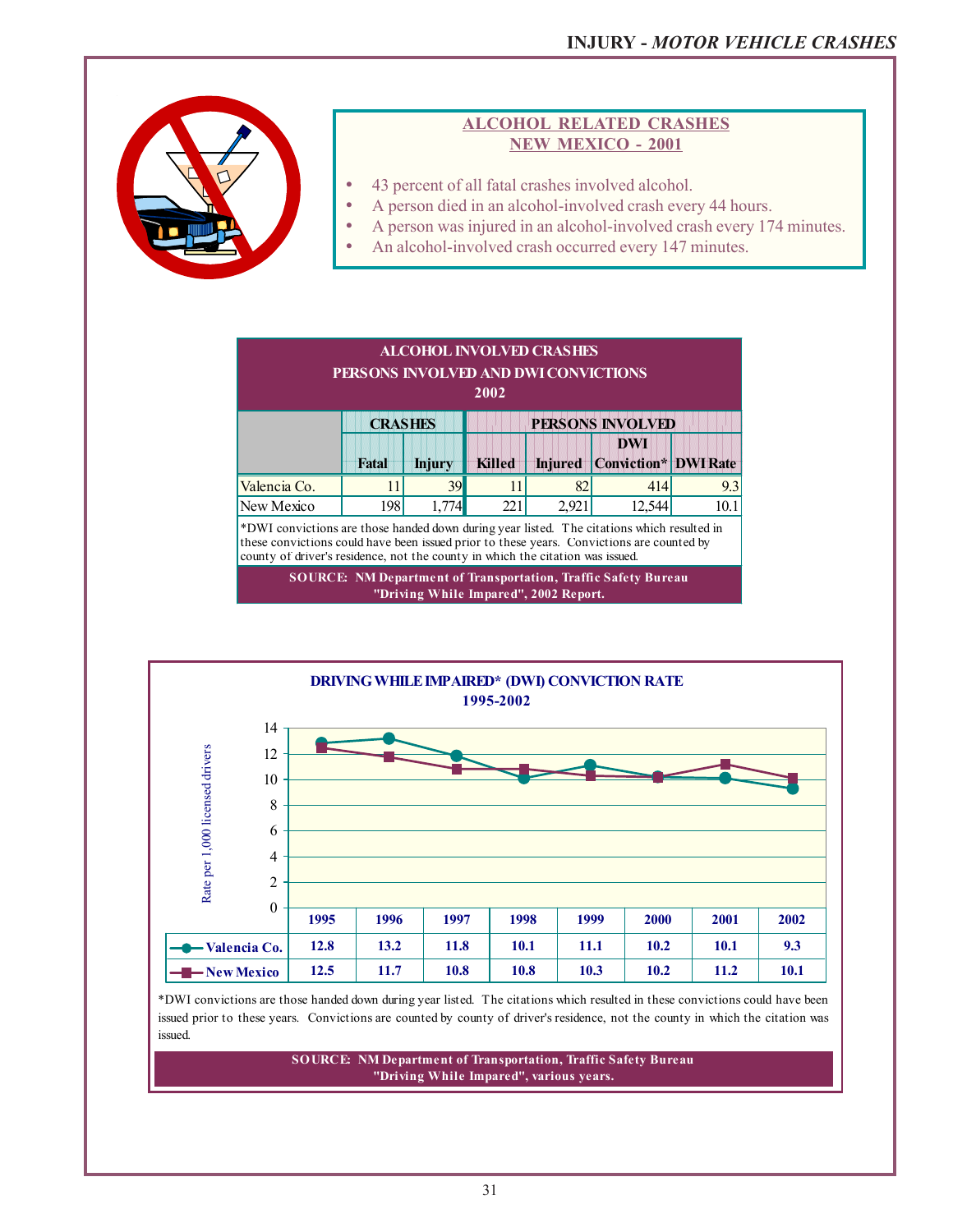### **INJURY -** *BY MECHANISM*

|                                                                                                | <b>VALENCIA COUNTY</b><br><b>INJURY DEATHS BY MECHANISM</b><br>1999-2001 | <b>NON-FATAL INJURY HOSPITALIZATIONS</b>                  |                                 |                                                                                                         |                             |        |  |
|------------------------------------------------------------------------------------------------|--------------------------------------------------------------------------|-----------------------------------------------------------|---------------------------------|---------------------------------------------------------------------------------------------------------|-----------------------------|--------|--|
| Number of<br><b>Age Adjusted</b><br><b>Mechanism of Injury</b><br>Rate/100,000*<br>Deaths in 3 |                                                                          | <b>New Mexico Age</b><br><b>Adjusted</b><br>Rate/100,000* | 1998-2000<br><b>Number/Rate</b> | Valencia<br><b>County</b>                                                                               | <b>New</b><br><b>Mexico</b> |        |  |
|                                                                                                | Years                                                                    | Per Year                                                  | Per Year                        | Total Number of                                                                                         |                             |        |  |
| Cut/pierce                                                                                     |                                                                          | 1.0                                                       | 1.8                             | Hospital Discharges in                                                                                  |                             |        |  |
| Drowning                                                                                       |                                                                          | 1.0                                                       | 1.4                             | 3 Years                                                                                                 | 1,286                       | 30,596 |  |
| Fall                                                                                           | 15                                                                       | 9.6                                                       | 10.2                            | Age Adjusted Rate per                                                                                   |                             |        |  |
| Fire/burn                                                                                      |                                                                          | 1.2                                                       | 10                              | 100,000* Population per<br>Year                                                                         | 694.2                       | 585.2  |  |
| Firearm                                                                                        | 37                                                                       | 19.4                                                      | 15.7                            |                                                                                                         |                             |        |  |
| Motor Vehicle Traffic                                                                          | 51                                                                       | 27.0                                                      | 22.1                            | NOTE: Injury as the principal diagnosis of discharge.<br>* Rates are adjusted to the 2000 U.S. Standard |                             |        |  |
| Poisoning                                                                                      | 43                                                                       | 22.0                                                      | 17.0                            | Population.                                                                                             |                             |        |  |
| Other**                                                                                        | 24                                                                       | 13.1                                                      | 14.0                            | <b>SOURCE: NM Health Policy Commission</b>                                                              |                             |        |  |
| All Injury                                                                                     | 176                                                                      | 94.3                                                      | 83.2                            |                                                                                                         |                             |        |  |



Note: Injury categories are from the "Preliminary External Cause of Injury Mortality Matrix for ICD-10," June 12, 2001 by Centers for Disease Control and Prevention, National Center for Injury Prevention and Control.

\*Age-adjusted death rate adjusted to the 2000 U.S standard population. Age adjusted death rates weight the age-specific rates for a given population by the age distribution of a standard population, thereby enabling the direct comparison of rates between populations with differing age structures.

\*\* Other includes machinery, cyclist, pedestrian, natural /environmental, struck by/against, suffocation, other specified and unspecified categories.

> **New Mexico Department of Health, Office of Epidemiology, Injury Epidemiology Unit Source: Office of New Mexico Vital Records and Health Statistics**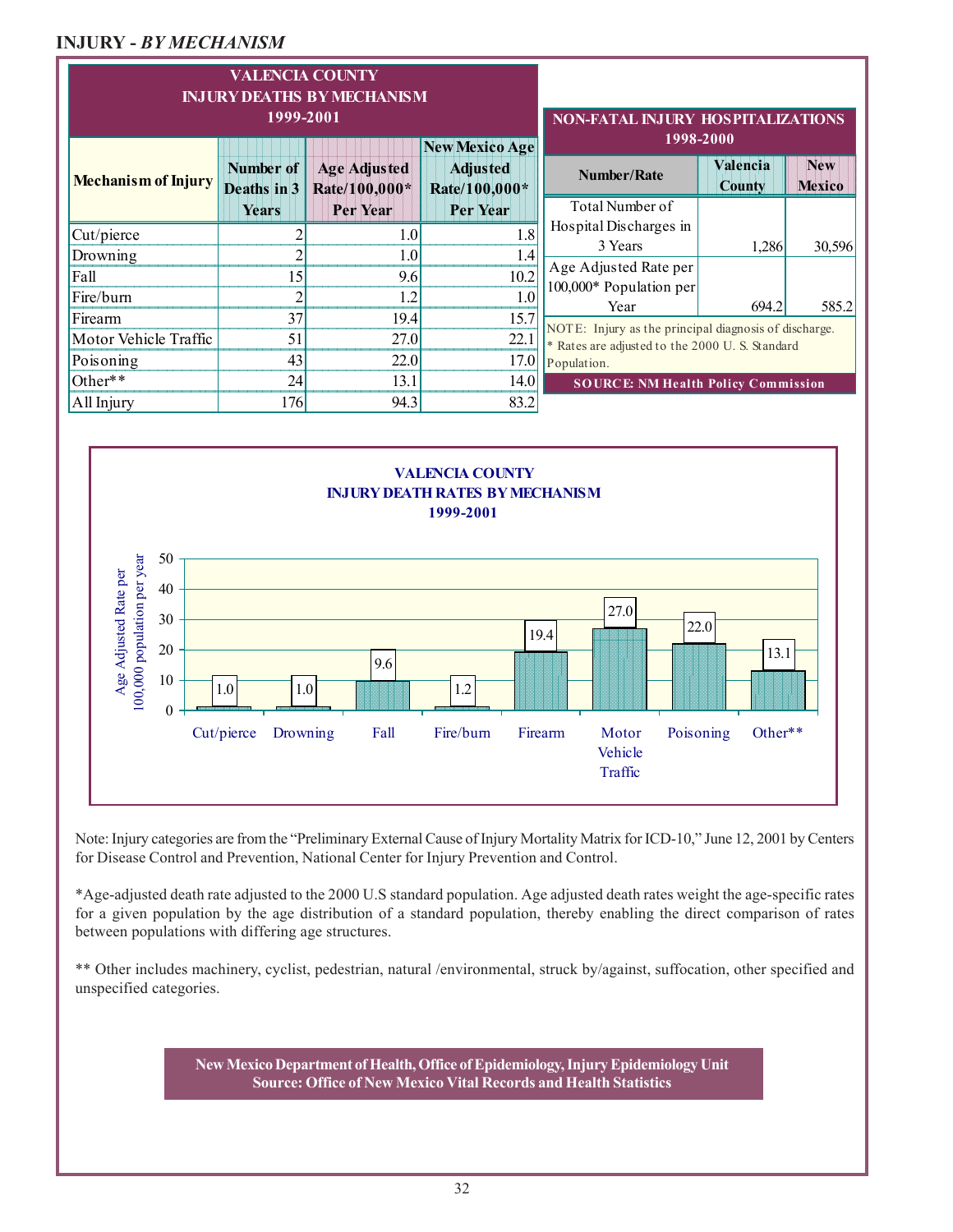| <b>NUMBER AND INCIDENCE RATE</b><br><b>1994-2000 AGGREGATE</b>                                                                 |               |             |                   |             |  |  |  |  |
|--------------------------------------------------------------------------------------------------------------------------------|---------------|-------------|-------------------|-------------|--|--|--|--|
| <b>SITE</b>                                                                                                                    | Valencia      |             | <b>New Mexico</b> |             |  |  |  |  |
|                                                                                                                                | <b>NUMBER</b> | <b>RATE</b> | <b>NUMBER</b>     | <b>RATE</b> |  |  |  |  |
| All Cancers                                                                                                                    | 873           | 520.4       | 23,565            | 468.7       |  |  |  |  |
| Stomach                                                                                                                        | 13            | 8.5         | 515               | 10.6        |  |  |  |  |
| Colon and Rectum                                                                                                               | 80            | 49.3        | 2,482             | 50.4        |  |  |  |  |
| Liver and Intrahepatic Bile Duct                                                                                               | 22            | 14.1        | 412               | 8.2         |  |  |  |  |
| Gallbladder                                                                                                                    | Λ             | $\wedge$    | 52                | 1.1         |  |  |  |  |
| Pancreas                                                                                                                       | 20            | 13.4        | 570               | 11.7        |  |  |  |  |
| Lung and Bronchus                                                                                                              | 120           | 73.5        | 3,053             | 62.2        |  |  |  |  |
| Melanomas of the Skin                                                                                                          | 31            | 17.6        | 974               | 18.7        |  |  |  |  |
| <b>Breast</b>                                                                                                                  | Λ             | $\wedge$    | 51                | 1.0         |  |  |  |  |
| Prostate                                                                                                                       | 242           | 145.4       | 7,320             | 145.5       |  |  |  |  |
| Urinary Bladder                                                                                                                | 63            | 39.2        | 1,324             | 27.4        |  |  |  |  |
| Kidney and Renal Pelvis                                                                                                        | 27            | 15.0        | 741               | 14.3        |  |  |  |  |
| Non-Hodgkins Lymphomas                                                                                                         | 32            | 19.0        | 912               | 17.8        |  |  |  |  |
| Leukemias                                                                                                                      | 29            | 16.8        | 727               | 14.2        |  |  |  |  |
| <b>All Other Cancers</b>                                                                                                       | 190           | 106.3       | 4,432             | 85.3        |  |  |  |  |
| Rates are per 100,000 and age-adjusted to the 2000 U.S. (19 age groups) standard.<br>$\sim$ Statistic could not be calculated. |               |             |                   |             |  |  |  |  |

**CANCER INCIDENCE AMONG MALES**

#### $\sim$  Statistic not displayed due to less than 5 cases.

**SOURCE: New Mexico Tumor Registry, University of New Mexico**

#### **Colorectal Cancer Screening and Early Detection**

**Screening tests can reduce deaths from colorectal cancer by identifying polyps, which are tiny growths inside the colon, before they become cancerous. Screening also detects early cancers when treatment is most effective and survival rates are high.**

**Prostate Cancer Fact**

**The American Cancer Society estimates that in 2003, 220,900 new cases of prostate cancer will be diagnosed and that 28,900 men will die of the disease in the United States.**

**Two methods for detecting prostate cancer are commonly used by clinicians:**

**1) Digital rectal examination (DRE)**

**2) Prostate-specific antigen (PSA)**

**SOURCE: www.cdc.gov**

**SOURCE: www.cdc.gov**

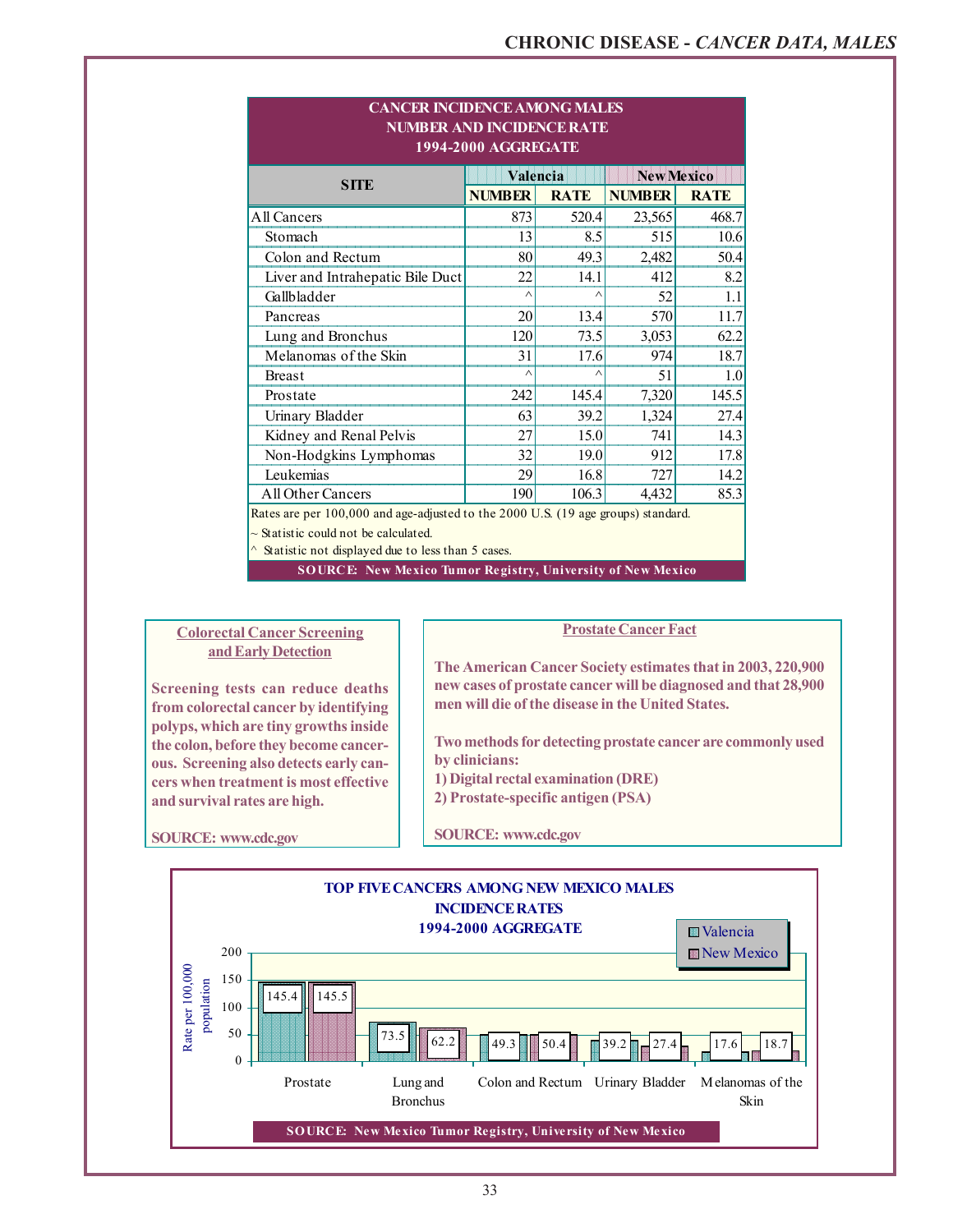| <b>CANCER INCIDENCE AMONG FEMALES</b><br><b>NUMBER AND INCIDENCE RATE</b><br>1994-2000 AGGREGATE                                                                                            |               |                   |               |             |  |  |  |  |
|---------------------------------------------------------------------------------------------------------------------------------------------------------------------------------------------|---------------|-------------------|---------------|-------------|--|--|--|--|
| <b>SITE</b>                                                                                                                                                                                 | Valencia      | <b>New Mexico</b> |               |             |  |  |  |  |
|                                                                                                                                                                                             | <b>NUMBER</b> | <b>RATE</b>       | <b>NUMBER</b> | <b>RATE</b> |  |  |  |  |
| All Cancers                                                                                                                                                                                 | 703           | 363.9             | 21,575        | 353.8       |  |  |  |  |
| Stomach                                                                                                                                                                                     | 14            | 7.4               | 333           | 5.5         |  |  |  |  |
| Colon and Rectum                                                                                                                                                                            | 67            | 37.1              | 2,173         | 35.6        |  |  |  |  |
| Liver and Intrahepatic Bile Duct                                                                                                                                                            | 7             | 4.0               | 211           | 3.4         |  |  |  |  |
| Gallbladder                                                                                                                                                                                 | $\wedge$      | $\wedge$          | 113           | 1.8         |  |  |  |  |
| Pancreas                                                                                                                                                                                    | 14            | 7.7               | 543           | 8.9         |  |  |  |  |
| Lung and Bronchus                                                                                                                                                                           | 69            | 36.5              | 2,208         | 36.0        |  |  |  |  |
| Melanomas of the Skin                                                                                                                                                                       | 29            | 15.1              | 745           | 12.2        |  |  |  |  |
| <b>Breast</b>                                                                                                                                                                               | 215           | 110.4             | 7,067         | 116.5       |  |  |  |  |
| Cervix                                                                                                                                                                                      | 21            | 10.4              | 566           | 9.3         |  |  |  |  |
| Corpus and Uterus, NOS                                                                                                                                                                      | 32            | 16.7              | 1,116         | 18.3        |  |  |  |  |
| Urinary Bladder                                                                                                                                                                             | 18            | 9.5               | 484           | 7.9         |  |  |  |  |
| Kidney and Renal Pelvis                                                                                                                                                                     | 14            | 7.0               | 472           | 7.7         |  |  |  |  |
| Non-Hodgkins Lymphomas                                                                                                                                                                      | 21            | 10.3              | 759           | 12.5        |  |  |  |  |
| Leukemias                                                                                                                                                                                   | 14            | 6.8               | 532           | 8.6         |  |  |  |  |
| <b>All Other Cancers</b>                                                                                                                                                                    |               | 82.9              | 4,253         | 69.5        |  |  |  |  |
| Rates are per 100,000 and age-adjusted to the 2000 U.S. (19 age groups) standard.<br>$\sim$ Statistic could not be calculated.<br>$\land$ Statistic not displayed due to less than 5 cases. |               |                   |               |             |  |  |  |  |

**SOURCE: New Mexico Tumor Registry, University of New Mexico**

### **Breast Cancer Screening**

**According to the American Cancer Society, an estimated 211,300 new invasive cases of breast cancer are expected to occur among women in the United States during 2003. Mammography is the best way to detect breast cancer in its earliest, most treatable stage, an average of 1.7 years before a woman can feel the lump. Mammography also locates cancers too small to be felt during a clinical breast examination.**

**Cervical Cancer Screening**

**Cervical cancer is nearly 100 percent preventable, yet according to the American Cancer Society, in 2003, an estimated 12,200 new cases of invasive cervical cancer will be diagnosed and about 4,100 women will die of the disease. The occurrence of deaths from cervical cancer has declined significantly over the past 40 years. This decline is largely attributed to the effectiveness of Pap test screening in detecting precancerous lesions and early stage cervical cancer.**

**SOURCE: www.cdc.gov**

#### **SOURCE: www.cdc.gov**

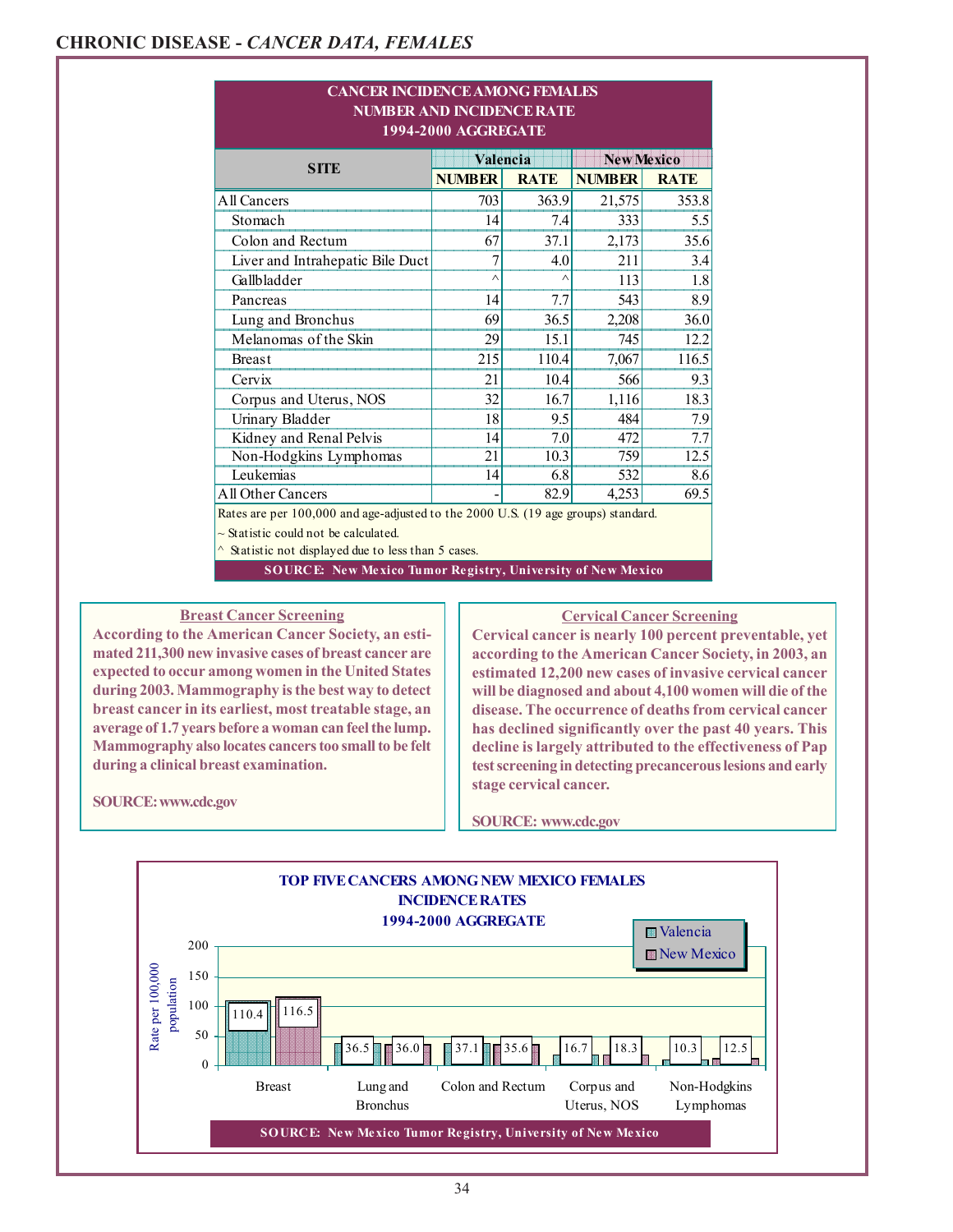### **MODIFIED MAJOR DIAGNOSTIC CATEGORIES (MMDC)**

¾**Hospitals use a classification scheme, called Major Diagnostic Categories (MDC), to group the diagnoses of patients upon their discharge from the hospital. Data shown in the following pages are based on a modification of the Major Diagnostic Categories. The Modified Major Diagnostic Categories (MMDCs) separates injuries and neoplasms into their own unique groupings while conventional MDCs distribute these diagnoses across other categories, which obscures their impact.**

### **METHODOLOGY NOTES:**

- **The size of the county's population and the population demographics, such as average age of residents, should be taken into account in interpreting reported data.**
- **Indian Health Service facilities do not report discharge data to the New Mexico Health Policy Commission, the state agency that maintains the hospital discharge database. As such, counties with large Native American populations may have artificially lower rates.**
- **Only hospitalization to New Mexico hospitals are included. Counties bordering other states may have a significant number of hospitalization in other states.**

| HOSPITAL INPATIENT DISCHARGE DATA - ALL AGES<br>MODIFIED MAJOR DIAGNOSTIC CATEGORIES (MMDCs)<br>$1999 - 2001$ |                  |                  |                                            |                   |                |                   |  |  |
|---------------------------------------------------------------------------------------------------------------|------------------|------------------|--------------------------------------------|-------------------|----------------|-------------------|--|--|
| <b>MMDC</b>                                                                                                   | 1999             |                  | 2000                                       |                   | 2001           |                   |  |  |
|                                                                                                               | Valencia Co.     | New Mexico       | Valencia Co.                               | <b>New Mexico</b> | Valencia Co.   | <b>New Mexico</b> |  |  |
| 01: Nervous System                                                                                            | 203              | 6,319            | 244                                        | 6,416             | 258            | 6,799             |  |  |
| 02: Eye Diseases                                                                                              | 15               | 639              | 13                                         | 386               | $\overline{4}$ | 205               |  |  |
| 03: Ear, Nose, Mouth, Throat                                                                                  | 67               | 1,879            | 68                                         | 1,612             | 54             | 1,702             |  |  |
| 04: Respiratory System                                                                                        | 582              | 17,875           | 462                                        | 15,151            | 450            | 15,329            |  |  |
| 05: Circulatory System                                                                                        | 665              | 20,349           | 799                                        | 20,923            | 702            | 20,629            |  |  |
| 06: Digestive System                                                                                          | 407              | 12,425           | 491                                        | 13,099            | 419            | 12,921            |  |  |
| 07: Hepatobiliary System                                                                                      | 191              | 5,084            | 204                                        | 5,306             | 194            | 5,343             |  |  |
| 08: Musculoskeletal System                                                                                    | 279              | 7,400            | 286                                        | 7,206             | 312            | 7,293             |  |  |
| 09: Skin, Subcutaneous, Breast                                                                                | 91               | 2,272            | 107                                        | 2,392             | 100            | 2,583             |  |  |
| 10: Endocrine, Metabolic                                                                                      | 150              | 4,658            | 107                                        | 4,726             | 157            | 5,103             |  |  |
| 11: Kidney & Urinary Tract                                                                                    | 148              | 4,789            | 139                                        | 4,787             | 172            | 5,186             |  |  |
| 12: Male Reproductive System                                                                                  | 22               | 772              | 18                                         | 662               | 22             | 767               |  |  |
| 13: Female Reproductive System                                                                                | 144              | 3,330            | 107                                        | 3,496             | 127            | 3,542             |  |  |
| 14: Pregnancy, Childbirth                                                                                     | 1,072            | 26,121           | 1,114                                      | 26,521            | 1,132          | 26,606            |  |  |
| 15: Newborns, Neonates                                                                                        | 994              | 23,859           | 1,031                                      | 24,401            | 1,031          | 24,567            |  |  |
| 16: Blood & Blood Forming-Organs                                                                              | 32               | 1,052            | 34                                         | 1,170             | 44             | 1,253             |  |  |
| 17: Myeloproliferative Diseases                                                                               | 330              | 8,616            | 323                                        | 8,345             | 341            | 8,118             |  |  |
| 18: Infectious Diseases                                                                                       | 60               | 2,128            | 54                                         | 1,795             | 50             | 1,915             |  |  |
| 19: Mental Diseases                                                                                           | 326              | 8,878            | 287                                        | 9,064             | 334            | 9,485             |  |  |
| 20: Alcohol / Drug Abuse                                                                                      | 151              | 3,295            | 131                                        | 2,957             | 96             | 2,909             |  |  |
| 21: Injuries & Poisonings                                                                                     | 523              | 14,682           | 594                                        | 14,193            | 550            | 14,113            |  |  |
| 22: Burns                                                                                                     | 14               | 270              | 19                                         | 233               | 12             | 229               |  |  |
| 23: Factors Influencing Health                                                                                | 93               | 4,148            | 182                                        | 4,274             | 180            | 4,387             |  |  |
| 24: Multiple Trauma                                                                                           | $\boldsymbol{0}$ | $\boldsymbol{0}$ | $\boldsymbol{0}$                           | $\theta$          | 0              |                   |  |  |
| 25: HIV                                                                                                       | 3                | 148              | $\overline{0}$                             | 96                | 0              | 86                |  |  |
|                                                                                                               |                  |                  | <b>SOURCE: NM Health Policy Commission</b> |                   |                |                   |  |  |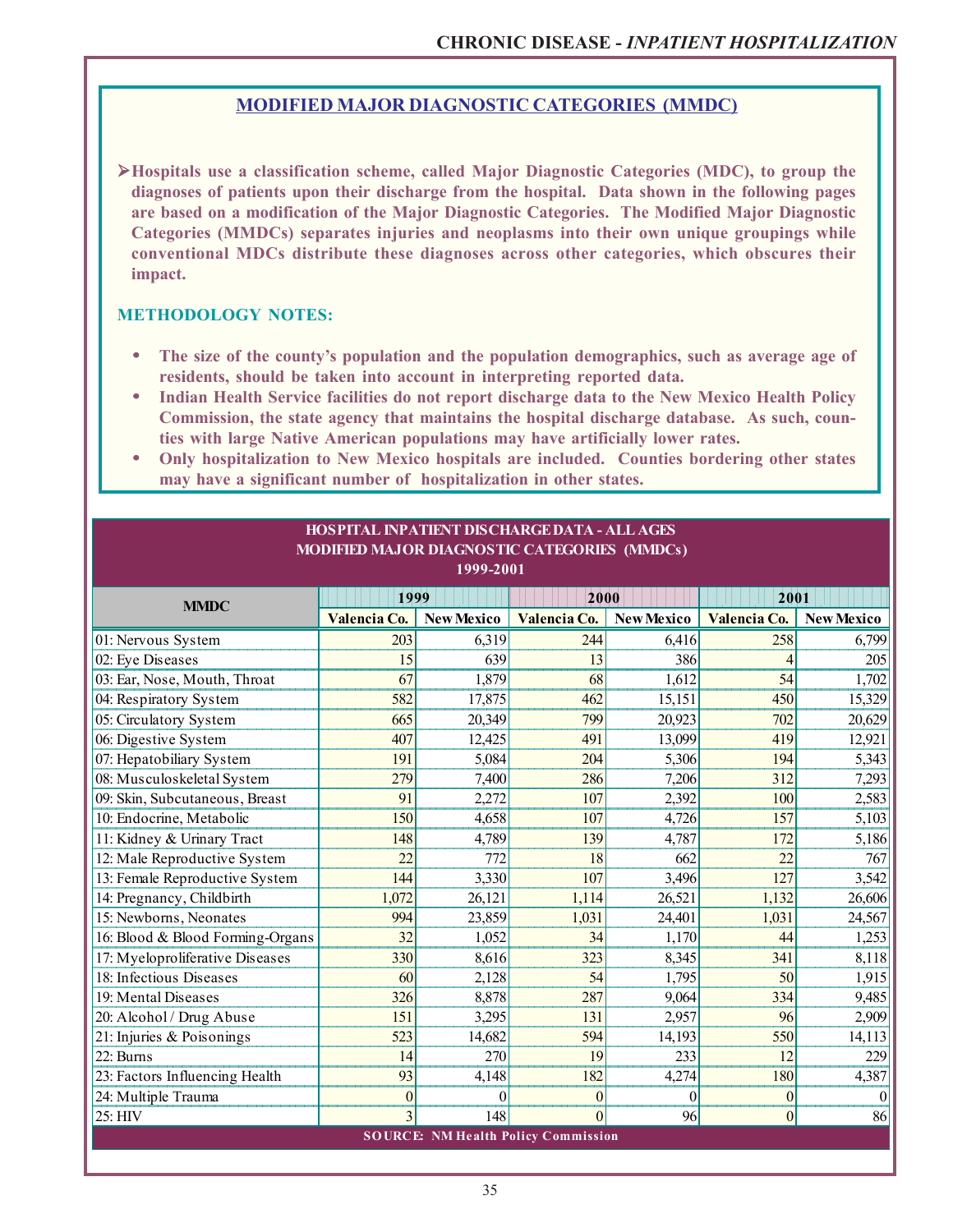

| <b>BY COUNTY</b><br>1998-2000<br>Taos<br>Colfax <sup>1</sup><br><b>Union</b><br>San Juan<br>Rio Arriba<br>Mora<br>Harding<br>Los Alamos<br>McKinley<br>Santa<br>San Miguel<br>Sandoval<br>Fe<br>Quay<br>Guadalupe<br>Cibola<br>Bernalillo<br>Valencia<br>Torrance<br>Curry<br>De Baca<br>Roosevelt<br>Catron<br>Socorro<br>Lincoln<br>Chaves<br>Sierra<br>Grant<br>Lea<br>Otero<br>Eddy<br>Dona Ana<br>Luna<br>Average Rate per 10,000 population per year.<br>Hidalgo<br>$0.0 - 5.9$<br>$6.0 - 11.9$ | Payee      | 19 <sub>2</sub>             |
|-------------------------------------------------------------------------------------------------------------------------------------------------------------------------------------------------------------------------------------------------------------------------------------------------------------------------------------------------------------------------------------------------------------------------------------------------------------------------------------------------------|------------|-----------------------------|
|                                                                                                                                                                                                                                                                                                                                                                                                                                                                                                       | Medicare   |                             |
|                                                                                                                                                                                                                                                                                                                                                                                                                                                                                                       | Medicaid   |                             |
|                                                                                                                                                                                                                                                                                                                                                                                                                                                                                                       | Private    |                             |
|                                                                                                                                                                                                                                                                                                                                                                                                                                                                                                       | Insurance  |                             |
|                                                                                                                                                                                                                                                                                                                                                                                                                                                                                                       | Uninsured  |                             |
|                                                                                                                                                                                                                                                                                                                                                                                                                                                                                                       | Others     |                             |
|                                                                                                                                                                                                                                                                                                                                                                                                                                                                                                       | Total      |                             |
|                                                                                                                                                                                                                                                                                                                                                                                                                                                                                                       | Discharges |                             |
|                                                                                                                                                                                                                                                                                                                                                                                                                                                                                                       |            | <b>SOURCE:</b>              |
|                                                                                                                                                                                                                                                                                                                                                                                                                                                                                                       |            |                             |
|                                                                                                                                                                                                                                                                                                                                                                                                                                                                                                       |            |                             |
|                                                                                                                                                                                                                                                                                                                                                                                                                                                                                                       |            |                             |
|                                                                                                                                                                                                                                                                                                                                                                                                                                                                                                       |            | <b>NEW M</b>                |
|                                                                                                                                                                                                                                                                                                                                                                                                                                                                                                       |            | <b>DIS</b>                  |
|                                                                                                                                                                                                                                                                                                                                                                                                                                                                                                       |            |                             |
|                                                                                                                                                                                                                                                                                                                                                                                                                                                                                                       |            |                             |
|                                                                                                                                                                                                                                                                                                                                                                                                                                                                                                       |            |                             |
|                                                                                                                                                                                                                                                                                                                                                                                                                                                                                                       |            | Valencia C                  |
|                                                                                                                                                                                                                                                                                                                                                                                                                                                                                                       |            | New Mexic                   |
|                                                                                                                                                                                                                                                                                                                                                                                                                                                                                                       |            | *Primary di<br>Average rate |
|                                                                                                                                                                                                                                                                                                                                                                                                                                                                                                       |            | <b>SOURCE</b>               |
|                                                                                                                                                                                                                                                                                                                                                                                                                                                                                                       |            |                             |
|                                                                                                                                                                                                                                                                                                                                                                                                                                                                                                       |            |                             |
| $12.0 - 17.9$                                                                                                                                                                                                                                                                                                                                                                                                                                                                                         |            |                             |
| $18.0+$                                                                                                                                                                                                                                                                                                                                                                                                                                                                                               |            |                             |
| <b>SOURCE: NM Health Policy Commission</b>                                                                                                                                                                                                                                                                                                                                                                                                                                                            |            |                             |

| .<br>IN IMARIN U BAULUN<br>1999 & 2000     |          |       |                   |         |  |  |  |  |
|--------------------------------------------|----------|-------|-------------------|---------|--|--|--|--|
|                                            | Valencia |       | <b>New Mexico</b> |         |  |  |  |  |
| Payee                                      | 1999     | 2000  | 1999              | 2000    |  |  |  |  |
| Medicare                                   | 984      | 1,154 | 47,144            | 47,959  |  |  |  |  |
| Medicaid                                   | 1,633    | 1,546 | 39,147            | 39,468  |  |  |  |  |
| Private                                    |          |       |                   |         |  |  |  |  |
| Insurance                                  | 3,421    | 3,556 | 71,401            | 74,271  |  |  |  |  |
| Uninsured                                  | 378      | 479   | 12,354            | 13,859  |  |  |  |  |
| Others                                     | 194      | 119   | 5,431             | 4,738   |  |  |  |  |
| Total                                      |          |       |                   |         |  |  |  |  |
| Discharges                                 | 6,610    | 6,854 | 175,477           | 180,295 |  |  |  |  |
| <b>SOURCE: NM Health Policy Commission</b> |          |       |                   |         |  |  |  |  |

**HOSPITAL DISCHARGES BY PRIMARY PAYER**

#### **1998-2000** the contract of the contract of the contract of the contract of the **NEW MEXICO ASTHMA HOSPITAL CHARGES\* BY COUNTY**

|                                                                                                 | <b>Number</b> | Rate |  |  |  |  |  |
|-------------------------------------------------------------------------------------------------|---------------|------|--|--|--|--|--|
| Valencia Co.<br>179                                                                             |               |      |  |  |  |  |  |
| New Mexico                                                                                      | 4,936         |      |  |  |  |  |  |
| *Primary discharges from non-Federal Hospitals<br>Average rates per 10,000 population per year. |               |      |  |  |  |  |  |
| <b>SOURCE: NM Health Policy Commission</b>                                                      |               |      |  |  |  |  |  |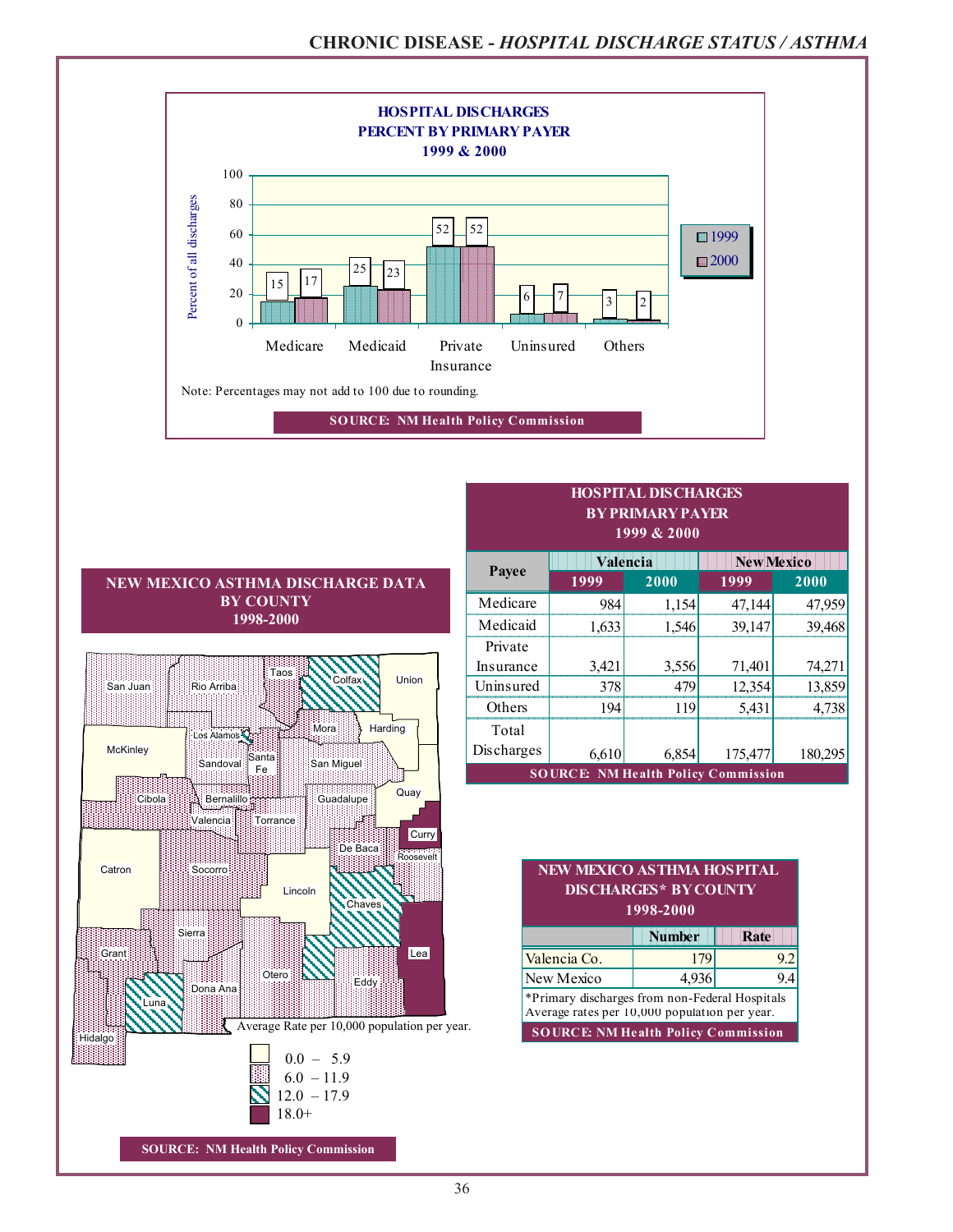| <b>ESTIMATED DIABETES PREVALENCE</b><br><b>AMONG NEW MEXICO ADULTS</b><br>$2002*$ |                       |                                                 |                                                     |  |  |  |  |
|-----------------------------------------------------------------------------------|-----------------------|-------------------------------------------------|-----------------------------------------------------|--|--|--|--|
| <b>County</b>                                                                     | 2002 Adult Population | <b>Number of Adults with</b><br><b>Diabetes</b> | <b>Percentage of Adults with</b><br><b>Diabetes</b> |  |  |  |  |
| Bernalillo                                                                        | 430,698               | 38,586                                          | $9.0\%$                                             |  |  |  |  |
| Catron                                                                            | 2,844                 | 228                                             | $8.0\%$                                             |  |  |  |  |
| Chaves                                                                            | 43,413                | 3,806                                           | 8.8%                                                |  |  |  |  |
| Cibola                                                                            | 18,460                | 1,960                                           | 10.6%                                               |  |  |  |  |
| Colfax                                                                            | 10,765                | 951                                             | 8.8%                                                |  |  |  |  |
| Curry                                                                             | 31,536                | 2,672                                           | 8.5%                                                |  |  |  |  |
| De Baca                                                                           | 1,666                 | 142                                             | 8.5%                                                |  |  |  |  |
| Dona Ana                                                                          | 127,663               | 12,049                                          | 9.4%                                                |  |  |  |  |
| Eddy                                                                              | 37,146                | 3,195                                           | 8.6%                                                |  |  |  |  |
| Grant                                                                             | 22,677                | 2,022                                           | 8.9%                                                |  |  |  |  |
| Guadalupe                                                                         | 3,513                 | 352                                             | $10.0\%$                                            |  |  |  |  |
| Harding                                                                           | 616                   | 55                                              | 8.9%                                                |  |  |  |  |
| Hidalgo                                                                           | 3,801                 | 344                                             | 9.1%                                                |  |  |  |  |
| Lea                                                                               | 39,662                | 3,451                                           | 8.7%                                                |  |  |  |  |
| Lincoln                                                                           | 15,533                | 1,269                                           | 8.2%                                                |  |  |  |  |
| Los Alamos                                                                        | 13,763                | 1,075                                           | 7.8%                                                |  |  |  |  |
| Luna                                                                              | 18,007                | 1,639                                           | 9.1%                                                |  |  |  |  |
| McKinley                                                                          | 47,057                | 5,630                                           | 12.0%                                               |  |  |  |  |
| Mora                                                                              | 3,960                 | 398                                             | 10.0%                                               |  |  |  |  |
| Otero                                                                             | 43,945                | 3,827                                           | 8.7%                                                |  |  |  |  |
| Quay                                                                              | 7,524                 | 646                                             | 8.6%                                                |  |  |  |  |
| Rio Arriba                                                                        | 29,687                | 3,093                                           | 10.4%                                               |  |  |  |  |
| Roosevelt                                                                         | 13,160                | 1,109                                           | 8.4%                                                |  |  |  |  |
| Sandoval                                                                          | 68,949                | 6,313                                           | 9.2%                                                |  |  |  |  |
| San Juan                                                                          | 82,679                | 8,169                                           | 9.9%                                                |  |  |  |  |
| San Miguel                                                                        | 22,029                | 2,197                                           | $10.0\%$                                            |  |  |  |  |
| Santa Fe                                                                          | 103,491               | 9,359                                           | 9.0%                                                |  |  |  |  |
| Sierra                                                                            | 10,497                | 859                                             | 8.2%                                                |  |  |  |  |
| Socorro                                                                           | 13,177                | 1,246                                           | 9.5%                                                |  |  |  |  |
| Taos                                                                              | 23,651                | 2,246                                           | 9.5%                                                |  |  |  |  |
| Torrance                                                                          | 11,901                | 1,030                                           | 8.7%                                                |  |  |  |  |
| Union                                                                             | 2,962                 | 251                                             | 8.5%                                                |  |  |  |  |
| Valencia                                                                          | 48,121                | 4,450                                           | 9.2%                                                |  |  |  |  |
| New Mexico**                                                                      | 1,354,553             | 120,555                                         | 8.9%                                                |  |  |  |  |

\***County estimates were derived in the following manner**: The Behavioral Risk Factor Surveillance System (BRFSS, 2002), a telephone survey of adults' (age 18 and over) health in New Mexico, was utilized to generate the racial/ethnic-specific diagnosed diabetes prevalence rates for the entire state. County populations were then obtained from the US Census Bureau (2002) by racial/ethnic group. The BRFSS rates were applied to these groups, generating an estimate of the number of American Indians, non-Hispanic Whites, Hispanics and Others (Asian/Pacific Islanders, non-Hispanic Blacks, and other) with diagnosed diabetes. The numbers were then combined to yield a total estimate of adults in each county with diagnosed diabetes. For those with undiagnosed diabetes, estimates by racial/ethnic group from NHANES III (National Health and Nutrition Examination Survey) were obtained from Harris, MI et al. (1998).The estimated numbers of adults with diagnosed and undiagnosed diabetes were combined for the final estimate.

\*\***State estimates were derived in the following manner**: The Behavioral Risk Factor Surveillance System (BRFSS, 2002) was utilized to generate an overall estimate of diagnosed diabetes among New Mexican adults. That is, in 2002, an estimated 6.2% of New Mexican adults indicated they had been diagnosed with diabetes. An estimate for undiagnosed diabetes (from NHANES III data) was obtained from Harris, MI et al. (1998). The estimated numbers of adults with diagnosed and undiagnosed diabetes were combined for the final estimate. Note: adding up the county estimates will not result in the state estimate. For the state estimate, there was no initial stratification by race/ethnicity, it was simply a calculation of those with diabetes (all races) divided by those responding to the question.

**Source: Department of Health, Diabetes Prevention & Control Program**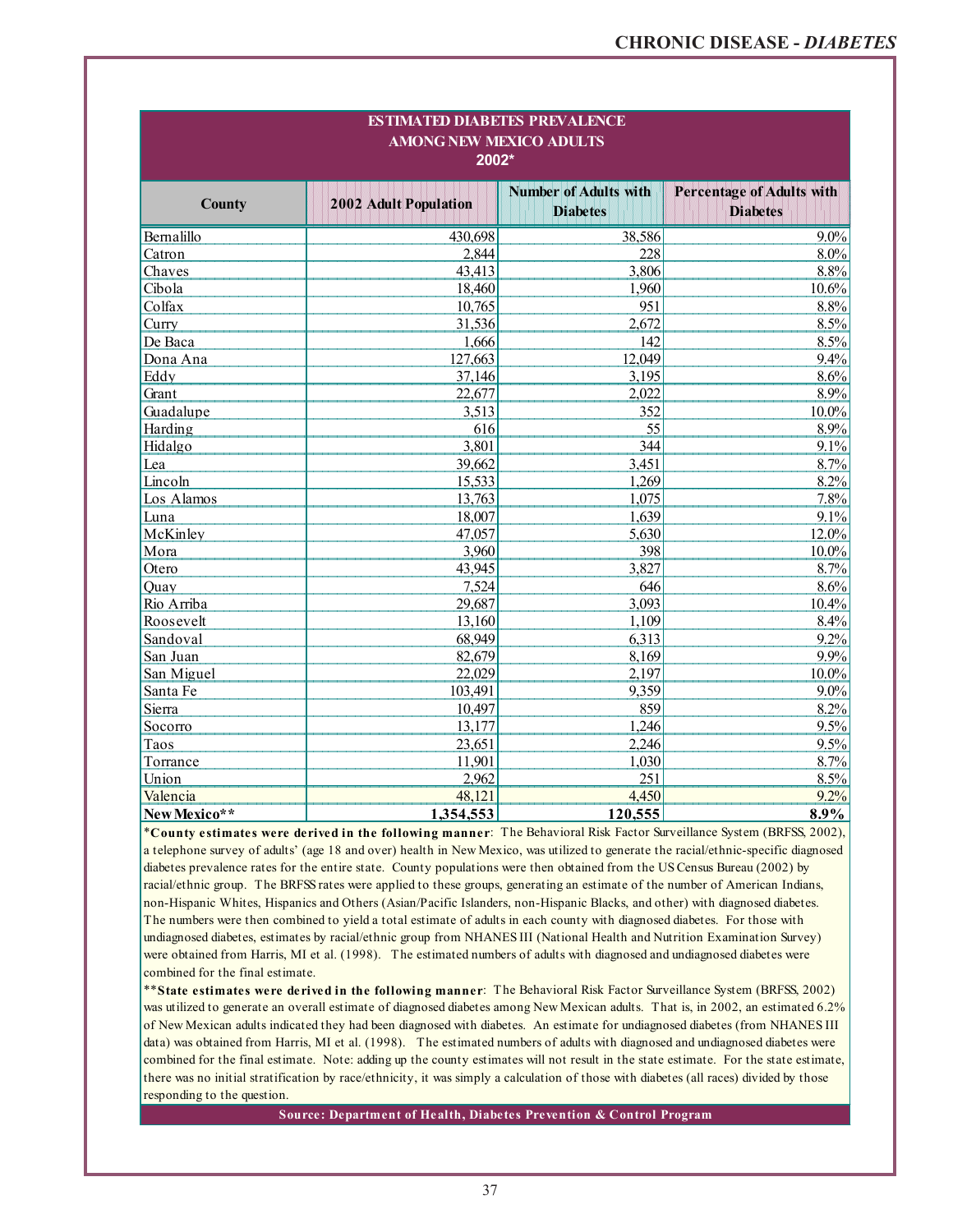# **AGING -** *INPATIENT HOSPITALIZATION AGES 65+ YEARS*

| HOSPITAL INPATIENT DISCHARGE DATA<br>MODIFIED MAJOR DIAGNOSTIC CATEGORIES (MMDC)<br>VALENCIA COUNTY 1999-2001 |                 |                 |                  |                 |                 |                          |                 |                  |                          |  |
|---------------------------------------------------------------------------------------------------------------|-----------------|-----------------|------------------|-----------------|-----------------|--------------------------|-----------------|------------------|--------------------------|--|
|                                                                                                               |                 | 1999            |                  |                 | 2000            |                          |                 | 2001             |                          |  |
| <b>MMDC</b>                                                                                                   |                 | All             | $%$ All          |                 | All             | $%$ All                  |                 | All              | $%$ All                  |  |
|                                                                                                               | $65+$           | Ages            | <b>Ages</b>      | $65+$           | <b>Ages</b>     | <b>Ages</b>              | $65+$           | <b>Ages</b>      | <b>Ages</b>              |  |
| 01: Nervous System                                                                                            | 106             | 203             | 52.2             | 133             | 244             | 54.5                     | 129             | 258              | 50.0                     |  |
| 02: Eye Diseases                                                                                              | $\overline{7}$  | 15              | 46.7             | 6               | 13              | 46.2                     |                 | 4                | 25.0                     |  |
| 03: Ear, Nose, Mouth, Throat                                                                                  | $\overline{10}$ | 67              | 14.9             | $\overline{12}$ | 68              | 17.6                     | $\overline{11}$ | 54               | 20.4                     |  |
| 04: Respiratory System                                                                                        | 268             | 582             | 46.0             | 193             | 462             | 41.8                     | 200             | 450              | 44.4                     |  |
| 05: Circulatory System                                                                                        | 357             | 665             | 53.7             | 429             | 799             | 53.7                     | 388             | 702              | 55.3                     |  |
| 06: Digestive System                                                                                          | 131             | 407             | 32.2             | 179             | 491             | 36.5                     | 138             | 419              | 32.9                     |  |
| 07: Hepatobiliary System                                                                                      | 46              | 191             | 24.1             | $\overline{57}$ | 204             | 27.9                     | 51              | 194              | 26.3                     |  |
| 08: Musculoskeletal System                                                                                    | 82              | 279             | 29.4             | 108             | 286             | 37.8                     | 143             | 312              | 45.8                     |  |
| 09: Skin, Subcutaneous, Breast                                                                                | $\overline{24}$ | 91              | 26.4             | 41              | 107             | 38.3                     | 21              | 100              | 21.0                     |  |
| 10: Endocrine, Metabolic                                                                                      | 49              | 150             | 32.7             | $\overline{36}$ | 107             | 33.6                     | 54              | 157              | 34.4                     |  |
| 11: Kidney & Urinary Tract                                                                                    | 54              | 148             | 36.5             | 61              | 139             | 43.9                     | 74              | 172              | 43.0                     |  |
| 12: Male Reproductive System                                                                                  | $\overline{15}$ | $\overline{22}$ | 68.2             | $\overline{12}$ | 18              | 66.7                     | $\overline{13}$ | $\overline{22}$  | 59.1                     |  |
| 13: Female Reproductive System                                                                                | $\overline{18}$ | 144             | 12.5             | 16              | 107             | 15.0                     | 17              | 127              | 13.4                     |  |
| 14: Pregnancy, Childbirth                                                                                     | $\theta$        | 1,072           | 0.0              | $\theta$        | 1,114           | 0.0                      | $\theta$        | 1,132            | 0.0                      |  |
| 15: Newborns, Neonates                                                                                        | $\theta$        | 994             | 0.0              | $\mathbf{1}$    | 1,031           | $\overline{0.1}$         | $\theta$        | 1,031            | 0.0                      |  |
| 16: Blood & Blood-Forming Organs                                                                              | 9               | $\overline{32}$ | 28.1             | $\overline{18}$ | $\overline{34}$ | 52.9                     | 16              | 44               | 36.4                     |  |
| 17: Myeloproliferative Diseases                                                                               | 124             | 330             | 37.6             | 112             | 323             | 34.7                     | 123             | 341              | 36.1                     |  |
| 18: Infectious Diseases                                                                                       | 22              | 60              | 36.7             | 14              | 54              | 25.9                     | 15              | 50               | 30.0                     |  |
| 19: Mental Diseases                                                                                           | 28              | 326             | 8.6              | 38              | 287             | 13.2                     | 39              | 334              | 11.7                     |  |
| 20: Alcohol / Drug Abuse                                                                                      | 5               | 151             | $\overline{3.3}$ | $\overline{7}$  | 131             | 5.3                      | 8               | 96               | 8.3                      |  |
| 21: Injuries & Poisonings                                                                                     | 125             | 523             | 23.9             | 176             | 594             | 29.6                     | 167             | 550              | 30.4                     |  |
| 22: Burns                                                                                                     | $\theta$        | $\overline{14}$ | 0.0              |                 | 19              | 5.3                      |                 | $\overline{12}$  | 8.3                      |  |
| 23: Factors Influencing Health                                                                                | 49              | 93              | 52.7             | 106             | 182             | 58.2                     | 107             | 180              | 59.4                     |  |
| 24: Multiple Trauma                                                                                           | $\overline{0}$  | $\theta$        |                  | $\theta$        | $\theta$        |                          | $\theta$        | $\mathbf{0}$     | $\overline{\phantom{a}}$ |  |
| $25:$ HIV                                                                                                     | $\theta$        | $\overline{3}$  | $\overline{0.0}$ | $\theta$        | $\theta$        | $\overline{\phantom{a}}$ | $\overline{0}$  | $\boldsymbol{0}$ | --                       |  |

#### **1999-2001 VALENCIA COUNTY HOSPITAL INPATIENT DISCHARGE STATUS FOR AGE 65 YEARS AND OLDER**

|                                                    | 1999  | 2000  | 2001  |  |  |  |  |  |
|----------------------------------------------------|-------|-------|-------|--|--|--|--|--|
| Routine Discharge                                  | 1,004 | 1,126 | 1,120 |  |  |  |  |  |
| Transfer-Hospital                                  | 21    | 31    | 32    |  |  |  |  |  |
| Transfer-Skilled Nursing Facility                  | 129   | 159   | 133   |  |  |  |  |  |
| Transfer-Intermediate Care Facility                | 23    | 70    | 64    |  |  |  |  |  |
| Transfer-Other                                     | 63    | 112   | 125   |  |  |  |  |  |
| Transfer-Home Care                                 | 174   | 174   | 161   |  |  |  |  |  |
| Left Against Medical Advice                        |       |       | 6     |  |  |  |  |  |
| Died                                               | 110   | 78    | 72    |  |  |  |  |  |
| Other                                              |       | 10    | 4     |  |  |  |  |  |
| <b>TOTAL DISCHARGED</b>                            | 1,530 | 1,761 | 1,717 |  |  |  |  |  |
| <b>SOURCE: New Mexico Health Policy Commission</b> |       |       |       |  |  |  |  |  |



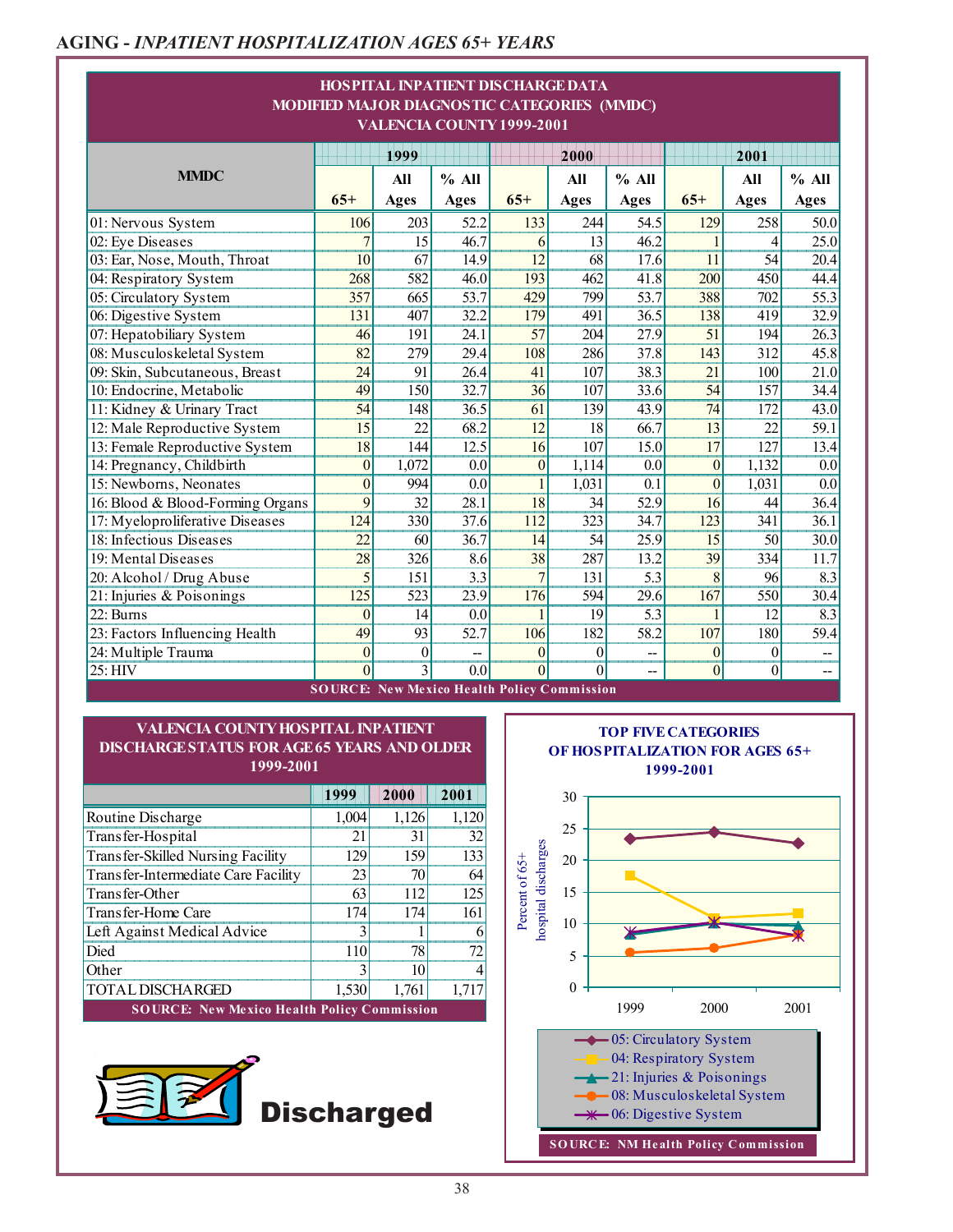,他们的人们就是一个人的人,他们的人们就是一个人的人,他们的人们都是一个人的人,他们的人们都是一个人的人,他们的人们都是一个人的人,他们的人们都是一个人的人,他们

|              | <b>ADULT ABUSE CASES</b><br><b>NUMBER AND TYPE OF INVESTIGATION</b><br><b>Annual 2002</b>                           |                                                    |                               |                                                                            |               |                                                                      |           |                                        |        |                            |
|--------------|---------------------------------------------------------------------------------------------------------------------|----------------------------------------------------|-------------------------------|----------------------------------------------------------------------------|---------------|----------------------------------------------------------------------|-----------|----------------------------------------|--------|----------------------------|
|              | <b>Substantiated</b><br><b>Residence</b><br><b>Investigations</b>                                                   |                                                    |                               | <b>Total</b><br>Unsubstantiated<br><b>Investigations</b><br>Investigations |               |                                                                      |           |                                        |        |                            |
|              |                                                                                                                     |                                                    | Number Percent Number Percent |                                                                            |               | <b>Number</b>                                                        |           |                                        |        |                            |
|              | Valencia Co.                                                                                                        | 57                                                 | 30.8                          | 128                                                                        | 69.2          | 185                                                                  |           |                                        |        |                            |
|              | New Mexico                                                                                                          | 1475                                               | 29.2                          | 3569                                                                       | 70.8          | 5,044                                                                |           |                                        |        |                            |
|              |                                                                                                                     | Source: NM Children, Youth and Families Department |                               |                                                                            |               |                                                                      |           |                                        |        |                            |
|              |                                                                                                                     |                                                    |                               |                                                                            |               | Protective Services Division Fact Book, Fourth Quarter & Annual 2002 |           |                                        |        |                            |
|              |                                                                                                                     |                                                    |                               |                                                                            |               |                                                                      |           |                                        |        |                            |
|              | <b>NEW MEXICO</b>                                                                                                   |                                                    |                               |                                                                            |               |                                                                      |           |                                        |        |                            |
|              | <b>RESIDENT DEATHS</b>                                                                                              |                                                    |                               |                                                                            |               | <b>NEW MEXICO RESIDENT DEATH RATES</b>                               |           |                                        |        |                            |
|              | <b>AGES 65 YEARS AND OLDER</b>                                                                                      |                                                    |                               |                                                                            |               |                                                                      |           | <b>FOR AGES 65 YEARS AND OLDER</b>     |        |                            |
|              | 1992-2002                                                                                                           |                                                    |                               |                                                                            |               |                                                                      | 1998-2002 |                                        |        |                            |
|              |                                                                                                                     |                                                    |                               |                                                                            | 5000          |                                                                      |           |                                        |        |                            |
| Year         | Valencia Co.                                                                                                        | <b>New Mexico</b>                                  |                               | Rate per 100,000 population                                                |               |                                                                      |           |                                        |        |                            |
| 1992         | 185                                                                                                                 | 7,600                                              |                               |                                                                            | 4800          |                                                                      |           |                                        |        |                            |
| 1993         | 219                                                                                                                 | 7,971                                              |                               |                                                                            | 4600          |                                                                      |           |                                        |        |                            |
| 1994         | 223                                                                                                                 | 8,368                                              |                               | ages 65 years and older                                                    |               |                                                                      |           |                                        |        |                            |
| 1995         | 234                                                                                                                 | 8,628                                              |                               |                                                                            | 4400          |                                                                      |           |                                        |        |                            |
| 1996         | 274                                                                                                                 | 8,663                                              |                               |                                                                            |               |                                                                      |           |                                        |        |                            |
| 1997         | 269                                                                                                                 | 8,772                                              |                               |                                                                            | 4200          |                                                                      |           |                                        |        |                            |
| 1998         | 283                                                                                                                 | 9,100                                              |                               |                                                                            |               |                                                                      |           |                                        |        | *2002 data are provisional |
| 1999         | 288                                                                                                                 | 9,515                                              |                               |                                                                            | 4000          | 1998                                                                 | 1999      | 2000                                   | 2001   | $2002*$                    |
| 2000<br>2001 | 293<br>337                                                                                                          | 9,441<br>9,864                                     |                               |                                                                            |               | 4617.4                                                               | 4609.5    | 4358.2                                 | 4821.2 | 4320.0                     |
| 2002*        | 311                                                                                                                 | 9,840                                              |                               |                                                                            | -Valencia Co. |                                                                      |           |                                        |        |                            |
|              | *2002 data are provisional                                                                                          |                                                    |                               |                                                                            | -New Mexico   | 4618.2                                                               | 4758.1    | 4448.6                                 | 4535.3 | 4443.4                     |
|              | <b>SOURCE: NM Department of Health</b>                                                                              |                                                    |                               |                                                                            |               | <b>Office of New Mexico Vital Records and Health Statistics</b>      |           | <b>SOURCE: NM Department of Health</b> |        |                            |
|              | <b>ONMVRHS</b>                                                                                                      |                                                    |                               |                                                                            |               |                                                                      |           |                                        |        |                            |
|              | <b>NEW MEXICO RESIDENT DEATHS</b><br><b>LEADING CAUSES OF DEATH - AGES 65 YEARS AND OLDER</b><br>1998-2002* AVERAGE |                                                    |                               |                                                                            |               |                                                                      |           |                                        |        |                            |

| <b>VALENCIA COUNTY</b>             |                 |      | <b>NEW MEXICO</b>                        |               |        |
|------------------------------------|-----------------|------|------------------------------------------|---------------|--------|
| <b>Number</b><br><b>Cause</b>      |                 | Rate | Cause                                    | <b>Number</b> | Rate   |
| All Causes                         | l 512l          |      | 4498.0 All Causes                        | 47.760        | 4500.9 |
| Diseases of Heart                  |                 |      | 400 1189.9 Diseases of Heart             | 13.459        | 1268.4 |
| Malignant Neoplasms                | 3571            |      | 1060.6 Malignant Neoplasms               | 10.313        | 971.9  |
| Chronic Lower Respiratory Diseases | 1261            |      | 374.7 Chronic Lower Respiratory Diseases | 3.630         | 342.1  |
| Cerebrovascular Diseases           | 1021            |      | 303.8 Cerebrovascular Diseases           | 3.407         | 321.1  |
| Diabetes Mellitus                  | 60 <sup> </sup> |      | 178.7 Diabetes Mellitus                  | .969          | 185.5  |

\* 2002 data are provisional

Rate per 100,000 population ages 65 years and older. Rate numerator was deaths for years 1998-2002, divided by 5; denominator was the 2000 population.

Rates and numbers may not equal those previously reported due to the application of comparability ratios. Due to the implementation of ICD-10 in 1999, comparability ratios have been applied to statistics for years prior to 1999.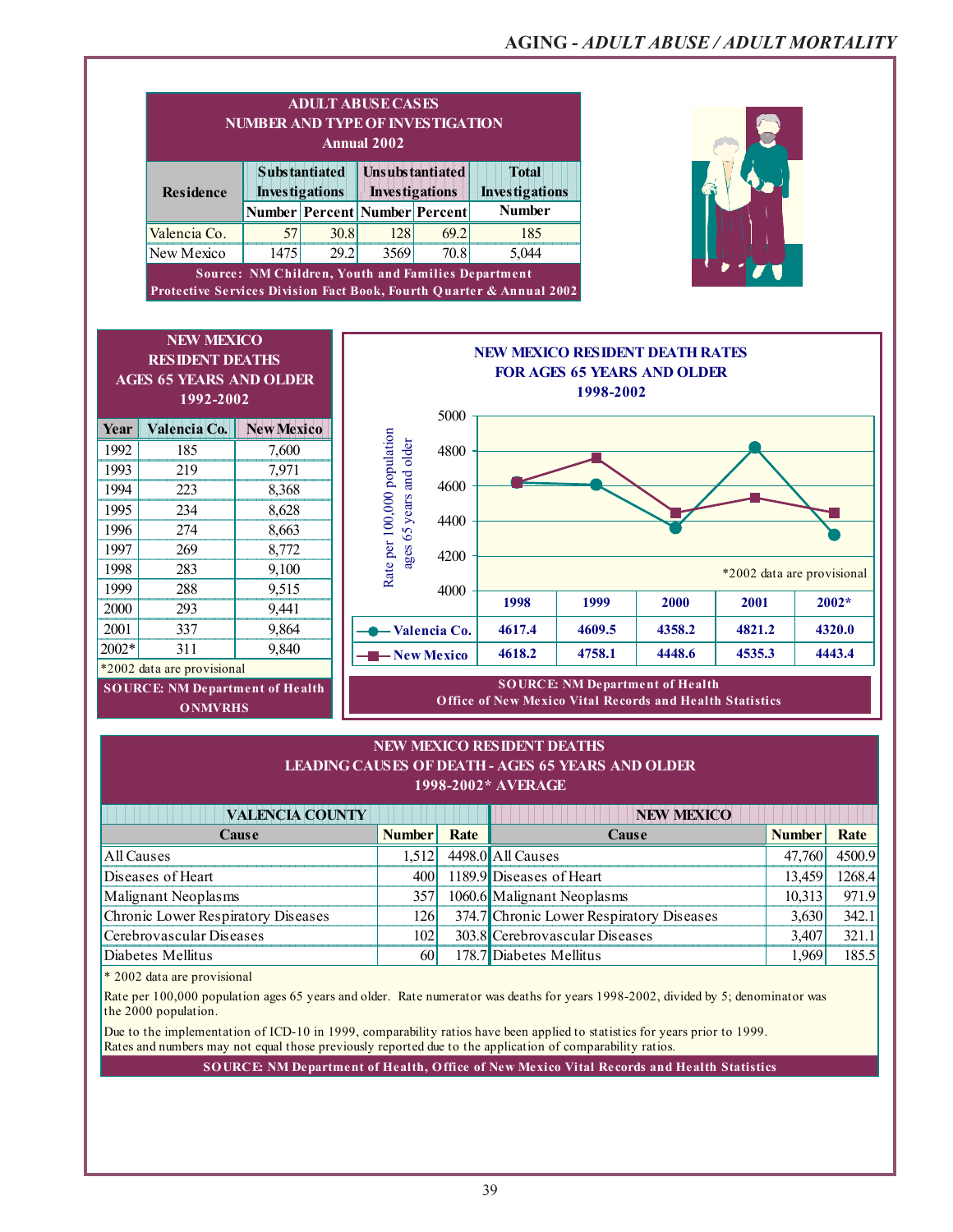### **GENERAL MORTALITY**

| <b>NEW MEXICO RESIDENT DEATHS</b><br><b>COUNTY AND STATE TOTALS</b><br>1992-2002 |                                                                                                           |                          |        |       |                         |             |       |        |               |       |        |                             |         |            |
|----------------------------------------------------------------------------------|-----------------------------------------------------------------------------------------------------------|--------------------------|--------|-------|-------------------------|-------------|-------|--------|---------------|-------|--------|-----------------------------|---------|------------|
|                                                                                  | 1992                                                                                                      | 1993                     | 1994   |       | 1995                    | 1996        |       | 1997   | 1998          |       | 1999   | 2000                        | 2001    | $2002*$    |
| Valencia Co.                                                                     | 306                                                                                                       | 351                      | 351    |       | 389                     | 432         |       | 413    | 404           |       | 442    | 451                         |         | 499<br>478 |
| New Mexico                                                                       | 11,130                                                                                                    | 11,689                   | 12,106 |       | 12,500                  | 12,456      |       | 12,613 | 12,858        |       | 13,433 | 13,384                      | 14,016  | 14,114     |
| * 2002 data are provisional                                                      | SOURCE: NM Department of Health, Office of New Mexico Vital Records and Health Statistics                 |                          |        |       |                         |             |       |        |               |       |        |                             |         |            |
|                                                                                  |                                                                                                           |                          |        |       |                         |             |       |        |               |       |        |                             |         |            |
|                                                                                  | <b>NEW MEXICO RESIDENTS</b><br><b>DEATH RATES</b><br>1992-2002                                            |                          |        |       |                         |             |       |        |               |       |        |                             |         |            |
|                                                                                  | 1000<br>Rate per 100,000<br>800<br>population<br>600<br>400                                               |                          |        |       |                         |             |       |        |               |       |        |                             |         |            |
|                                                                                  |                                                                                                           | 200<br>$\mathbf{0}$      |        |       |                         |             |       |        |               |       |        | * 2002 data are provisional |         |            |
|                                                                                  |                                                                                                           |                          | 1992   | 1993  | 1994                    | 1995        | 1996  | 1997   | 1998          | 1999  | 2000   | 2001                        | $2002*$ |            |
|                                                                                  |                                                                                                           | -Valencia Co.            | 636.4  | 692.6 |                         | 660.6 683.6 | 725.9 |        | $664.8$ 633.2 | 679.0 |        | 681.8 746.4                 | 707.3   |            |
|                                                                                  |                                                                                                           | $\rightarrow$ New Mexico |        |       | 704.1 723.8 732.2 743.0 |             | 730.1 | 732.1  | 1741.7        | 772.1 |        | 735.8 765.5                 | 760.8   |            |
|                                                                                  | <b>SOURCE: NM Department of Health</b><br><b>Office of New Mexico Vital Records and Health Statistics</b> |                          |        |       |                         |             |       |        |               |       |        |                             |         |            |

#### ,他们的人们就是一个人,他们的人们就是一个人,他们的人们,他们的人们就是一个人,他们的人们,他们的人们,他们的人们,他们的人们,他们的人们,他们的人们,他们的人 ,他们的人们也不会不会不会。""我们,我们也不会不会不会不会。""我们,我们也不会不会不会不会。""我们,我们也不会不会不会。""我们,我们也不会不会不会。"" **NEW MEXICO RESIDENT DEATHS LEADING CAUSES OF DEATH 1998-2002\* AVERAGE**

| <b>VALENCIA COUNTY</b>             | <b>NEW MEXICO</b> |      |                                         |               |        |
|------------------------------------|-------------------|------|-----------------------------------------|---------------|--------|
| <b>All Races/All Ages</b>          | <b>Number</b>     | Rate | <b>All Races/All Ages</b>               | <b>Number</b> | Rate   |
| All Causes                         | 2.273             |      | 687.2 All Causes                        | 67,805        | 745.5  |
| Malignant Neoplasms                | 522               |      | 157.7 Diseases of Heart                 | 16,186        | 178.0  |
| Diseases of Heart                  | 500l              |      | 151.1 Malignant Neoplasms               | 14.440        | 158.8  |
| Accidents (Unintentional Injuries) | 1901              |      | 57.4 Accidents (Unintentional Injuries) | 4.759         | 52.3   |
| ---(Motor Vehicle Accidents)       | (77)I             |      | (23.3) --- (Motor Vehicle Accidents)    | (1,904)       | (20.9) |
| Chronic Lower Respiratory Diseases | 1511              |      | 45.7 Chronic Lower Respiratory Diseases | 4,125         | 45.3   |
| Cerebrovascular Diseases           | 116               |      | 35.1 Cerebrovascular Diseases           | 3,890         | 42.8   |

\* 2002 data are provisional

Rate per 100,000 population. Rate numerator was deaths for years 1998-2002, divided by 5; denominator was the 2000 population.

Rates and numbers may not equal those previously reported due to the application of comparability ratios. Due to the implementation of ICD-10 in 1999, comparability ratios have been applied to statistics for years prior to 1999.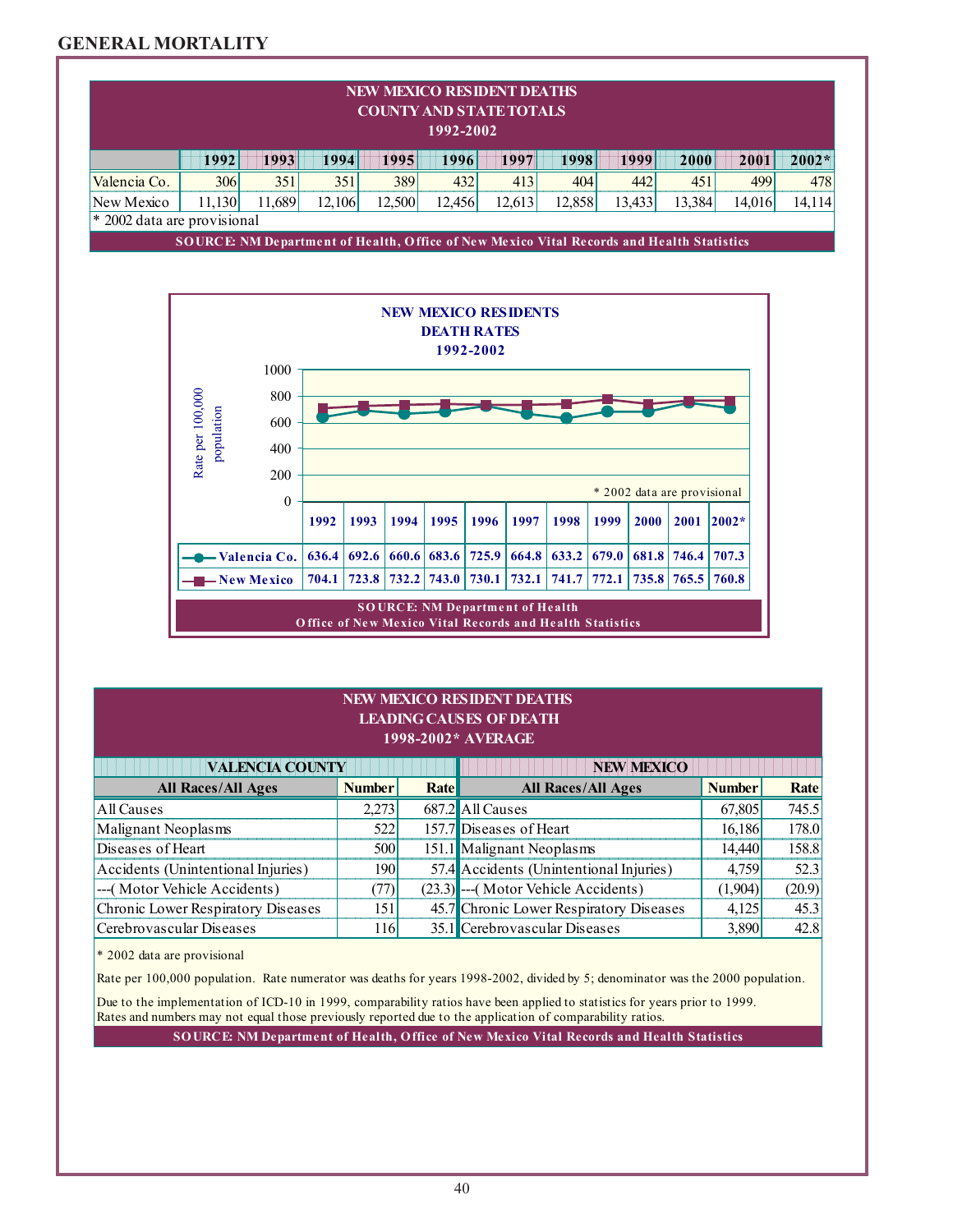### **ENVIRONMENTAL HEALTH -***LEAD POISONING*

|                                                                             |       | 2002           |  |  |
|-----------------------------------------------------------------------------|-------|----------------|--|--|
| Valencia Co.                                                                |       |                |  |  |
| Number of Children with Elevated Blood Lead Levels                          |       |                |  |  |
| <b>New Mexico</b>                                                           |       |                |  |  |
| Number of Children Screened                                                 | 2.691 | 2.876          |  |  |
| Number of Children with Elevated Blood Lead Levels                          |       | 3 <sup>4</sup> |  |  |
| Percent of Children with Elevated Blood Lead Levels                         | 1.4   |                |  |  |
| NOTE: Elevated Blood Lead Levels is defined as $\geq 10 \mu$ g/dl of blood. |       |                |  |  |

In Valencia County, 11.3% of the houses were built prior to 1950. More than 27% pre-1950 housing in an area is considered a greater than average risk for lead poisoning in children.

- Lead poisoning is the number one preventable environmental health problem for children under 6 years.
- Risk factors for lead poisoning include older housing, poverty, and adult occupational exposure to lead.
- The only way to determine a child's lead level is with a blood lead test.
- The national estimate (1997) of children with an elevated blood lead level is 4.4%.<sup>2</sup>

It is estimated that 60% to 80% of children with elevated blood lead levels are in the Medicaid population.2 Note: Screening rates have declined significantly in New Mexico (NM) since the mid 1990's.





 $1 \ge 10$  µg/dl of blood (greater than or equal to 10 micrograms per deciliter of blood), the Centers for Disease Control and Prevention (CDC) identified level of concern.

2 General Accounting Office (GAO) Report, 1999.

**SOURCE: NM Department of Health, Office of Epidemiology**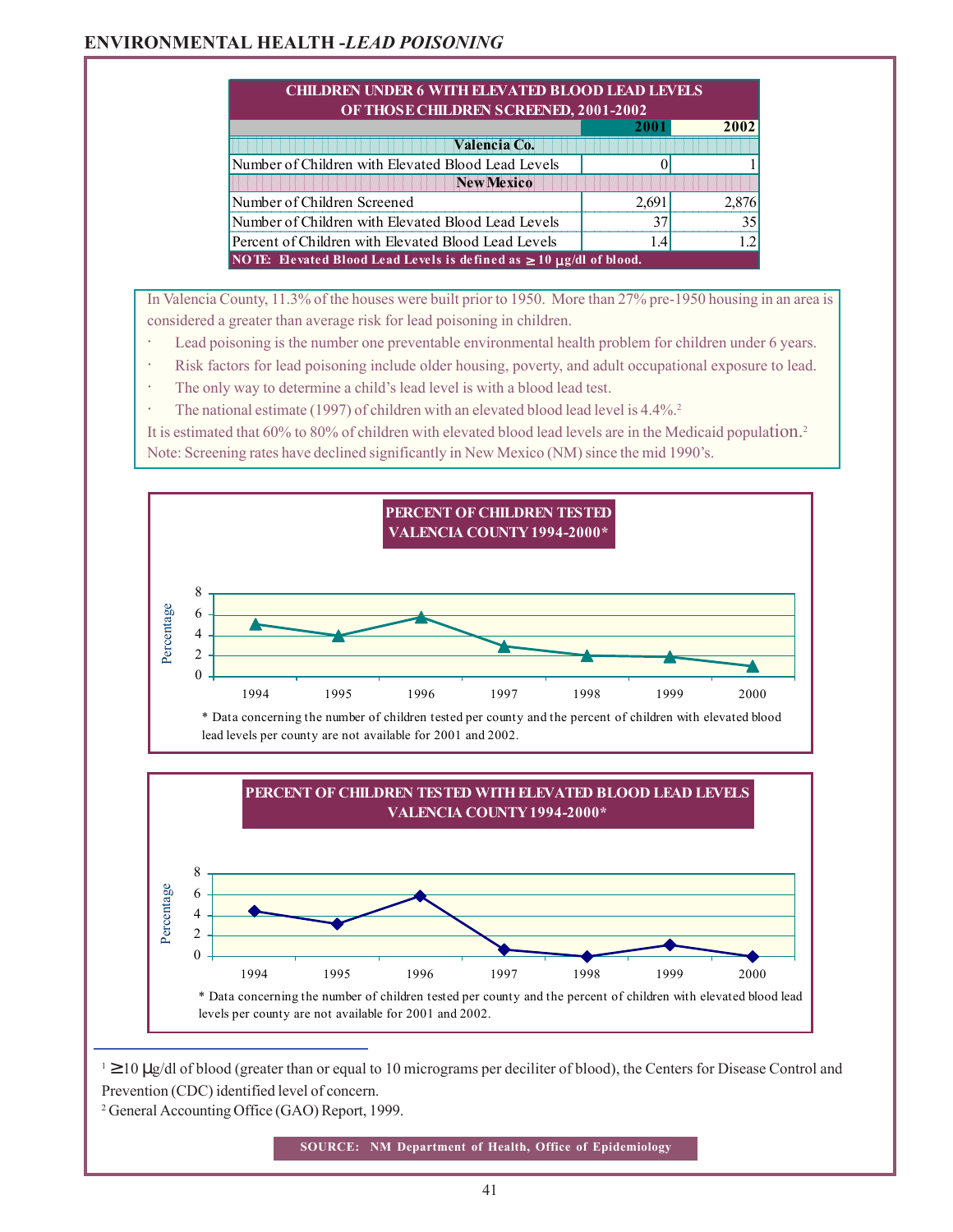### **COMMUNITY RESOURCES**



| <b>HEALTH CARE CLINICS</b>                                       |                 |                                          |              |              |            |  |  |
|------------------------------------------------------------------|-----------------|------------------------------------------|--------------|--------------|------------|--|--|
| <b>FACILITY</b>                                                  | <b>PHONE</b>    | <b>STREET ADDRESS</b>                    | <b>CITY</b>  | <b>STATE</b> | <b>ZIP</b> |  |  |
| First Choice Community Health Care                               | $(505)861-1013$ | 120 S 9th St                             | <b>Belen</b> | NM           | 87002      |  |  |
| First Choice Community Health Care                               | $(505)865-4618$ | 1259 Hwy 314                             | Los Lunas    | <b>NM</b>    | 87031      |  |  |
| La Vida Felicidad                                                | $(505)865-4651$ | 555 Don Pasqual NW                       | Los Lunas    | <b>NM</b>    | 87031      |  |  |
| Leach, Donald B., OD                                             |                 | (505)865-4812  943 Main St SW            | Los Lunas    | <b>NM</b>    | 87031      |  |  |
| Parents Reaching Out                                             |                 | (505)247-0192 1920 B. Columbia Dr. SE    | Albuquerque  | <b>NM</b>    | 87106      |  |  |
| Presbyterian Family Healthcare                                   |                 | $(505)864 - 5454   609 S$ Christopher Rd | Belen        | <b>NM</b>    | 87002      |  |  |
| University of New Mexico-VC                                      |                 | (505)925-8500   280 La Entrada Rd        | Los Lunas    | NM           | 87031      |  |  |
| Valencia Counseling Services, Inc.                               |                 | (505)865-3350 735 Don Pasqual NW         | Los Lunas    | NM           | 87031      |  |  |
| <b>SOURCE: NM Department of Health, District I Health Office</b> |                 |                                          |              |              |            |  |  |

| VALENCIA COUNTY!                                      |     |  |  |  |  |
|-------------------------------------------------------|-----|--|--|--|--|
| <u> SELECTED COMMUNITY PARTNERS FOR PUBLIC HEALTH</u> |     |  |  |  |  |
| <b>COMMUNITY PARTNER</b>                              | PHC |  |  |  |  |

| <b>COMMUNITY PARTNER</b>                                         | PHONE#   |  |  |
|------------------------------------------------------------------|----------|--|--|
| Belen Schools                                                    | 966-1105 |  |  |
| <b>Child Youth Families Department</b>                           | 865-4634 |  |  |
| <b>DWI</b> Councils                                              | 866-8041 |  |  |
| <b>First Choice Community Healthcare Belen</b>                   | 861-1013 |  |  |
| First Choice Community Healthcare Los Lunas                      | 865-4618 |  |  |
| La Vida Felicidad                                                | 865-4651 |  |  |
| Los Lunas Schools                                                | 866-2440 |  |  |
| Maternal Child Health Council                                    | 865-0345 |  |  |
| New Mexico Breast Feeding Task Force                             | 841-5335 |  |  |
| Valencia Community Partnership                                   | 865-0345 |  |  |
| Valencia County News Bulletin                                    | 864-4472 |  |  |
| VC Local Emergency Planning Committee                            | 861-2178 |  |  |
| Youth Development, Inc.                                          | 865-0345 |  |  |
| <b>SOURCE: NM Department of Health, District I Health Office</b> |          |  |  |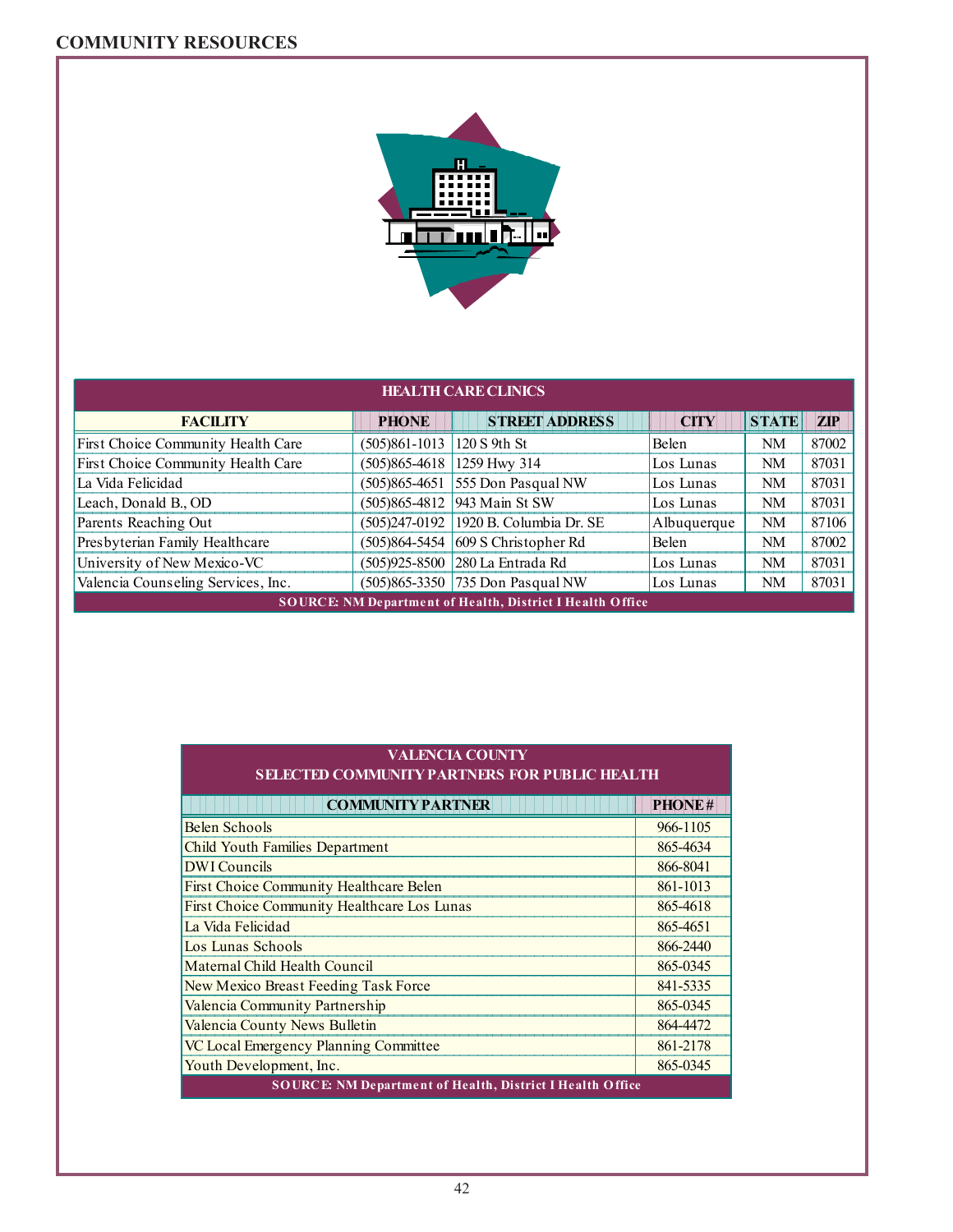| <b>LICENSED HEALTH PROFESSIONALS</b><br><b>BY COUNTY OF LICENSE</b><br>2002 |              |                   |  |  |  |
|-----------------------------------------------------------------------------|--------------|-------------------|--|--|--|
|                                                                             | Valencia Co. | <b>New Mexico</b> |  |  |  |
| Medical Doctor                                                              | 33           | 5,809             |  |  |  |
| Medical Doctor Resident                                                     |              | 1,144             |  |  |  |
| Physician Assistant                                                         |              | 287               |  |  |  |
| Nurse (RN & LPN)                                                            | 475          | 19,575            |  |  |  |
| Certified Nurse Midwives                                                    |              | 148               |  |  |  |
| Licensed Midwives<br>79                                                     |              |                   |  |  |  |
| <b>SOURCE:</b> New Mexico Health Policy Commission                          |              |                   |  |  |  |

### **AS OF AUGUST 20, 2003 ACTIVE EMERGENCY MEDICAL SERVICES PERSONNEL BY LEVEL**

| Level                                                         | Valencia Co. | <b>New Mexico</b> |  |  |
|---------------------------------------------------------------|--------------|-------------------|--|--|
| First Responder                                               |              | 760               |  |  |
| Dispatcher                                                    |              | 398               |  |  |
| Dispatcher-Instructor                                         |              |                   |  |  |
| <b>EMT-Basic</b>                                              | 99           | 3,321             |  |  |
| EMT-Intermediate                                              | 42           | 1,190             |  |  |
| <b>EMT-Paramedic</b>                                          | 35           | 955               |  |  |
| Total                                                         | 193          | 6,641             |  |  |
| NOTE, Thank are management with assument active linear and of |              |                   |  |  |

personnel total is 6,546. NOTE: There are personnel with current active licenses at more than one level in this snapshot. The actual state

**SOURCE: NM Department of Health**



#### **AS OF AUGUST 20, 2003 SERVICES PERSONNEL BY GENDER ACTIVE EMERGENCY MEDICAL**

| Gender                                         | Valencia Co. | <b>New Mexico</b> |  |  |
|------------------------------------------------|--------------|-------------------|--|--|
| Male                                           | 118          | 4,574             |  |  |
| Female                                         |              |                   |  |  |
| Unknown                                        |              |                   |  |  |
| <b>Total</b>                                   | 193          | 6,641             |  |  |
| $NOTF$ There are personnel with current active |              |                   |  |  |

NOTE: There are personnel with current active licenses at more than on level in this snapshot. The actual state personnel total is 6,546.

**SOURCE: NM Department of Health**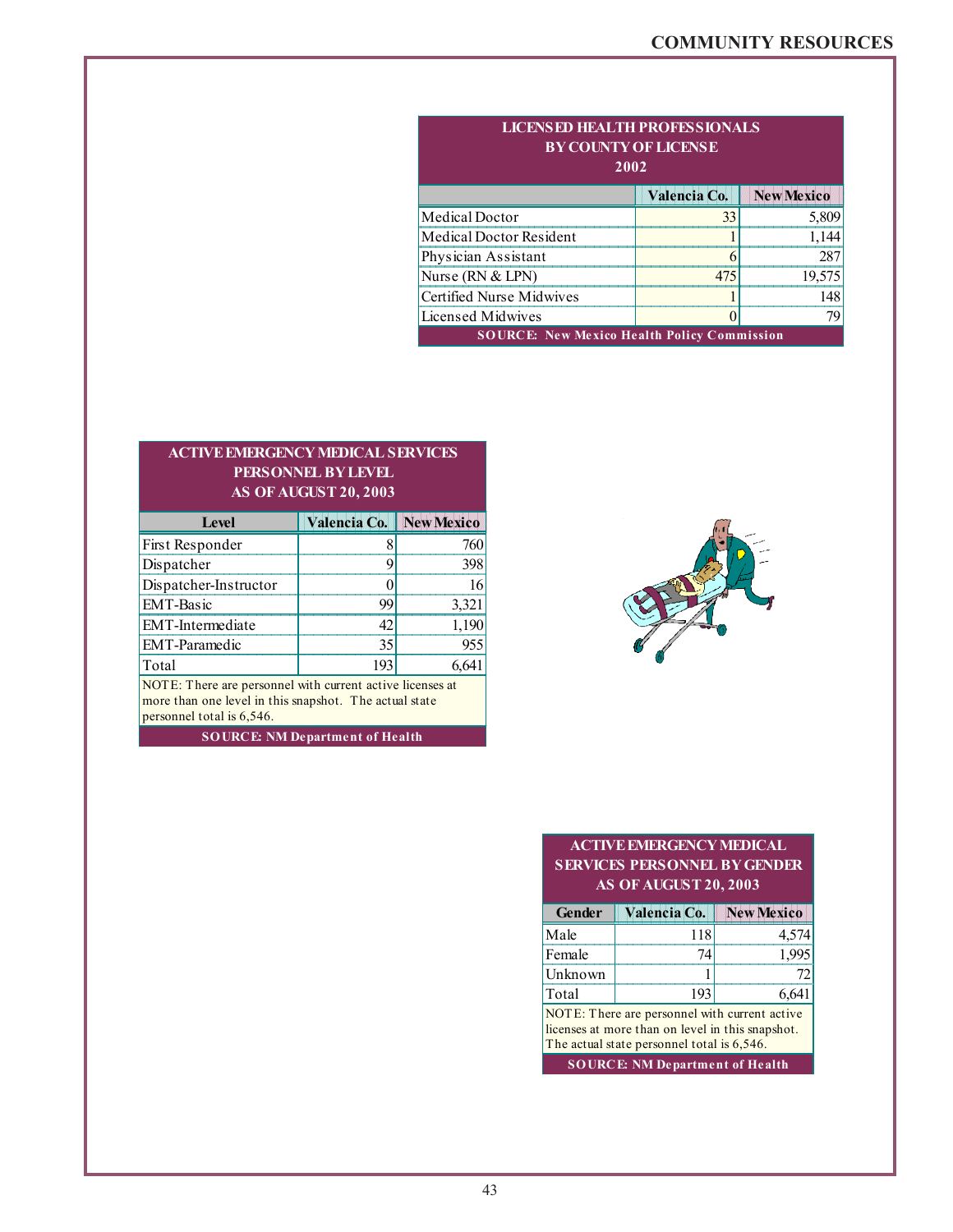# **GLOSSARY**

**AGE-ADJUSTED**—Weights the age-specific rates for a given population by the age distribution of a standard population, thereby enabling the direct comparison of rates between populations with differing age structures.

**CHILDREN'S CHRONIC CONDITIONS REGISTRY—**A registry of data on children with special needs; data are from programs and physicians who provide services to these children. Maintained by the New Mexico Department of Health.

**COMPARABILITY RATIOS—**With each revision of the *International Classification of Diseases (ICD)*, discontinuities are created in cause-of-death trend data. The classification and rule changes have a substantial impact as deaths that may have been coded to one category in the previous revision are coded to another category in the new revision. To compensate for these shifts, comparability (also called bridge-coding) studies are undertaken to determine the extent of comparability between the two revisions. As a result of these studies, comparability ratios are developed that reflect the degree of comparability between the two revisions.

**CRUDE BIRTH RATE**—Number of live births per 1, 000 population.

**CRUDE DEATH RATE—**Number of deaths per 1,000 or 100,000 population.

**D.W.I.—**Driving While Impaired; the current legal limit for blood alcohol concentration is .08 for 21 and older, and .02 for younger than 21.

**FERTILITY RATE—**Number of live births per 1,000 women 15-44 years of age.

**FOOD STAMP PROGRAM (FSP)**—The FSP is an entitlement program based on Federal rules and mandates. The purpose of the FSP is to increase food purchasing power and to supplement the nutrition level of eligible households. In addition, the FSP provides a nutrition education program to eligible households. Eligibility for participation in the FSP is based on a gross income test at 130% of the Federal Poverty Guidelines for the size of the household. Eligibility is also based on a resource test; the household's liquid and nonliquid resources cannot exceed \$2000.00. Food stamp benefits are issued on a monthly basis through an electronic benefit transfer (EBT) system. The FSP has a change reporting and work requirement for adults in the household. Failure to report changes or comply with work requirements results in a reduction or closure of Food Stamp benefits. Under contract with another agency, the Department provides a free nutrition education program for Food Stamp applicants and recipients.

**HOSPITAL DISCHARGE DATA—**Data, such as diagnosis, gender, age, residence, on hospital inpatient discharges; collected by the NM Health Policy Commission from licensed, non-federal general and specialty hospitals.

**INCIDENCE—**Measure of the frequency at which new events/cases of a disease or condition occur in a specified population over a given time period.

**INCIDENCE RATE—**Number of new cases of disease/condition over a given time period (often, a year) that occur in a population at risk for that disease/condition (ergo number of new lung cancer cases per 100,000 persons in a year). An estimate of the risk of developing a disease/condition during a specified time period.

**INFANT DEATH—**Death of an infant under one year of age (neonatal + postneonatal).

**INFANT MORTALITY RATE—**Number of infant deaths per 1,000 (or 100,000) live births.

**LIVE BIRTH—**A birth that shows any sign of life after delivery.

**LOW BIRTH WEIGHT—**A live birth weighing less than 2500 grams (5-1/2 pounds).

**MEDICAID—**A federally and state-funded program to pay for medical and other services to eligible New Mexico citizens.

**NEONATAL DEATH—**Death of newborn under 28 days of age.

**NEONATAL MORTALITY RATE—**Number of neonatal deaths per 1,000 (or 100,000) live births.

**NEURAL TUBE DEFECTS—**Malformations of the spine and brain that arise in the first 29 days of pregnancy.

**OCCURRENCE DATA—**Data allocated by place where event occurred, regardless of the person's place of residence.